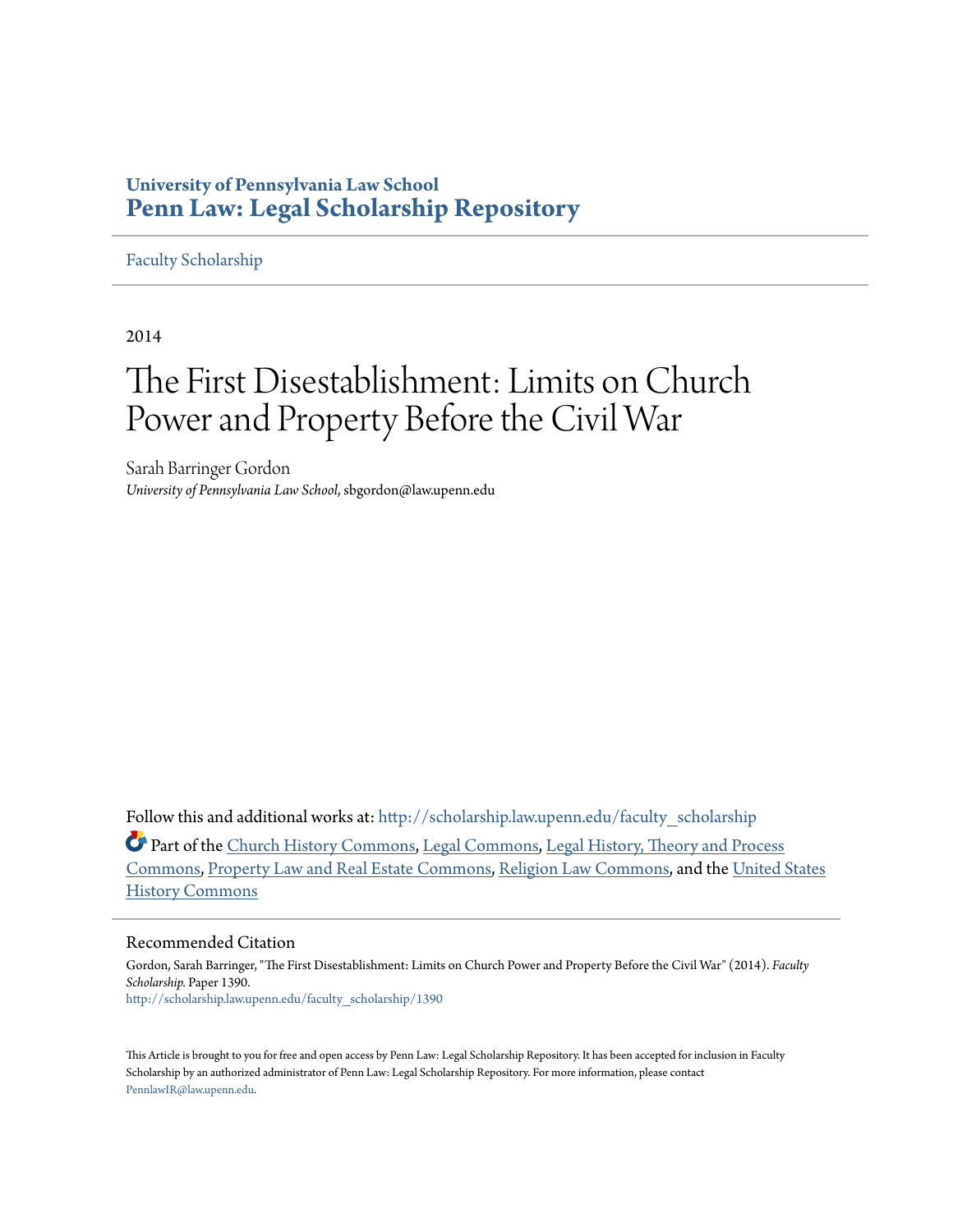# ARTICLE

# THE FIRST DISESTABLISHMENT: LIMITS ON CHURCH POWER AND PROPERTY BEFORE THE CIVIL WAR

# SARAH BARRINGER GORDON**†**

|  | A. Seeing Like a Disestablished State: Regulation Through |  |
|--|-----------------------------------------------------------|--|
|  |                                                           |  |
|  |                                                           |  |
|  |                                                           |  |
|  | 2. The Law of Religious Property and Lay Governance  330  |  |
|  |                                                           |  |
|  |                                                           |  |
|  |                                                           |  |
|  |                                                           |  |
|  | III. THE CONTAGION OF LAY EMPOWERMENT 347                 |  |
|  |                                                           |  |
|  |                                                           |  |
|  |                                                           |  |

**†** Arlin M. Adams Professor of Constitutional Law and Professor of History, University of Pennsylvania. The author thanks Greg Ablavsky, Holly Brewer, Bill Ewald, Mitch Fraas, Smita Ghosh, Marie Griffith, Martha Jones, Sophia Lee, Serena Mayeri, David Konig, Greg Mark, Michael McConnell, Bill Nelson, Bill Novak, Dylan Penningroth, Leigh Schmidt, Micah Schwartzman, Richard Schragger, Stephen Siegel, Justin Simard, David Skeel, Richard Southgate, Tom Sugrue, Alison Tirres, John Witte, and especially Karen Tani for thoughtful critique and suggestions. Drafts of this article were presented at the NYU Law School Legal History Colloquium, Michigan Law School Legal History Forum, Washington University Danforth Center on Religion and Politics, Emory University Law School, American Law and Religion Roundtable, Stanford Legal History Seminar, American Society for Legal History, and the Penn Legal History Writer's Bloc, all of which generated productive ideas for revision and sharpening of the argument. Harper Seldin and Roger Dixon of the *Penn Law Review* have been exemplary editors.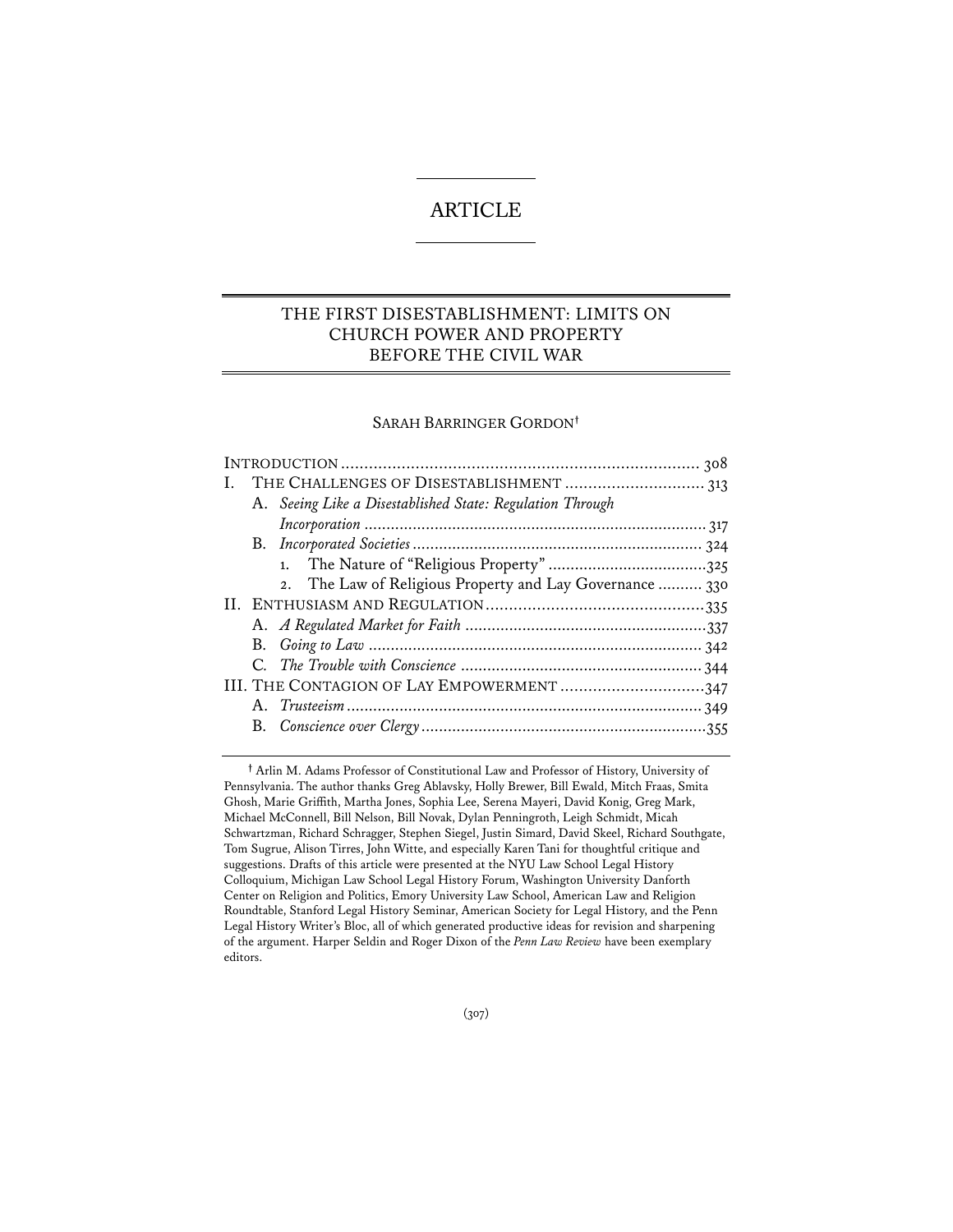#### INTRODUCTION

The rights and responsibilities of religious institutions are hotly debated in the early twenty-first century. Liberal separationists argue that religious organizations should be subject to secular laws regarding labor, health care (including access to birth control), child protection, and more.**<sup>1</sup>** Their opponents counter that the ideals of "church autonomy" or "the freedom of the church" exempt religious organizations from legal, administrative, or legislative oversight.**2** The standoff is exacerbated by the opposing interpretations of history on offer.**<sup>3</sup>** Former presidential candidate, talk show host

**3** *Compare* Steven D. Smith, *Freedom of Religion or Freedom of the Church?* 23-27, 34-38 (Univ. of San Diego Sch. of Law Legal Studies Research Paper Series, Paper No. 11-061, 2011) (arguing that the religion clauses commonly credited actually refer only to religious organizations), *with*

**<sup>1</sup>** For litigation and political controversy surrounding such claims, see Hosanna-Tabor Evangelical Lutheran Church & Sch. v. EEOC, 132 S. Ct. 694, 706 (2012) (rejecting an employment discrimination claim based on the "ministerial exception"); Doe v. Holy See, 557 F.3d 1066, 1069 (9th Cir. 2009) (upholding jurisdiction over the Vatican under the Foreign Sovereign Immunities Act); Moses v. Diocese of Colorado, 863 P.2d 310, 319, 331 (Colo. 1993) (upholding tort damages for clergy against First Amendment defense); Fortin v. Roman Catholic Bishop of Portland, 871 A.2d 1208, 1232 (Me. 2005) (affirming diocese's duty to protect against the tortious acts of its clergy); John Eligon & Laurie Goodstein, *Kansas City Bishop Convicted of Shielding Pedophile Priest*, N.Y. TIMES (Sept. 6, 2012), http://www.nytimes.com/2012/09/07/us/kansas-city-bishop-convictedof-shielding-pedophile-priest.html (reporting on the first American Catholic bishop criminally convicted for failure to report child abuse); Robert Pear, *Bishops Reject Birth Control Compromise*, N.Y. TIMES (Feb. 7, 2013), http://www.nytimes.com/2013/02/08/health/bishops-reject-whitehouse-proposal-on-contraceptive-coverage.html (describing the fight over whether religious employers should be exempt from laws requiring insurance coverage for contraception).

**<sup>2</sup>** *See* Richard W. Garnett, *Religious Liberty, Church Autonomy, and the Structure of Freedom*, *in* CHRISTIANITY AND HUMAN RIGHTS: AN INTRODUCTION 267 (John Witte, Jr. & Frank S. Alexander eds., 2010) (arguing that religious communities should enjoy autonomy and freedom from state intervention); *see also* Richard W. Garnett, *Do Churches Matter? Towards an Institutional Understanding of the Religion Clauses*, 53 VILL. L. REV. 273, 295 (2008) ("[T]he existence and independence of religious institutions—self-defining, self-governing, self-directing institutions are needed . . . to check . . . secular power" (internal quotation marks omitted)); Richard W. Garnett, *The Freedom of the Church*, 4 J. CATH. SOC. THOUGHT 59, 61 (2007) (suggesting that the *libertas ecclesiae* principle of freedom of the church is essential for understanding the First Amendment); Paul Horwitz, *Churches as First Amendment Institutions: Of Sovereignty and Spheres*, 44 HARV. C.R.-C.L. L. REV. 79, 107 (2009) (arguing that religious institutions embody their own "spheres" of autonomy while still recognizing the "fundamental importance of the state").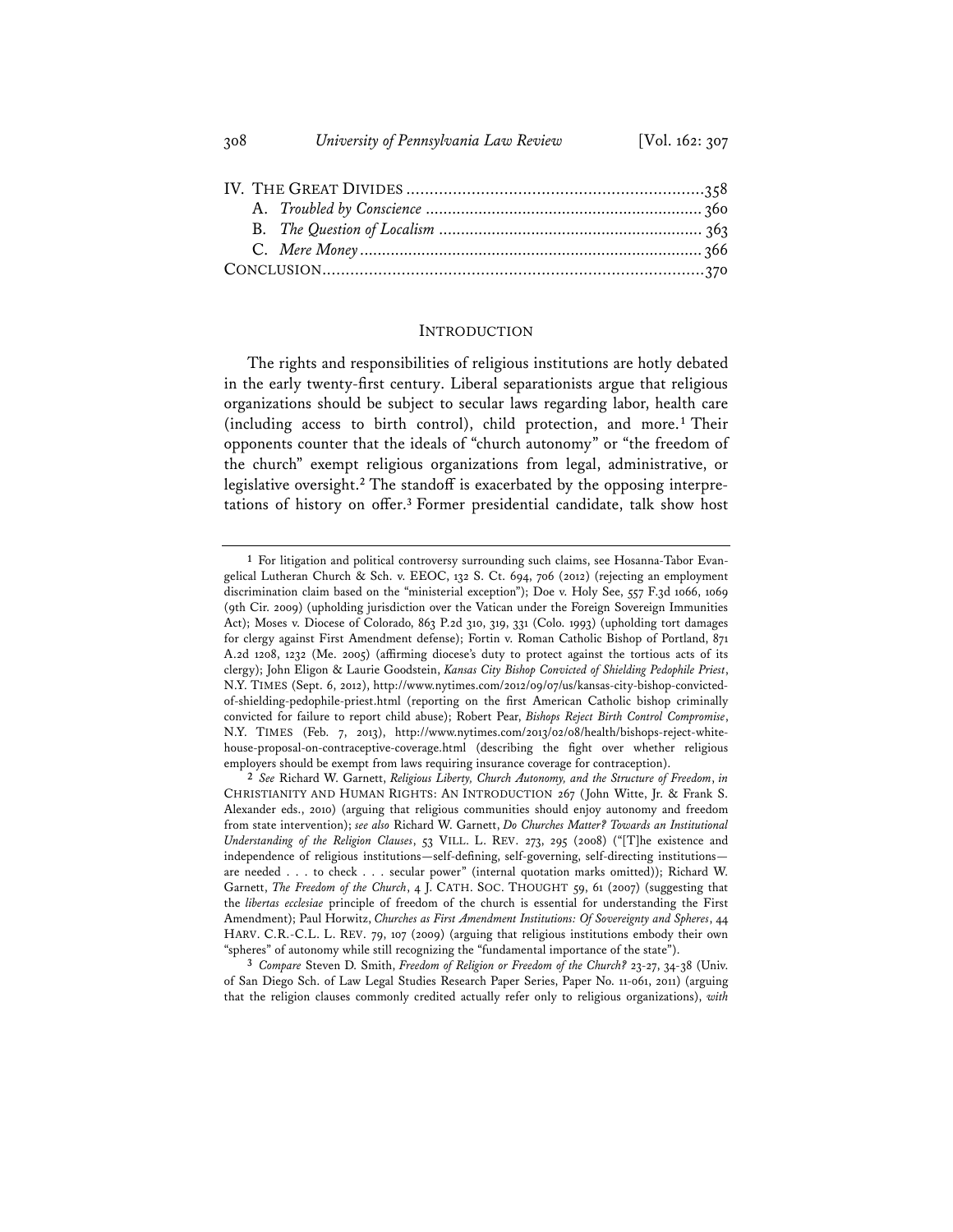(and historian) Newt Gingrich has called the Affordable Care Act's requirement that all secular employers—regardless of their owners' religious affiliations and convictions—provide birth control insurance coverage for employees "the most outrageous assault on religious freedom in American history" and asserted that "every time you turn around the secular government is shrinking the rights of religious institutions in America."**<sup>4</sup>**

From the other side of the spectrum, the invocation of history is equally strident. For example, Americans United for Separation of Church and State has battled against the claim that the government has undermined church autonomy. From this group's perspective, strict separation of church and state is "good for America" and "good for religion" because it prohibits government involvement with religious organizations.**<sup>5</sup>** American history, they argue, demonstrates that Presidents and right-thinking Americans alike have always supported their interpretation of disestablishment.**<sup>6</sup>**

This back-and-forth highlights the sharply differing views among activists, scholars, and politicians regarding the tradition of special deference (or lack thereof) given to religious organizations. The *Hobby Lobby* case, set for argument at the Supreme Court in early spring 2014, is just the latest incarnation of these battles.**<sup>7</sup>** The question is as old as the nation, however. The rights of individuals versus organizational rights have been essential to the development of the law of religion in America. The place of religious organizations was keenly debated as a key component of disestablishment. Yet we know almost nothing about the experience of such organizations in our nation's history.

Richard Schragger & Micah Schwartzman, *Against Religious Institutionalism*, 99 VA. L. REV. 917, 969 (2013) ("[R]ights of conscience . . . could account for most of the pressing issues involving religious groups, without any reference to church or religion.").

**<sup>4</sup>** Amy Bingham, *Gingrich Blasts Obama's Birth Control Policy as "Outrageous Assault" on Religion*, ABC NEWS (Feb. 5, 2012), http://abcnews.go.com/blogs/politics/2012/02/gingrich-blasts-obamasbirth-control-policy-as-outrageous-assault-on-religion.

**<sup>5</sup>** *America's Legacy of Religious Liberty—Pass It On*, AMS. UNITED, https://www.au.org/files/ americas-legacy-of-religious.pdf (last visited Dec. 6, 2013).

**<sup>6</sup>** *See* Rob Boston, *Falsehoods, By George!: Religious Right Seeks Retroactive Baptism of America's First President*, WALL OF SEPARATION (Apr. 16, 2013), https://www.au.org/blogs/wall-ofseparation/falsehoods-by-george-religious-right-seeks-retroactive-baptism-of-america-s (claiming that no evidence supports the assertion that George Washington worked to connect church and state); Rob Boston, *Freedom from Foolishness?: Texas Gov. Misconstrues Religious Liberty*, WALL OF SEPARATION (June 14, 2013), https://www.au.org/blogs/wall-of-separation/freedom-fromfoolishness-texas-gov-misconstrues-religious-liberty (arguing that Thomas Jefferson and other early American leaders drafted the First Amendment to protect freedom, not religious organizations).

**<sup>7</sup>** *See* Hobby Lobby Stores, Inc. v. Sebelius, 723 F.3d 1114 (10th Cir. 2013) (holding that employer retail chain may invoke a religious objection to the Affordable Care Act's birth control provisions), *cert. granted*, No. 13-354, 2013 WL 5297798 (U.S. Nov. 26, 2013).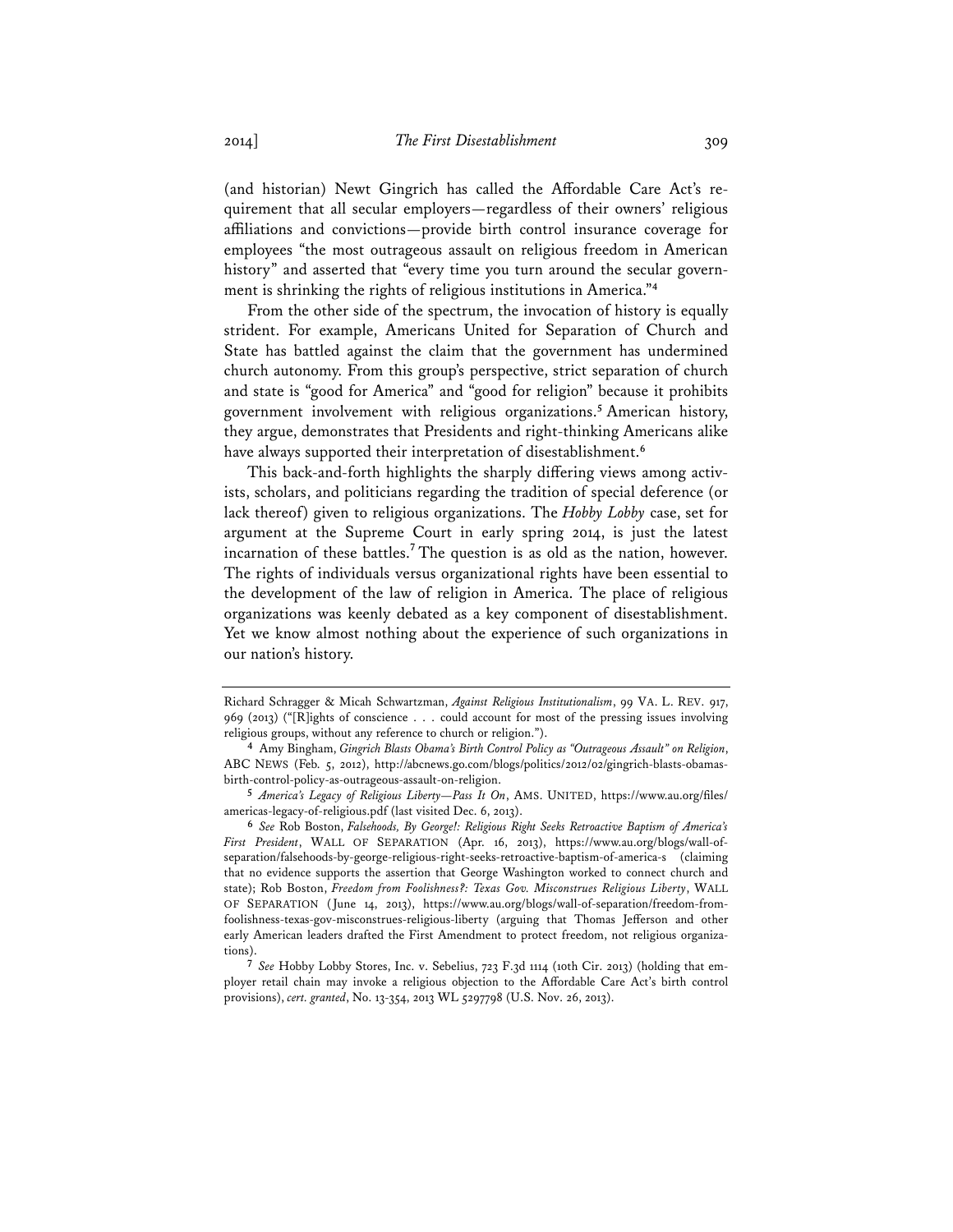Surprisingly enough, scholars have not studied how disestablishment actually worked in its first decades. What did it mean for a state to be disestablished, rather than just to announce that religious establishment was now prohibited? That question animates this Article, which builds on the prior work of scholars in the field of church and state, but also looks for answers in places others have ignored. The gradual commitment to disestablish by the states, for example, has been the subject of extensive and impressive scholarly research for at least the past century.**<sup>8</sup>** We have long known in detail the stories of Virginia and Massachusetts, the former as an exemplar of a particularly clear commitment to disestablish early in 1786, and the latter as the last holdout, disestablishing only in 1833.**<sup>9</sup>** The relationship of the federal religion clauses to the experience of the states has also been the object of considerable scholarly and judicial attention.**<sup>10</sup>** Scholars disagree over what the states' experiences in the lead-up to disestablishment tell us about current conflicts.**<sup>11</sup>** But few researchers have probed what religious liberty meant on the ground in the states that carried it out,**<sup>12</sup>** and none have

**<sup>8</sup>** *See generally* THOMAS E. BUCKLEY, CHURCH AND STATE IN REVOLUTIONARY VIR-GINIA, 1776–1787 (1977); SANFORD H. COBB, THE RISE OF RELIGIOUS LIBERTY IN AMERICA: A HISTORY (1902); THOMAS J. CURRY, THE FIRST FREEDOMS: CHURCH AND STATE IN AMERICA TO THE PASSAGE OF THE FIRST AMENDMENT (1986); M. LOUISE GREENE, THE DEVELOPMENT OF RELIGIOUS LIBERTY IN CONNECTICUT (1970); MARK DEWOLFE HOWE, THE GARDEN AND THE WILDERNESS: RELIGION AND GOVERNMENT IN AMERICAN CONSTITUTIONAL HISTORY (1965); MARK DOUGLAS MCGARVIE, ONE NATION UNDER LAW: AMERICA'S EARLY NATIONAL STRUGGLES TO SEPARATE CHURCH AND STATE (2004).

**<sup>9</sup>** *See generally* BUCKLEY, *supra* note 8; 2 WILLIAM G. MCLOUGHLIN, NEW ENGLAND DISSENT, 1630–1883: THE BAPTISTS AND THE SEPARATION OF CHURCH AND STATE (1971) (tracing the opposition to religious establishment in New England).

**<sup>10</sup>** *See, e.g.*, Everson v. Bd. of Educ., 330 U.S. 1, 17-18 (1947) (incorporating the Establishment Clause into the Due Process Clause and holding that history dictates state payment for transportation of parochial school students was constitutional); *id.* at 33-44 (Rutledge, J., dissenting) (arguing that history directly prohibited such payments); Reynolds v. United States, 98 U.S. 145, 162-64 (1879) (relying on the history of Virginia to determine the scope of protection for religiously inspired behavior); HOWE, *supra* note 8.

**<sup>11</sup>** There is no clear consensus regarding the Establishment Clause's intended meaning when it was ratified in 1791—a factor that continues to fuel debate today. *Compare* DANIEL L. DREISBACH, THOMAS JEFFERSON AND THE WALL OF SEPARATION BETWEEN CHURCH AND STATE (2002) (arguing that Thomas Jefferson's "wall of separation" did not contemplate a complete barrier of church and state), *with* LEONARD W. LEVY, THE ESTABLISHMENT CLAUSE: RELIGION AND THE FIRST AMENDMENT (2d ed., rev. 1994) (arguing that history reveals that the Establishment Clause prohibits all public support for religion).

**<sup>12</sup>** Virginia is the exception to the rule and has received scholarly treatment in this area. *See generally, e.g.*, DREISBACH, *supra* note 11; Thomas E. Buckley, *Evangelicals Triumphant: The Baptists' Assault on the Virginia Glebes, 178*6–*1801*, 45 WM. & MARY Q. 33 (1988) (examining Virginia politics in the period after disestablishment). For a broader perspective on what free exercise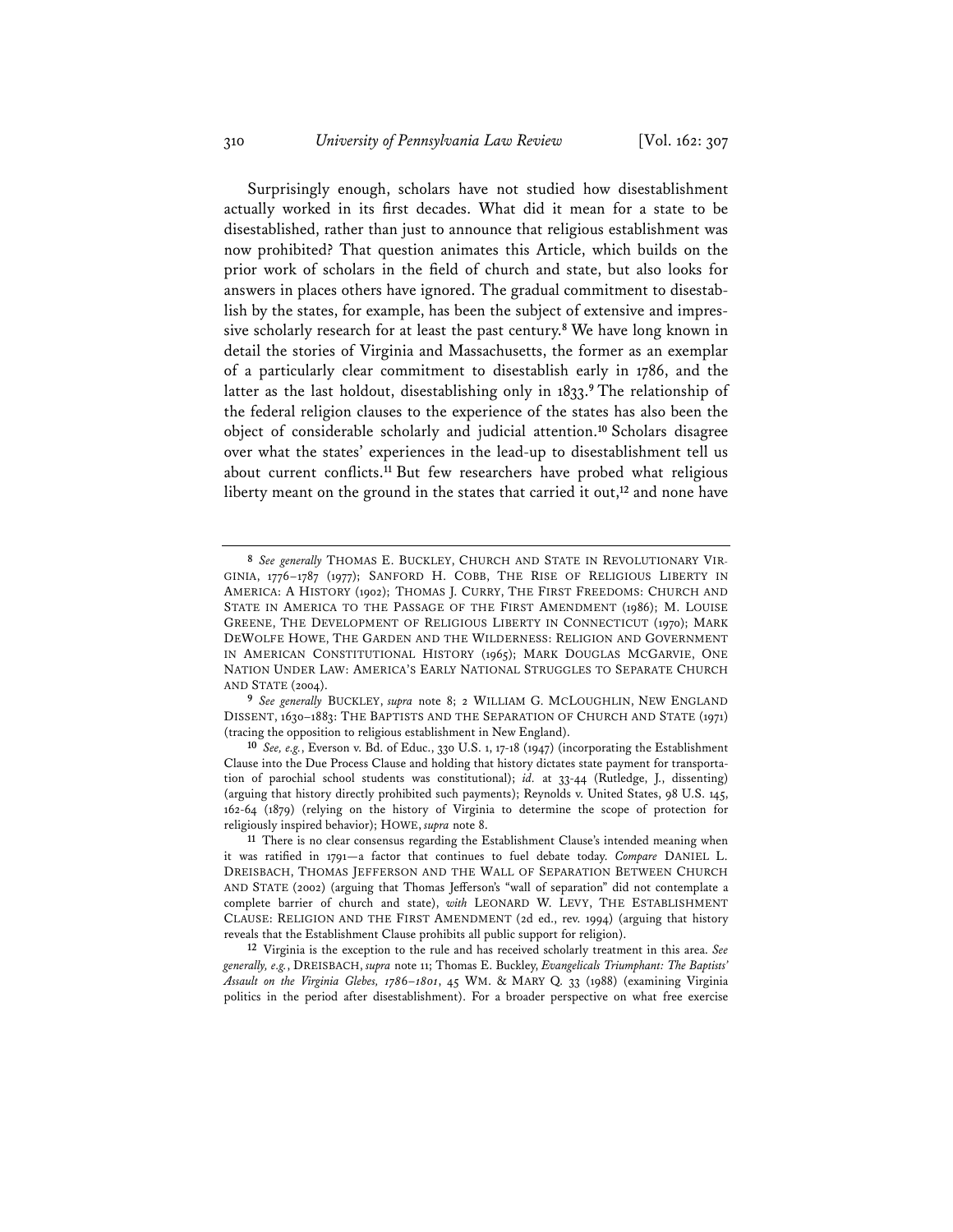assembled an overview of the widespread legal powers and limitations imposed on churches by states once they had officially severed church and state.

One explanation for the dearth of scholarship is that we have overlooked the implementation of disestablishment. The decision to disestablish represented an end in some ways but a beginning in many others.**<sup>13</sup>** It was the prelude to a gradual yet broad-ranging, nationwide attempt to limit the ability of religious organizations to acquire and hold wealth. Equally important, states imposed strict controls on church governance,**<sup>14</sup>** mandating the election of lay trustees to hold and manage church property. The desire to keep religious organizations both limited in size and firmly under lay control was key to the ongoing administration of disestablishment in the states. The rules were by no means identical, but they resembled each other enough to create a rough system. This first system of disestablishment imposed discipline on religious institutions, especially in terms of property and internal governance, based on concerns for individual conscience and lay control.

Ironically, then, disestablishment set the stage for extensive legislative and judicial oversight of churches and other religious organizations. Even a brief review reveals an astonishing array of government regulation in the period between the end of formal establishment and the Civil War. Disestablishment, it seems, was not widely understood as a mandate for government deference to religious institutions or the separation of those institutions from government, at least according to today's understanding of those terms. Quite the opposite—during the foundational period of American law, deep government involvement in religious institutions, rather than strict separation or respectful support, was characteristic and widely accepted.

This Article excavates this first system of disestablishment, recovering and analyzing what has long been hidden in plain sight in state statutes and related judicial decisions. The most startling aspect of this history is the

meant in the states, see Sarah Barringer Gordon, *Blasphemy and the Law of Religious Liberty in Nineteenth-Century America*, 52 AM. Q. 682 (2000).

**<sup>13</sup>** The great evangelist Charles Grandison Finney made a similar point about religion, focusing on salvation not as an end but as a beginning. GILBERT HOBBS BARNES, THE ANTISLAV-ERY IMPULSE: 1830–1844, at 9-12 (reprint 1957) (1933).

**<sup>14</sup>** In two states, the legislatures went further, actively declaring much religious land forfeited to the state. Virginia's Glebe Act of 1802 has long been known to specialists. *See generally* Buckley, *supra* note 12. Vermont's 1805 decision to redirect all unoccupied glebe lands to the public schools lay buried in the archives until recently, however. *See* Sarah Barringer Gordon, *The Landscape of Faith: Religious Property and Confiscation in the Early Republic*, *in* MAKING LEGAL HISTORY: ESSAYS IN HONOR OF WILLIAM E. NELSON 13, 30 (Daniel J. Hulsebosch & R.B. Bernstein eds., 2013).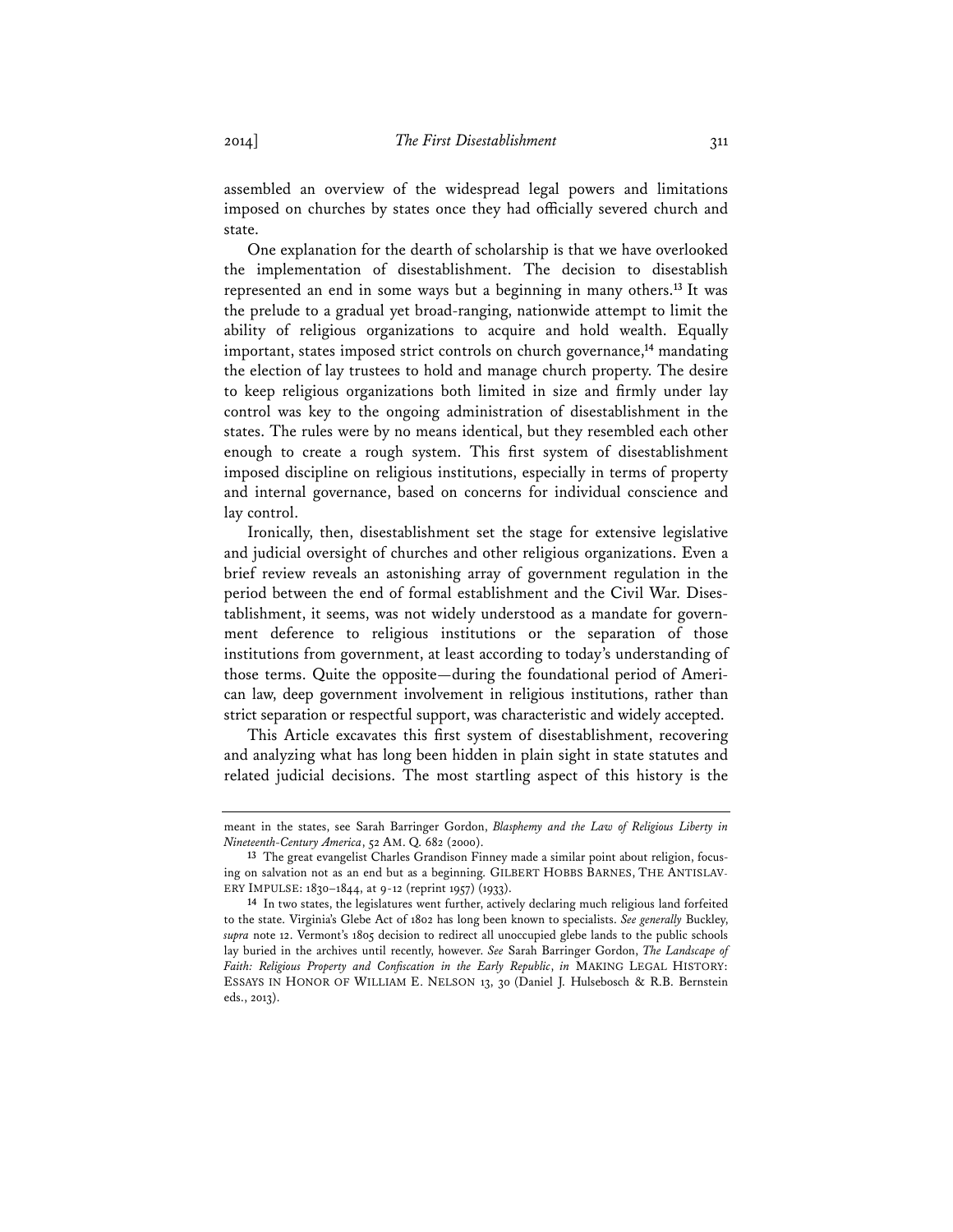direct control states exercised over religious organizations' property and power through statutes allowing "religious societies" (as they were commonly called) to incorporate. Consider, for example, the limitations on wealth imposed by most states, which capped real property acreage: two acres in Virginia, Maryland, and the congressionally governed District of Columbia; four acres in Kentucky; and five acres in Pennsylvania, Georgia, and Tennessee.**<sup>15</sup>** Limits were also imposed on total annual income: \$1000 in New Hampshire; \$2000 in Maryland; and \$3000 in Maine, Wisconsin, and Minnesota.**16** Similar restrictions were enacted around the country,**17** revealing that the practice was neither regional nor tied to the religious convictions of legislators in particular jurisdictions. Instead, the pattern reveals something much more interesting: a system constructed by states to meet an unprecedented development—that is, the need to manage disestablishment.

Part I details the background of this process. It first investigates the precedents for state restrictions and the pressures disestablishment placed on legislatures. It then discusses statutory and constitutional limits imposed on church property and income after formal disestablishment in return for the privilege of incorporation, and explores the ways courts interpreted these restrictions. Part II focuses on how disestablishment in the states also empowered the laity, giving congregants new power to control church assets, and thus to dictate church policy. Bitter disputes over slavery, personal morality, and individual conscience enmeshed religious organizations in litigation, as these newly empowered congregants fought with each other over the demands of faith. Part III probes the ways in which fractious groups of lay members challenged the role of clergy in religious life and practice—especially, but not only, in Roman Catholic communities. Clerics and religious hierarchies came under fire, as trustees and their supporters argued that lay governance meant pastors now served at the pleasure of the congregation. The empowerment of the laity and incorporation of religious organizations also meant that once-internal disputes, such as arguments over the "souls of black folk,"**<sup>18</sup>** now had legal as well as religious salience. Part IV examines how slavery fractured religious life along regional lines. Disestablishment, in this history, was critical—first to the flourishing of pluralism and then to the collapse of religious denominations, which were torn apart by the strident new powers of their congregants.

**<sup>15</sup>** *See infra* notes 61, 63 & 64 and accompanying text.

**<sup>16</sup>** *See infra* notes 73-75 and accompanying text.

**<sup>17</sup>** *See infra* notes 60-79 and accompanying text.

**<sup>18</sup>** W.E.B. DU BOIS, THE SOULS OF BLACK FOLK (reprint 1973) (1953).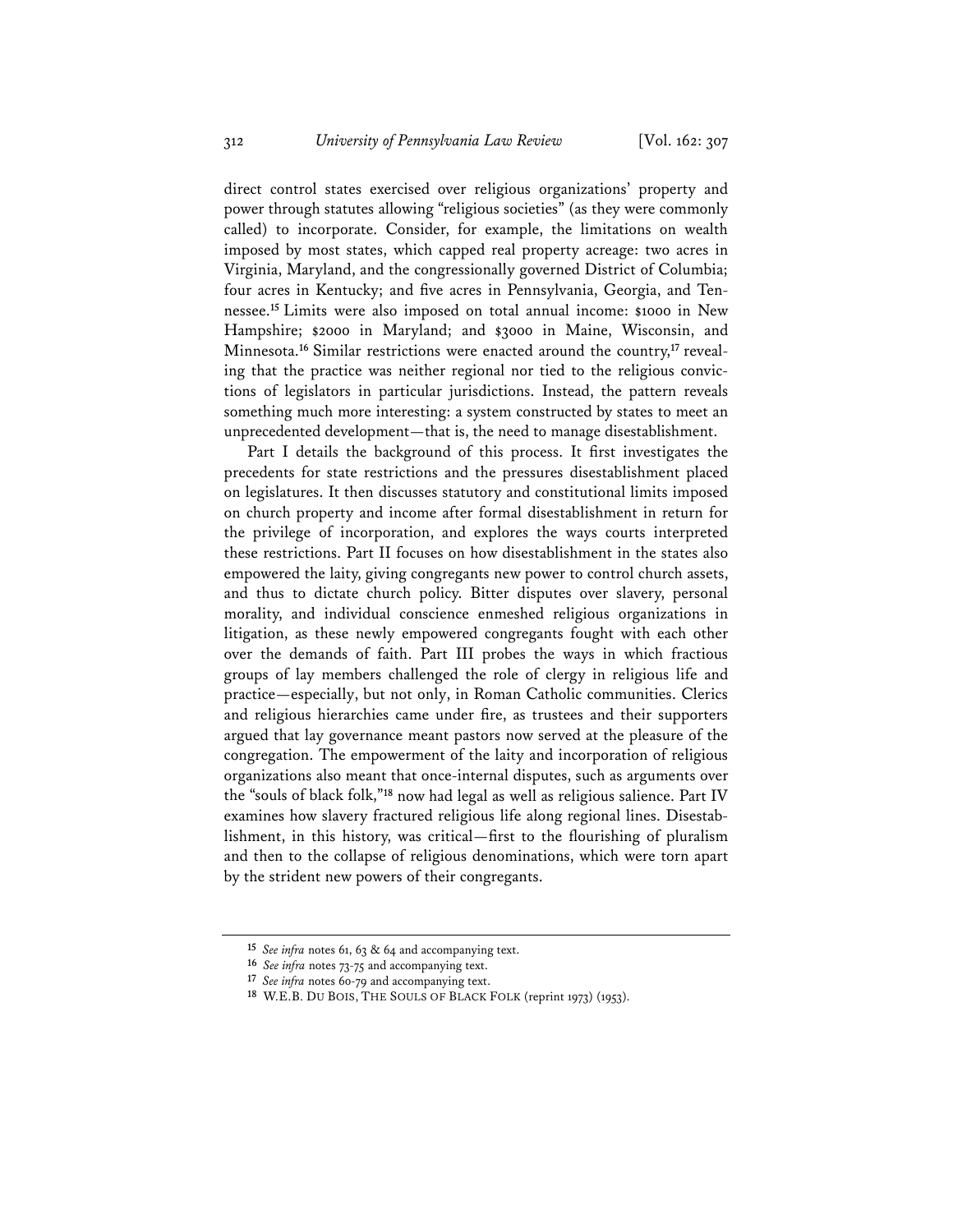The restrictions imposed on church wealth and power before 1860 and the law of disestablishment as developed in state courts challenge the notion that institutional autonomy was a meaningful or common concern among early Americans or their governments. The lessons of this history are many, but none sustains the notion that either strict separationism or "the freedom of the church" accurately accounts for how disestablishment was understood and implemented from the Revolution to the Civil War. Present-day activists from both sides of the debate who seek to ground their claims in tradition must instead grapple with a much different, more surprising legacy.

# I. THE CHALLENGES OF DISESTABLISHMENT

By the early 1830s, all states—the original thirteen colonies and new states admitted after independence—were formally disestablished via constitutional provision. States admitted thereafter included such provisions in their initial constitutions.**<sup>19</sup>** The process was not identical in each state: some of the original states and many of the new ones had never had formal establishments. But the movement was powerful, and within a generation after the Revolution, the idea of an established religion seemed to be a fundamental denial of liberty and corruption of genuine faith.**<sup>20</sup>** Those who implemented disestablishment reflected similar attitudes toward liberty and

**<sup>19</sup>** *See, e.g.*, ALA. CONST. of 1819, art. I, § 7; CAL. CONST. of 1849, art. I, § 4; CONN. CONST. of 1818, art. 1, § 3; DEL. CONST. of 1792, art. I, § 1; FLA. CONST. of 1838, art. I, § 3; GA. CONST. of 1798, art. IV, § 10; ILL. CONST. of 1818, art. VII, § 3; IND. CONST. of 1816, art. I, § 3; IOWA CONST. of 1846, art. I, § 3; KAN. BILL OF RIGHTS § 7 (1859); KY. CONST. of 1792, art. XII, § 3; ME. CONST. of 1819, art. I, § 3; MD. DECLARATION OF RIGHTS of 1776, art. XXXIII; MASS. CONST. amend. 11 (1833); MICH. CONST. of 1835, art. I, §§ 4–6; MINN. CONST. of 1857, art. I, § 16; MISS. CONST. of 1817, art. I, § 4; MO. CONST. of 1820, art. XIII, § 5; N.H. CONST. of 1792, pt. I, art. VI; N.J. CONST. of 1776, art. XIX; N.Y. CONST. of 1777, art. XXXVIII; N.C. CONST. of 1776, art. XXXIV; OHIO CONST. of 1802, art. VIII, § 3; OR. CONST. of 1857, art. I, §§ 2–5; PA. CONST. of 1776, art. II; R.I. CONST. of 1842, art. I, § 3; S.C. CONST. of 1790, art. VIII; TENN. CONST. of 1796, art. XI, § 3; TEX. CONST. of 1845, art. I, § 4; VT. CONST. of 1793, ch.1, art. III; VA. CONST. of 1830, art. III, § 11; WIS. CONST. art. I, § 18. Louisiana is the sole exception to this constitutional rule. The Louisiana Constitution of 1812 did not include a specific disestablishment clause. However, Congress voted to admit the new state because the enabling act of February 1811 instructed the Orleans Territory drafting convention that its proposed constitution must contain "the fundamental principles of civil and religious liberty." When considering the proposed constitution for the State of Louisiana, Congress stipulated that the requirements of the 1811 act were "deemed" to be part of the constitution. Thus Congress expressly concluded that Louisiana was a disestablished polity. *See generally* ANSON PHELPS STOKES, CHURCH AND STATE IN THE UNITED STATES 156 (rev. ed. 1964) (1950). Only in 1921 did Louisiana amend its constitution to prohibit an establishment of religion, making explicit what had been required by Congress all along. LA. CONST. of 1921, art. I, § 4.

**<sup>20</sup>** *See, e.g.*, MCGARVIE, *supra* note 8, at 3-20.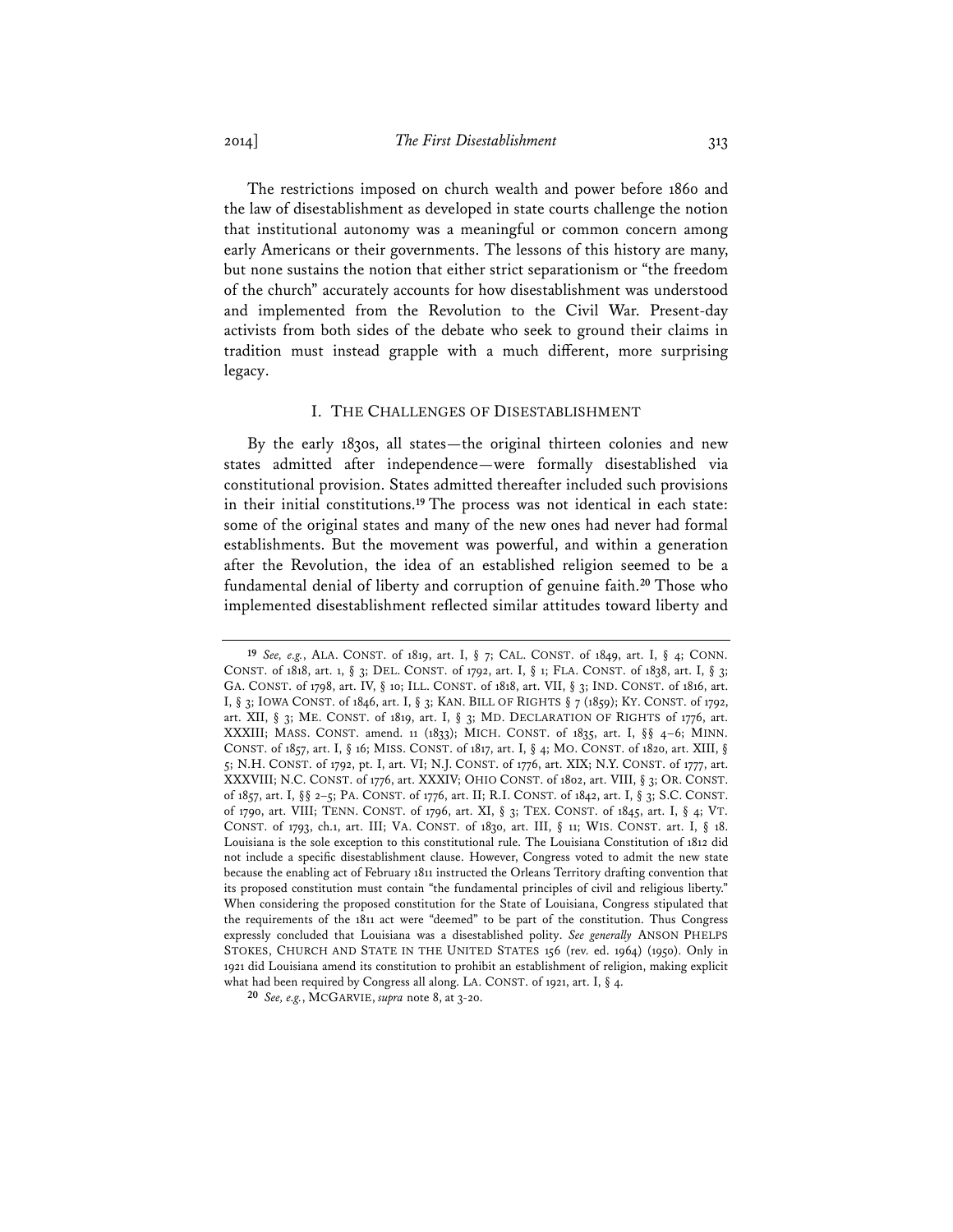religious freedom. Regulating religious institutions, in other words, was a practice widely believed to serve individual conscience.

Few scholars have investigated the history of disestablishment beyond the moment at which it took effect, and most have relied on a smattering of cases or the high-flown rhetoric of national leaders.**<sup>21</sup>** Careful attention to the statutory record, however, reveals a great deal of activity, most of it aimed at carefully limiting the powers of religious organizations and empowering their individual members. As a result, these statutes focused chiefly on congregants, not clerics. This is a forgotten world, buried in part by time, but also by determined opposition.

To recover this world, we must peel back the layers to expose the interests of those who helped paper over the truth. By the late nineteenth century, for example, proponents of increased wealth and power for religious institutions had decided that disestablishmentarian restrictions were best undermined by painting them as foreign. In 1875, U.S. Supreme Court Justice William Strong conceded to an audience at Union Theological Seminary that religious organizations' power to acquire wealth was sharply limited.**<sup>22</sup>** Strong claimed that these limitations were imposed by state legislatures motivated by "inherit[ed] . . . jealousy" of extensive landholding by "ecclesiastical persons and religious houses" in Britain.**<sup>23</sup>** Known as mortmain laws, these medieval statutes restricted the capacity of religious institutions to acquire property by taking gifts of land from feudal lords and thus revenue from the king (in the form of taxes on a lord's death or a ward's marriage—levies never recoverable from religious organizations that neither died nor married).**<sup>24</sup>**

**<sup>21</sup>** Even Carl Zollman, the most serious student of the law of religion after disestablishment, apparently never read a statute. His chapter on religious corporations notes that a few mortmain statutes limited real property, but fails to recognize most of these, and entirely misses income limits. *See* CARL ZOLLMAN, AMERICAN CIVIL CHURCH LAW 80-110 (1917).

**<sup>22</sup>** WILLIAM STRONG, TWO LECTURES UPON THE RELATIONS OF CIVIL LAW TO CHURCH POLITY, DISCIPLINE AND PROPERTY 69 (N.Y., Dodd & Mead 1875).

**<sup>23</sup>** *Id.*

**<sup>24</sup>** The mortmain statute of Edward I, known as "statutum de viris religiosis," declared that "religious men have entered as well into their own fees as into the fees of other men . . . [and those] services that are due . . . and which at the beginning were provided for the defence of the realm are wrongfully withdrawn" and the escheats lost. RICHARD WHALLEY BRIDGMAN, THE LAW OF CHARITABLE USES, AS LAID DOWN AND DIGESTED BY GEORGE DUKE, ESQ. IN 1676, TOGETHER WITH THE LEARNED READINGS OF SIR FRANCIS MOORE 193 (London, W. Clarke & Sons 1805). Feudal law favored ownership by a natural person, subject to death as well as forfeiture for crime or treason. Mortmain statutes restricted the creation of new mortmains and allowed the king and his lords to effect seizures for violations thereof. *See* Charles W. Sloane, *Mortmain*, *in* 10 THE CATHOLIC ENCYCLOPEDIA 579, 580 (Charles G. Herbermann et al. eds., The Encyclopedia Press 1913) (1911). Edward's statute was vigorously enforced by mesne lords and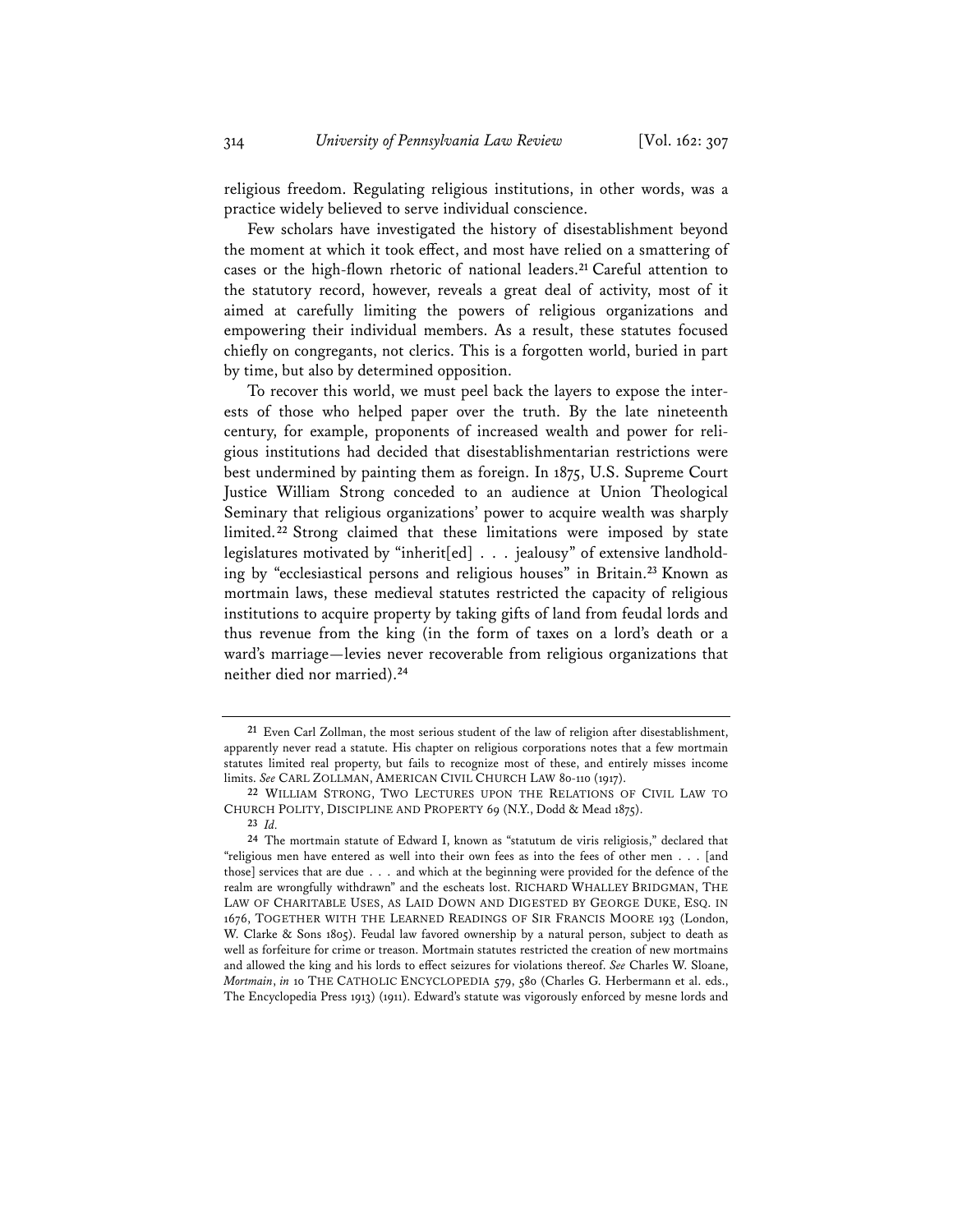As a result of this English heritage, Strong observed complacently, statutes in some states provided that "no religious society shall be incorporated, with power to hold property yielding a greater annual income than a specified sum."**<sup>25</sup>** Strong had a dog in the fight: he supported reestablishing Christianity as the country's religion.**<sup>26</sup>** But his backhanded dismissal of restrictions on church property as leftover gasps of mortmain in the New World apparently discouraged subsequent researchers. During the century and more since Strong's speech, scholars have assumed his credibility on this subject. It is high time to correct the record.

Indeed, Justice Strong was mistaken—restrictions on church property holding in America took many different forms, including constitutional provisions as well as legislation. The breadth and variety of such restrictions make it clear that something more than "inherited jealousy" was at work. The motivations for these restrictions also differed sharply from the British monarch's desire for tax revenue, which undergirded English mortmain. In the new United States, state statutes and constitutional provisions governing religious institutions accomplished two related but distinct objectives. On the one hand, they imposed limits on religious authority, and on the other, protection for individual religious decisions and sensibilities. In other words, religious liberty was tightly bound up with institutional discipline. To protect individual liberty, churches were constrained in their capacities to acquire wealth and broadly subjected to lay control.

American mortmain differed from its English ancestor in key respects, therefore, as it embodied the desire to empower individual choice rather than secular government or its officials. The individual states now administered a landscape in which the effects of an earlier establishment were still visible and questions about how to address the wealth of religious organization—in terms of land and money—became pressing.**<sup>27</sup>** The King's church no longer had an official role in an independent America, and consequently

the crown, at least through the end of the fourteenth century. *See generally* SANDRA RABAN, MORTMAIN LEGISLATION AND THE ENGLISH CHURCH, 1279–1500, at 72-101 (1982).

**<sup>25</sup>** STRONG, *supra* note 22, at 69.

**<sup>26</sup>** For example, he campaigned for a "Christian Amendment" to the Constitution, which ultimately failed. *See* Morton Borden, *The Christian Amendment*, 25 CIV. WAR HIST. 156, 160-61 (1979) (detailing Strong's support of a constitutional amendment declaring the United States a Christian nation).

**<sup>27</sup>** States struggled with these challenges to a greater extent than the federal government, which controlled only the District of Columbia and eventually the territories. When confronted with this issue, however, the federal government also struggled. *See, e.g.*, An Ordinance for the Government of the Territory of the United States North West of the River Ohio, 32 J. CONT'L CONG. 334, 339-41 (U.S. Gov't Printing Office 1936) (1787) (protecting religious liberty in federal territory).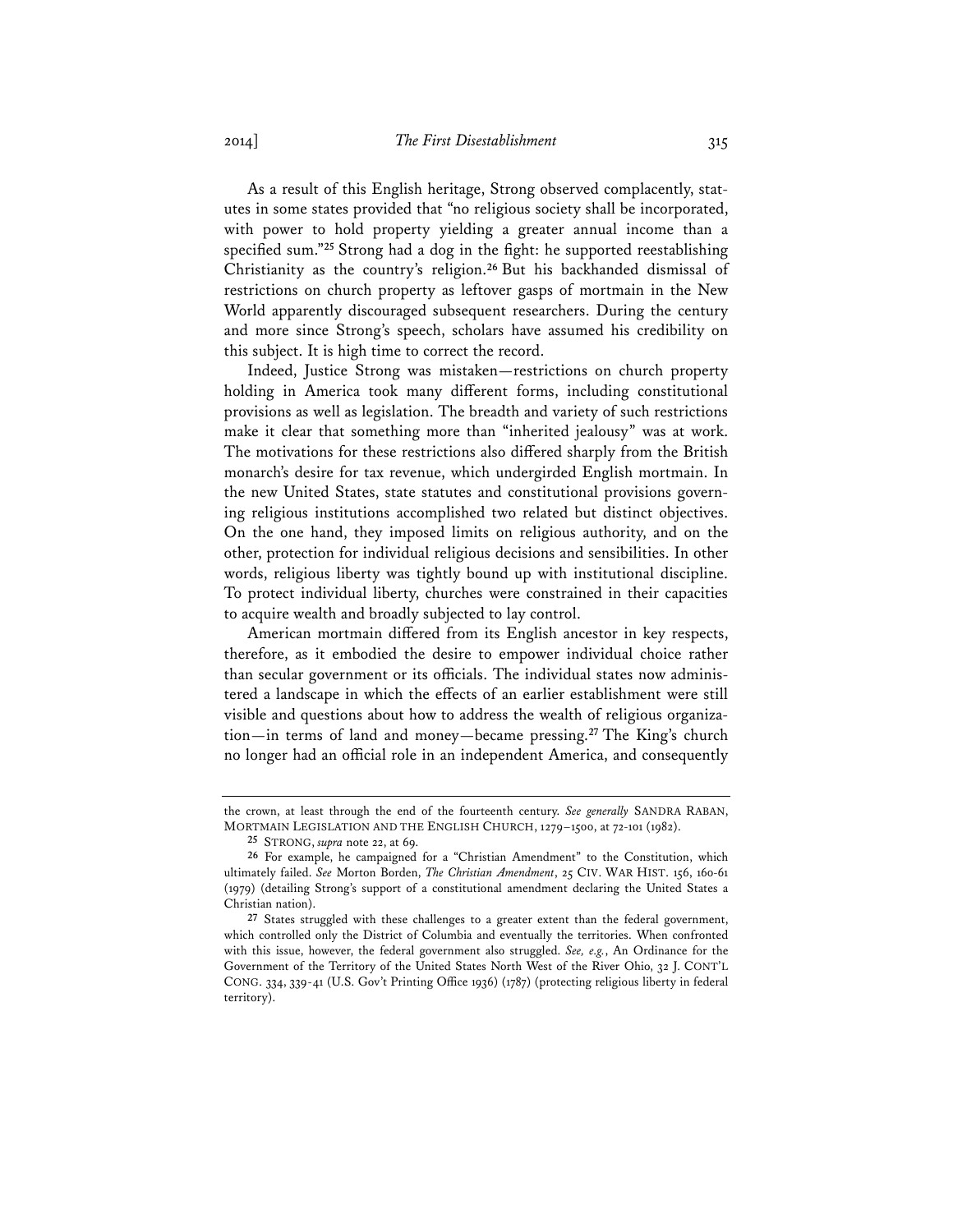the notion that property regulation was the surest route to achieve individual liberty was understood as a distinct product of independence from Britain. In this sense, ancient English property restrictions were repurposed in a new environment, salvaged from the remembered law of Britain, but grafted onto a new set of distinctly American structures and concerns.

At the same time, however, American jurists and legislators used the vocabulary of the older legal regime. They called religious organizations "mortmain institutions"<sup>28</sup> and noted that religious property "subtracted from the mass of transmissible wealth."**<sup>29</sup>** According to an early legal treatise on American corporate law, the ecclesiastical interests that had so frustrated Henry VIII were antithetical to a republican government.**<sup>30</sup>** Yet religious institutions adapted quickly and successfully to the new environment—so successfully, in fact, that states granted them significant benefits, while also imposing significant restraints.

The key to the change was the corporation. Long before businesses were granted the privilege of incorporation, religious societies popularized the corporate form for Americans.**<sup>31</sup>** In most American jurisdictions, religious corporations were ubiquitous by the early nineteenth century, flourishing in the new regime of disestablishment. In Pennsylvania, for example, religious societies dominated the list of corporations formed between 1777 and 1791, when Pennsylvania enacted a general incorporation statute (fifty separate bills of incorporation, out of seventy-seven bills total).**<sup>32</sup>** Even including townships and other private institutions, then, religious societies made up almost two-thirds of all new ventures. The preamble to the 1791 legislation explained that the representatives of the Commonwealth found their energies were taxed by the onslaught of such bills.**<sup>33</sup>** Early on, special

**<sup>28</sup>** DAVID HENSHAW, REMARKS UPON THE RIGHTS AND POWERS OF CORPORA-TIONS, AND OF THE RIGHTS, POWERS, AND DUTIES OF THE LEGISLATURE TOWARD THEM 14 (Bos., Beals & Greene 1837).

**<sup>29</sup>** Gov. Levi Lincoln, *Veto Message, 16 February 1827*, *in* RESOLVES OF THE GENERAL COURT OF THE COMMONWEALTH OF MASSACHUSETTS, 1824–1828, at 475 (Bos., Dutton & Wentworth 1828).

**<sup>30</sup>** *See* JOSEPH K. ANGELL & SAMUEL AMES, A TREATISE ON THE LAW OF PRIVATE CORPORATIONS AGGREGATE 129-31, 148-51 (Bos., Hilliard, Gray, Little & Wilkins 1832).

**<sup>31</sup>** *See, e.g.*, Pauline Maier, *The Revolutionary Origins of the American Corporation*, 50 WM. & MARY Q. 51, 53 (1993) (noting Massachusetts's large number of corporate charters for religious organizations in the 1780s and 1790s); *see also* Paul G. Kauper & Stephen C. Ellis, *Religious Corporations and the Law*, 71 MICH. L. REV. 1499, 1505-09 (1973) (reviewing briefly the incorporation of religious organizations in colonial America).

**<sup>32</sup>** *See* 3 PROCEEDINGS AND DEBATES OF THE CONVENTION OF THE COMMON-WEALTH OF PENNSYLVANIA 213-23 (Harrisburg, Packer, Barrett & Parks 1837) [hereinafter PROCEEDINGS AND DEBATES OF PA.] (listing corporations formed from 1777 to 1791).

**<sup>33</sup>** Act of April 6, 1791, pmbl., PA. DIGEST OF LAWS 181 (Stroud 1841).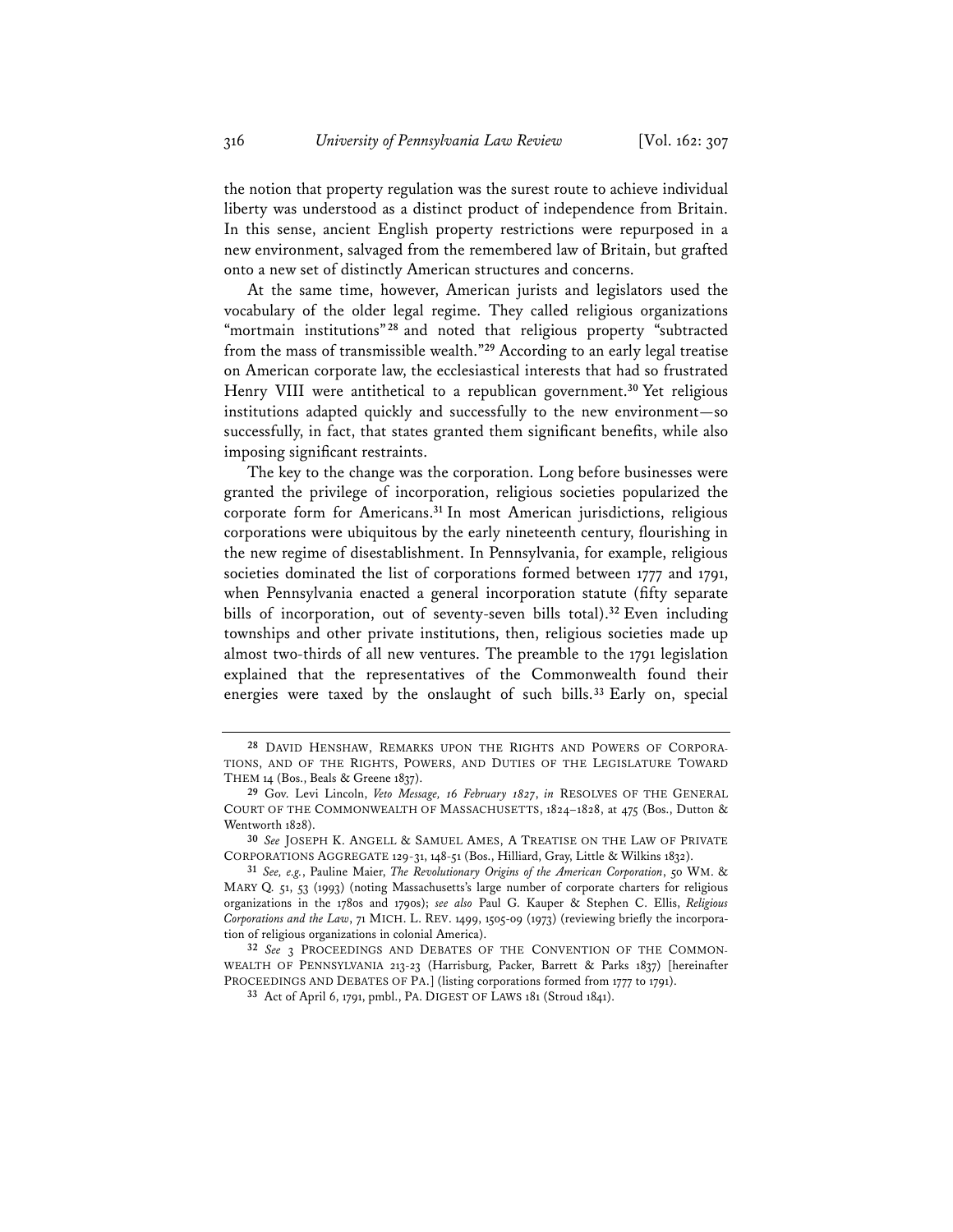incorporation acts in Pennsylvania limited the amount of property that a given religious corporation could own, frequently in terms of annual income calculated in bushels of wheat.**<sup>34</sup>** By the time the general incorporation legislation was enacted, these limits were phrased in monetary terms almost always  $\int_{0}^{35}$ 

# A. *Seeing Like a Disestablished State: Regulation Through Incorporation*

Religious societies became the quintessential private associations, simultaneously supported and disciplined by states. As in Pennsylvania, other state legislatures gradually developed a template for the formation of such institutions and, in the process, set the tone for disestablishment. The private law of religion—that is, the world of contracts, deeds, donations, mortgages, bank accounts, and so on, all owned and managed in corporations—thus became the source of the ongoing management of disestablishment. In this sense, the religious corporation was not an element of establishment, but rather a manifestation of the people's religious liberty. Such a corporation, at least in theory, reflected the integration of shared political and social interests in religion, tucked under the enabling authority of state legislatures and enforced by the judiciary.**<sup>36</sup>**

In the service of a genuinely radical departure from tradition, then, disestablishment forced states to articulate the principles of a political world without the mainstay of divine sanction. In the 1790s, the French Revolution provided a cautionary tale of disestablishment run amok; most Americans found themselves more sanguine than the French *citoyens*. **<sup>37</sup>** In many jurisdictions, Americans had distanced themselves from the Church of England by the opening days of the Revolution; in some colonies, the rejection came considerably earlier. **<sup>38</sup>** Patriots in the Revolutionary era nonetheless found attacks on the role of the King's church in oppressing

**<sup>34</sup>** *See* 3 PROCEEDINGS AND DEBATES OF PA., *supra* note 32, at 213.

**<sup>35</sup>** *See id.* at 214-22.

**<sup>36</sup>** *See* Maier, *supra* note 31, at 82 (examining one perspective regarding "the proliferation of corporations"). For a claim that incorporation itself was a form of establishment, see Douglas G. Smith, *The Establishment Clause: Corollary of Eighteenth-Century Corporate Law?*, 98 NW. U. L. REV. 239, 241 (2003).

**<sup>37</sup>** The violent secularism of the French Revolution had less purchase in the American context, despite avid support for disestablishment. *See* People v. Ruggles, 8 Johns. 290, 294 (N.Y. Sup. Ct. 1811) (declaring that the United States would not follow France by defaming or oppressing religion).

**<sup>38</sup>** For example, the colony of Georgia did not establish the Church of England in its initial charter. Joel A. Nichols, *Religious Liberty in the Thirteenth Colony: Church–State Relations in Colonial and Early National Georgia*, 80 N.Y.U. L. REV. 1693, 1704-05 (2005).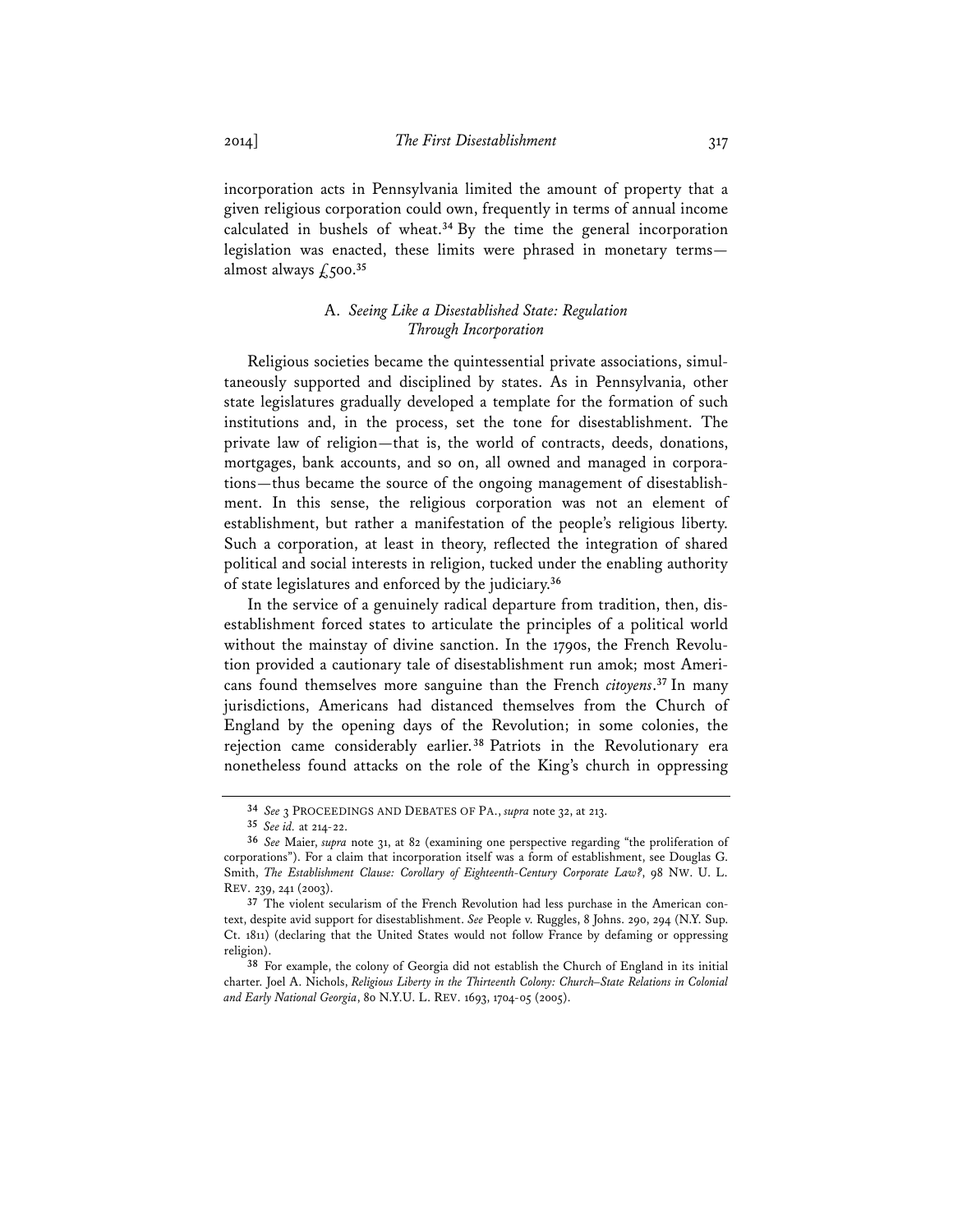colonists to be a handy tool, first in rebellion and then in arguing for disestablishment.**<sup>39</sup>** The arrival of formal disestablishment, therefore, was in one sense a settling device—rendering official and mandatory a religious compromise based on the erosion of the official power of the King's church, which at base had been associated with the King's blessing. In other ways, disestablishment was unsettling, for it did not spell out what should happen after the rupture with longstanding tradition. To fill the yawning gap between the ideology of disestablishment and the need for organization, American legislatures did what they often did—they "borrowed" English precedent, but they modified the tradition, molding it to their own tastes and interests.**<sup>40</sup>**

Disestablishment thus generally had a more benign aspect in America than in France. This was in part due to the relative weakness of establishment in some colonies even before the Revolution, and in part due to the citation to ancient limits on religious property in English law. In America, one could be a loyal congregant of an existing and flourishing church and a keen supporter of disestablishment. Isaac Backus of Massachusetts, a Baptist, saw disestablishment as the only way to be a true Christian, and advocated for that position through decades of activism and commentary in the late eighteenth and early nineteenth centuries.**<sup>41</sup>**

It is worth noting, however, that powerful corporations were not widely admired in the Revolutionary era or after. Anticorporate feeling—grounded not only in mortmain but also in the traditional monopolies accorded to religious and lay corporations under English law—survived well into the nineteenth century.**42** During the same period, the incorporation of religious societies of small means and deeply local scope became a way for state legislators to serve their constituents, who were members of these new societies. These relatively nonthreatening organizations stood in sharp contrast to more dangerous corporations. Banks, including the Second Bank of the United States and predecessor organizations, bribed and substantially rewarded supportive legislators. The backlash against financial corporations,

**<sup>39</sup>** For a discussion of anti–Church of England rhetoric in the buildup to the American Revolution, see Gordon, *supra* note 14, at 13-19. For treatments characterizing the French Revolution as more radical, especially with regard to religion (but also to corporations), see generally NIGEL ASTON, RELIGION AND REVOLUTION IN FRANCE, 1780–1804 (2000); WILLIAM H. SEWELL, JR., WORK AND REVOLUTION IN FRANCE: THE LANGUAGE OF LABOR FROM THE OLD REGIME TO 1848 (1980).

**<sup>40</sup>** For other examples of such borrowing, see Gordon, *supra* note 12, at 683, 696, on the United States' adoption of English blasphemy jurisprudence.

**<sup>41</sup>** William G. McLoughlin, *Isaac Backus and the Separation of Church and State in America*, 73 AM. HIST. REV. 1392, 1403-04 (1968).

**<sup>42</sup>** *See generally* Maier, *supra* note 31, at 58-64.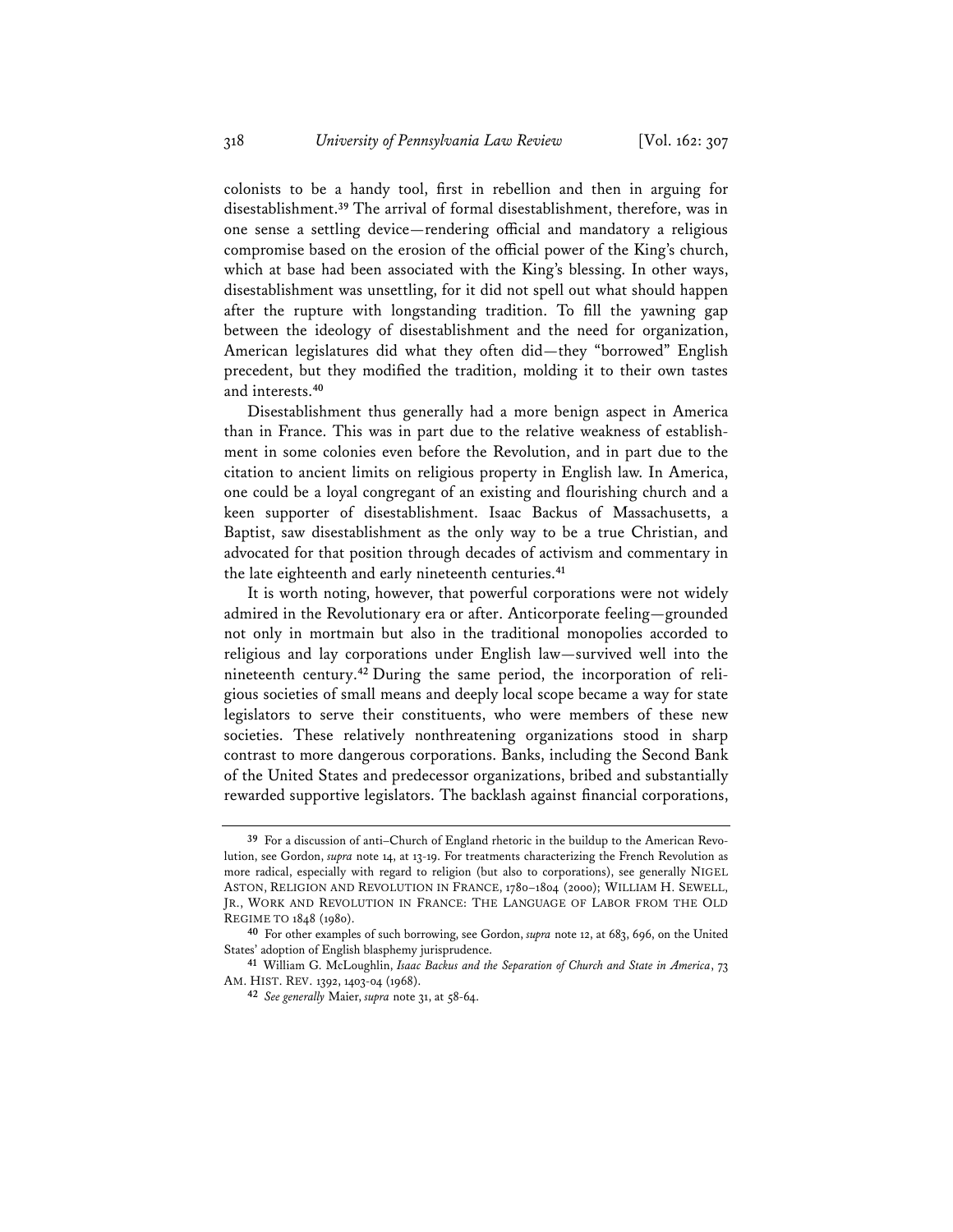especially after the Panic of 1837, portrayed banks as great sources of tyranny and corruption.**<sup>43</sup>** By the 1830s, railroads joined banks as targets of anticorporate tirades, which centered on the erosion of democracy at the hands of moneyed interests.**<sup>44</sup>**

The focus on the corruption of wealth and the dangers of concentrated authority in corporations found some adherents, even when applied to churches instead of banks. In Virginia, anticorporate and antiecclesiastical sentiments blended so thoroughly that, between 1790 and 2002, religious organizations were formally prohibited from incorporating.**45** James Madison was especially virulent on the question; while President, Madison vetoed a special bill to incorporate a church in Washington.**<sup>46</sup>** Most states did not follow Virginia's lead, however.**47** Instead, they adapted the corporate form to empower the laity, giving congregants the right to control

**<sup>43</sup>** *See* DANIEL WALKER HOWE, WHAT HATH GOD WROUGHT: THE TRANSFOR-MATION OF AMERICA, 1815–1848, at 503 (2007) (noting the Democrats publicly blamed the banks for the Panic of 1837); JAMES WILLARD HURST, THE LEGITIMACY OF THE BUSINESS CORPORATION IN THE LAW OF THE UNITED STATES, 1780–1970, at 32-44 (1970) (documenting nineteenth-century fears that corporations would upset the balance of power in the markets); Maier, *supra* note 31, at 71-72 ("Charges that corporations corrupted the political system became commonplace during the 1830s after the Second Bank of the United States bestowed substantial favors on Congressmen in an effort to have its charter renewed.").

**<sup>44</sup>** *See, e.g.*, 6 DEBATES OF THE CONVENTION TO AMEND THE CONSTITUTION OF PENNSYLVANIA 554 (Harrisburg, Benjamin Singerly 1873) (statement of Rep. Kaine) (remarking that railroads are chartered to serve the people, yet operate for "the exclusive benefit of the corporations themselves"); 7 PROCEEDINGS AND DEBATES OF THE CONVENTION OF THE COMMONWEALTH OF PENNSYLVANIA 87-90 (Harrisburg, Packer, Barrett & Parks 1838) (statement of Rep. Ingersoll) (blaming banks for social ills such as class division and rural poverty); Maier, *supra* note 31, at 68 (summarizing criticisms of corporations as destructive to democracy).

**<sup>45</sup>** *See* Gordon, *supra* note 14, at 23-27; An Act to Repeal the Act for Incorporating the Protestant Episcopal Church and for Other Purposes, 12 VA. STAT. ch. 12, at 266-67 (1786) (Hening 1823); *see also* VA. CONST. art. IV, § 14 (repealed 2006) ("The General Assembly shall not grant a charter of incorporation to any church or religious denomination, but may secure the title to church property to an extent to be limited by law."); H.J. ECKENRODE, SEPARATION OF CHURCH AND STATE IN VIRGINIA 129 (1910) ("The repeal of the incorporation act definitely marks the separation of church and state in Virginia."). *See generally* BUCKLEY, *supra* note 8, at 144-72; G. MacLaren Brydon, *The Antiecclesiastical Laws of Virginia*, 64 VA. MAG. HIST. & BIOGRAPHY 259 (1956). A federal lawsuit by the Reverend Jerry Falwell finally toppled the old rule, although the teeth of the prohibition had long been pulled by judicial doctrine recognizing trustees as empowered to control the property of unincorporated religious organizations. Falwell v. Miller, 203 F. Supp. 2d 624, 632 (W.D. Va. 2002).

**<sup>46</sup>** For Madison's veto message overturning "An Act Incorporating the Protestant Episcopal Church," see H. JOURNAL, 11th Cong., 3d Sess. 566-67 (1811).

**<sup>47</sup>** Justice Joseph Story criticized Virginia's disestablishmentarian excesses, stating that the influence of French radicalism in the state legislature had led to dangerous denials of all religious property, a precedent that could be (but fortunately had not been) extended to undermine title to all property. Terrett v. Taylor, 13 U.S. (9 Cranch) 43, 50-52 (1815).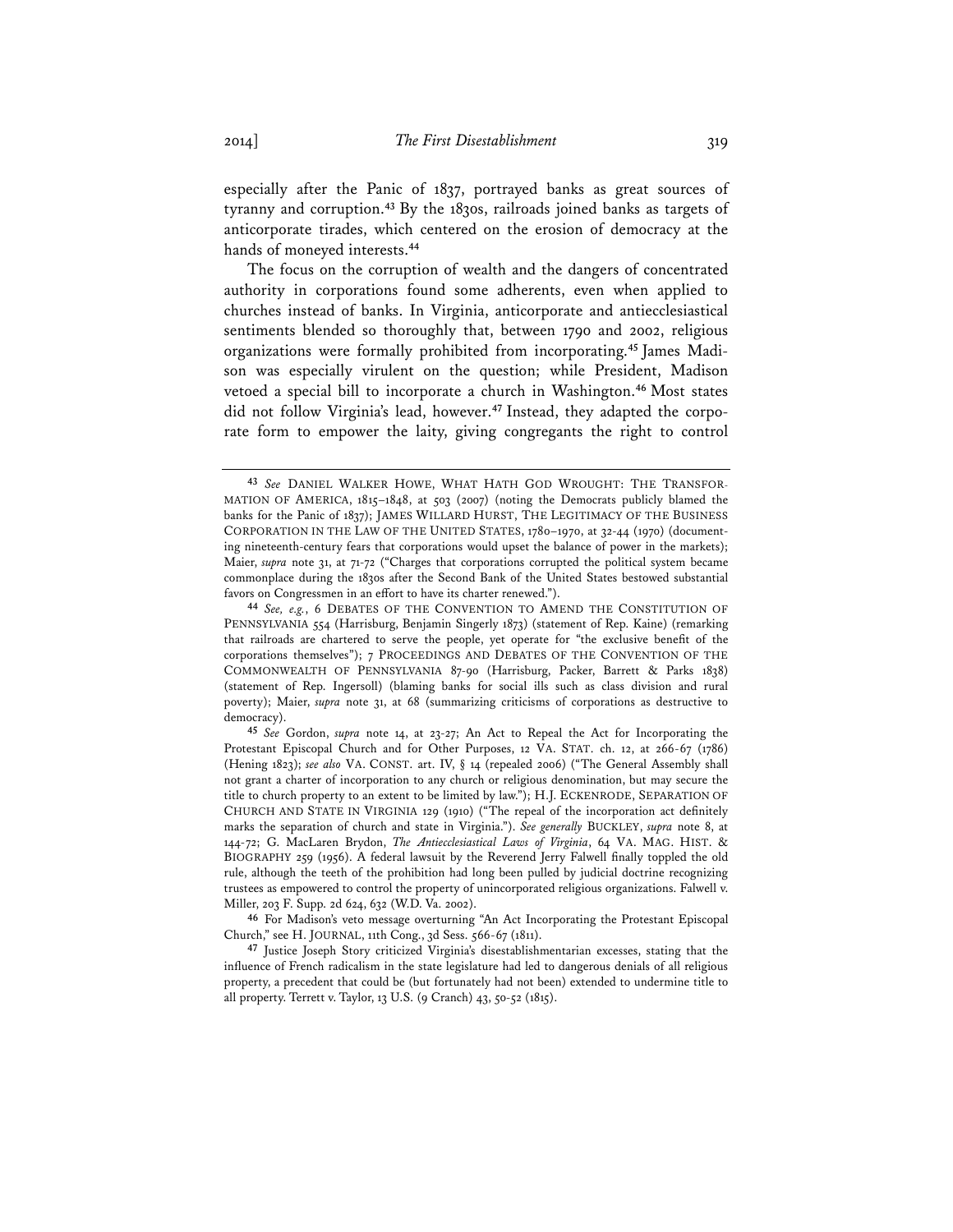religious societies through incorporation statutes that secured property (in limited amounts) and required the election of trustees to manage all corporate assets.

The first disestablishment, therefore, featured state imposition of stringent economic discipline on clerics and denominations. This was matched by deference to individual religious choices and a relative disregard in the broader society for the ways that religious authority and wealth had traditionally worked together. The combination of both discipline and privilege through incorporation often resulted in unexpected and, to modern eyes, shockingly invasive practices. Frequent judicial interpretation of those laws meant that the internal workings of religious organizations were exposed to scrutiny and judgment in thousands of conflicts that pitted the faithful against each other and against their ministers and priests.**48** In the nineteenth century, judges were heard to remark blithely that "mere money" should not concern a minister or his congregation. In comparison to the immeasurable value of freedom of conscience, the inconvenience of, say, losing a church building was a minor affair, observed the Massachusetts Supreme Judicial Court.**<sup>49</sup>** Furthermore, judges often inquired into religious doctrine to decide questions of church polity, all in the interests of managing the boundaries of religious property in a disestablished world. As Justice Strong noted, entirely without irony, almost all cases of note involved "church property," which required courts to decide on the proper disposition of disputed land and monies.**<sup>50</sup>**

Attention to this extensive legal record reveals the tracks of religious life left in law, as well as the state's imposition of discipline on religious actors. Vibrant religious communities flourished, paradoxically enough, in these highly regulated and even brittle institutions. In quotidian and often bitter controversies over church property and identity, Americans delineated what disestablishment meant (and did not mean) in practice. These battles pitted believers against each other; the byproduct was a jurisprudence of disestablishment created through, rather than in opposition to, the legal system.

The first system of disestablishment thus involved extensive government regulation. Recent historical work on state and local governments in the early nineteenth century has challenged earlier historians' claims that there

**<sup>48</sup>** THOMAS E. BUCKLEY, ESTABLISHING RELIGIOUS FREEDOM: JEFFERSON'S STAT-UTE IN VIRGINIA 117, 128, 141-43 (2013); *cf.* PHILIP HAMBURGER, SEPARATION OF CHURCH AND STATE 130 (2002) (arguing that supporters of disestablishment elevated politics to the level of religion).

**<sup>49</sup>** *See* Baker v. Fales, 16 Mass. 488, 521-22 (1820) ("[A]n inconvenience of this [financial] sort will never be felt, when a case of conscience is in question.").

**<sup>50</sup>** STRONG, *supra* note 22, at 40.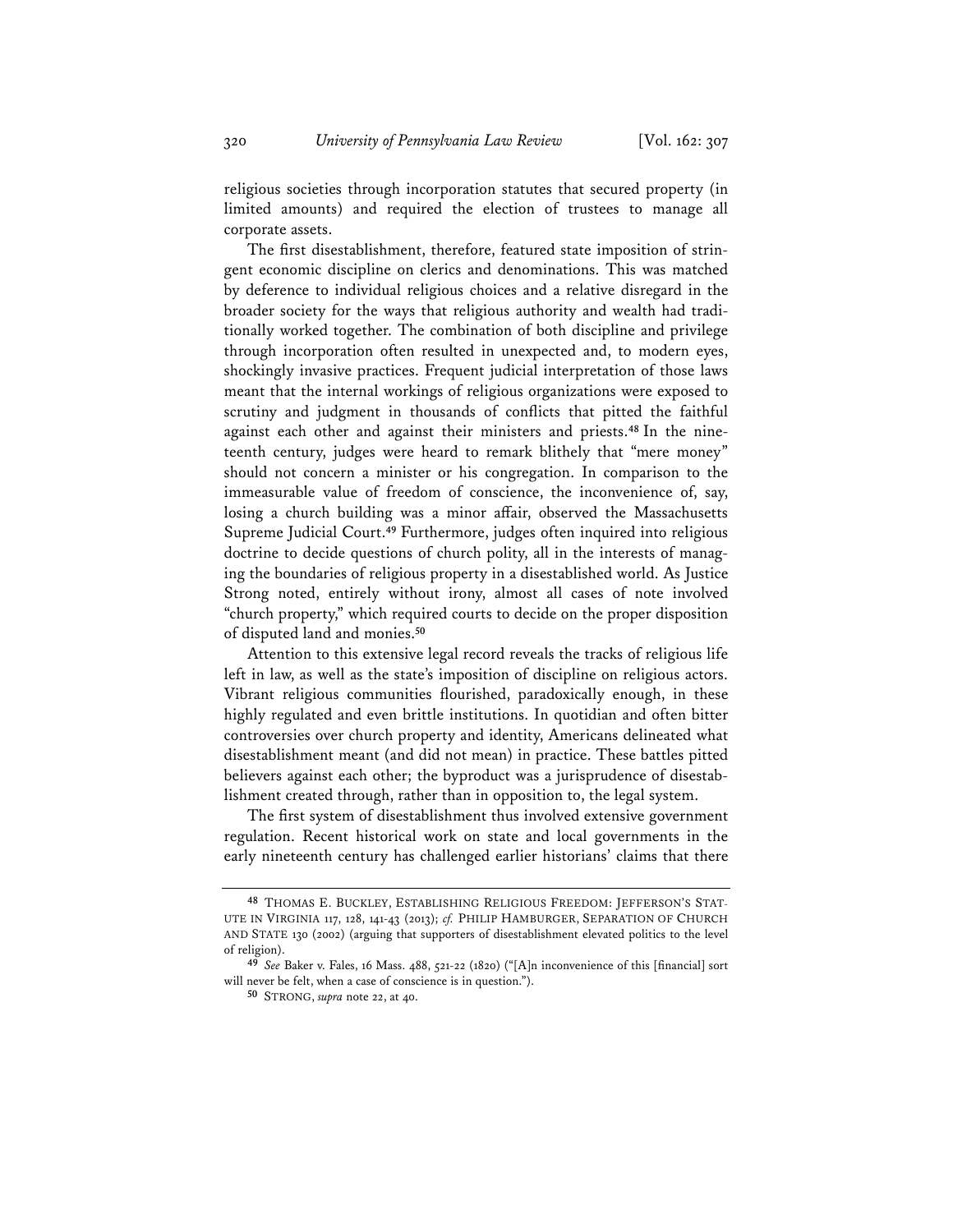was a vacuum of authority.**<sup>51</sup>** The historiography of religion has been less attentive to the role of the state, but both legislation and litigation reveal active government intervention. Connecting this pattern of regulation and oversight to religious institutions and their congregants allows religious historians to see a different landscape, one that reflects American political and legal development more generally. In addition, attention to the early implementation of disestablishment gives legal scholars of religion a new vantage point. Instead of relying on abstract statements in congressional debates or at the national constitutional convention, we can study the actual practice of disestablishment in the states. The resulting portrait of the protection and regulation of religious institutions is both unexpected and far more wide-ranging than we knew.

Disestablishment in early America was the result of innovation and adaptation. State legislatures did not import the world of the Henrician reformation when they established property limits for religion, *pace* Justice Strong.**<sup>52</sup>** Instead, states blended provisions for general incorporation with property limitations and lay governance. Strong addressed his lectures to an audience in New York City, where the Episcopalian Trinity Church of Wall Street was (and still is) a major landholder.**<sup>53</sup>** In 1875 New York, religious corporations were allowed to hold land for "pious uses" only and, for most religious denominations, the annual income from both real and personal

**<sup>51</sup>** William J. Novak, *The Myth of the "Weak" American State*, 113 AM. HIST. REV. 752, 766-67 (2008), argues that government in America has been sprawling yet intensely localistic, a pattern that broadly fits disestablishment and the incorporation statutes this Article examines, but that does not capture the partial delegation of authority contained in general incorporation statutes. It is also worth noting that, over time, the discipline eroded and the privilege extended, especially for religious corporations. *See* Sarah Barringer Gordon, Antidisestablishmentarianism: Tax Exemptions and the Growth of Government Support for Religion in the Late Nineteenth Century (n.d.) (unpublished manuscript) (on file with author) (documenting the rapid increase in church wealth and power after the Civil War). Yet Novak's central claim is a valuable corrective. For a related qualification of Novak's argument, see generally Gary Gerstle, *A State Both Strong and Weak*, 115 AM. HIST. REV. 779 (2010), which argues that the U.S. government's reluctance to restrict the influence of corporations and markets is as characteristic of U.S. history as the assertion of state power. In addition, see generally LAURA F. EDWARDS, THE PEOPLE AND THEIR PEACE: LEGAL CULTURE AND THE TRANSFORMATION OF INEQUALITY IN THE POST-REVOLUTIONARY SOUTH (2009), which asserts that localism survived without substantial change into the third decade of the nineteenth century. Edwards's study, however, does not address the key role of religion in the maintenance of social discipline.

**<sup>52</sup>** *See* STRONG, *supra* note 22, at 17-21.

**<sup>53</sup>** *See* Gordon, *supra* note 14, at 17; Elizabeth Mensch, *Religion, Revival, and the Ruling Class: A Critical History of Trinity Church*, 36 BUFF. L. REV. 427, 429, 566 (1987). For Trinity Church's current holdings, see TRINITY WALL STREET, http://www.trinitywallstreet.org/about/realestate (last visited Dec. 6, 2013).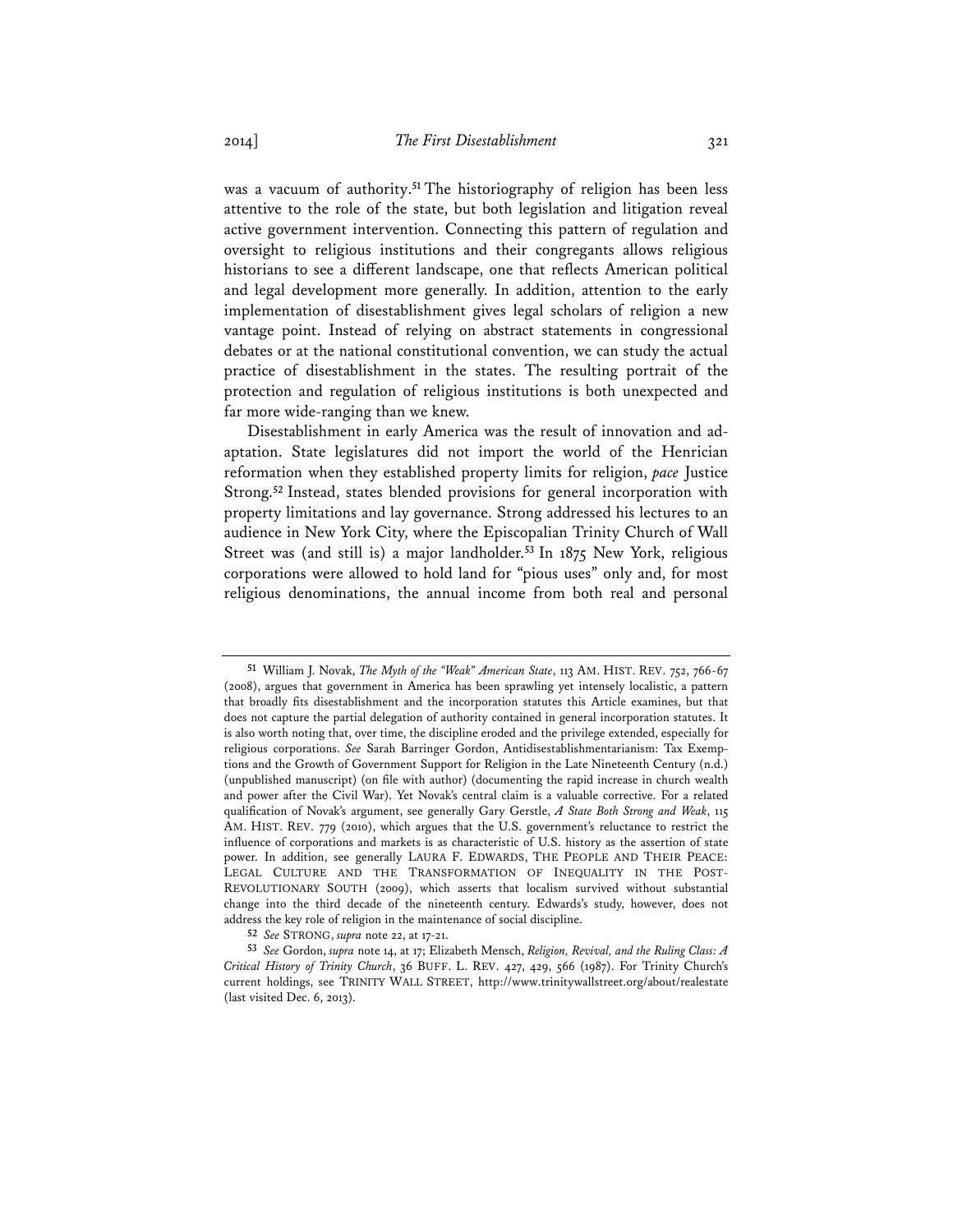property was limited to \$3000 per church.**<sup>54</sup>** Individual Presbyterian and Episcopal churches in New York City, whose congregants hailed from the higher reaches of society, were allowed incomes of \$6000.**<sup>55</sup>** These income limits varied considerably: in New York in 1784, each church was allotted £1200; in Pennsylvania in 1791, the limit was £500; in North Carolina in 1796, £200.**<sup>56</sup>** Yet the ubiquity and longevity of such restrictions reflected a political consensus.

This consensus was reached in response to the quandaries created by disestablishment. After deciding to disestablish, states faced a central question: What to do with religious wealth, property, and institutional forms after religious groups ceased to be either part of the broader apparatus of government or more or less unwelcome dissenters? Following the pioneering work of anthropologist and political scientist James Scott, we can understand how states sought to make religious life "legible" at the outset of an unprecedented era of disestablishment.**<sup>57</sup>** What did it mean to "see" the religious landscape from the perspective of a disestablished state?**<sup>58</sup>** What map would allow government both to describe and regulate its constituents and territory?**<sup>59</sup>** In our case, the question is further complicated by the fact that federalism consigned such questions to the states rather than the national government; each state wrestled with similar but separate questions about the meaning of disestablishment. The states' commitment to disestablish meant that the ground had shifted, and governments adapted to account for and, in turn, manage the change.

Recognizing the rough outlines of the religious uses of the landscape provided young state governments with a roadmap, as it were. They had enough information to construct a regulatory regime that we know in retrospect was at once grossly inadequate and deeply productive. Inadequate, because a one-size-fits-all regime of property and governance could not account for the many differing ways of observing and anchoring faith in American society. Productive, paradoxically enough, because the one-sizefits-all structure was deployed so widely and frequently that most religious

**<sup>54</sup>** R.H. TYLER, AMERICAN ECCLESIASTICAL LAW: THE LAW OF RELIGIOUS SOCIE-TIES, CHURCH GOVERNMENT AND CREEDS, DISTURBING RELIGIOUS MEETINGS, AND THE LAW OF BURIAL GROUNDS IN THE UNITED STATES 112 (Albany, William Gould 1866). **55** *Id.* 

**<sup>56</sup>** Act of Apr. 6, 1784, 1784 N.Y. LAWS ch. 18, at 613-18; N.C. ACTS ch. 11, at 93 (1796); Act of Apr. 6, 1791, § 4, 1790–1791 PA. ACTS ch. 27, at 42-43.

**<sup>57</sup>** JAMES C. SCOTT, SEEING LIKE A STATE: HOW CERTAIN SCHEMES TO IMPROVE THE HUMAN CONDITION HAVE FAILED 49-51 (1998).

**<sup>58</sup>** *Id.*

**<sup>59</sup>** *Id.*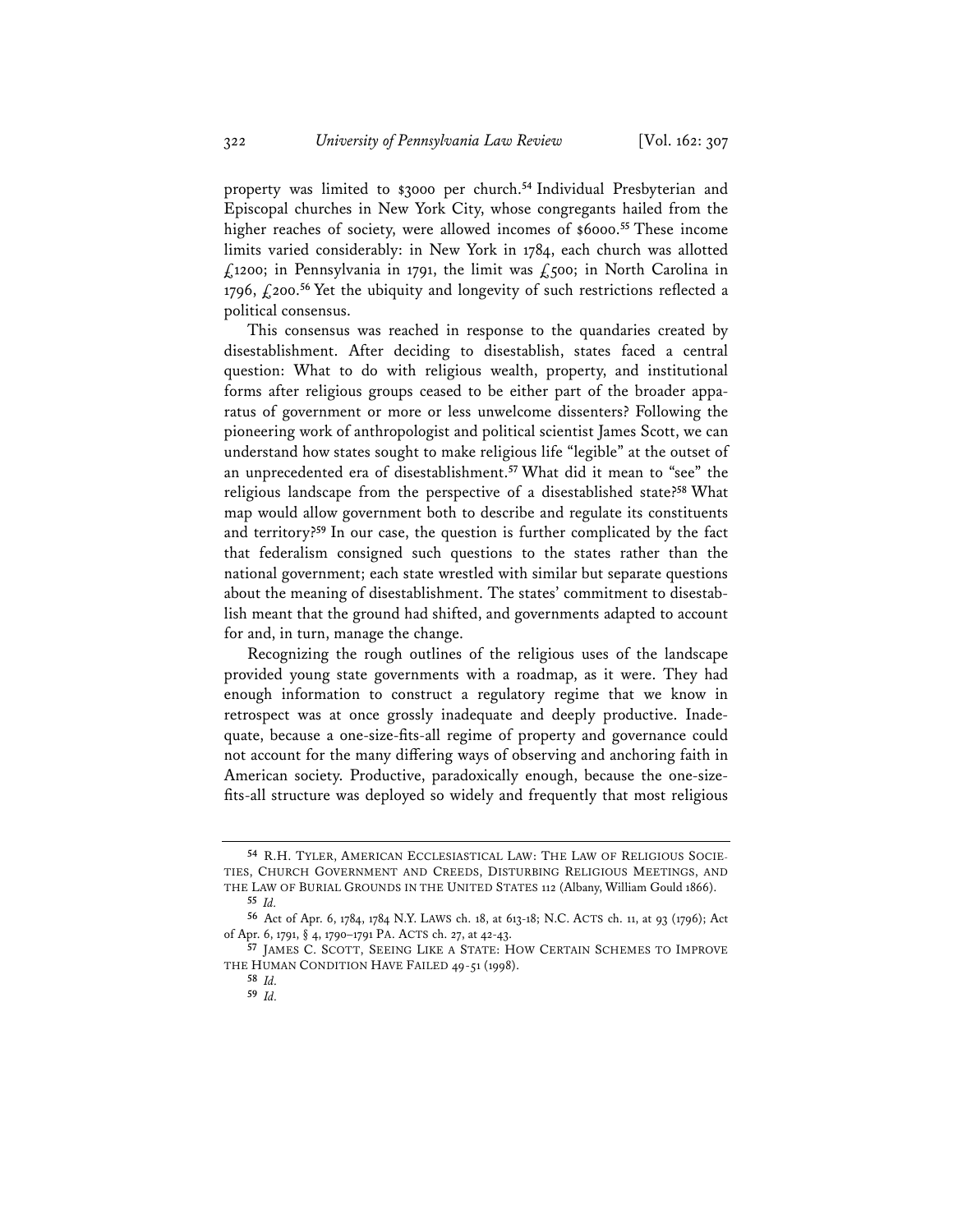groups adjusted their expectations; many new congregations emerged and then resided in a legal world where they expected religious organizations to fit the regulatory structures imposed by the disestablished state.

Limitations on total acreage or value of property (or annual income for a religious corporation) were common elements of this new regulatory map. Both kinds of allowances gradually became more generous—permitting larger acreage, especially in newer western states, or greater income in later decades—but the desirability of these restrictions was widely accepted. Such limitations varied: one acre,**<sup>60</sup>** two acres,**<sup>61</sup>** three acres,**<sup>62</sup>** four acres,**<sup>63</sup>** five acres,**<sup>64</sup>** ten acres,**<sup>65</sup>** twenty acres,**<sup>66</sup>** and forty acres.**<sup>67</sup>** Other jurisdictions simply restricted religious organizations to as much property as was used for the purpose of "public worship"**<sup>68</sup>** or "for the use of the society,"**<sup>69</sup>** or else mandated that the property be used "for no secular purposes."**<sup>70</sup>** In addition, especially later in the antebellum period, some states added limits on the maximum annual income produced by real or personal property, such as \$400,**<sup>71</sup>** \$900,**<sup>72</sup>** \$1000,**<sup>73</sup>** \$2000,**<sup>74</sup>** \$3000,**<sup>75</sup>** \$5000,**<sup>76</sup>** \$6000,**<sup>77</sup>** \$20,000,**<sup>78</sup>** or on the total value of real property, such as \$50,000.**<sup>79</sup>**

**62** An Act to Secure Religious Societies Within this Territory in the Possession of Their Churches, and Other Property, § 2, 1838–1839 WIS. STAT. 136, 136.

**63** Act of Feb. 1, 1814, 1813–1814 KY. ACTS ch. 164, at 211-12.

**64** GA. DIGEST OF LAWS 1070 (Cobb 1851); Act effective Mar. 1, 1835, § 1, 1834–1835 ILL. LAWS 147, 147; Acts of Apr. 16, 1838, and July 2, 1839, PA. LAWS. §§ 73–74, at 942 (Purdon & Brightly 1862); Act of Jan. 17, 1844, 1843–1844 TENN. ACTS ch. 110, at 138.

**65** 1846–1847 FLA. ACTS ch. 84, § 38, at 36; *see also* Act of Jan. 30, 1845, § 5, TEX. DIGEST OF GEN. STAT. LAWS, art. 2066, at 444 (Oldham & White 1859) (exempting up to ten acres from taxation).

**66** Act of Feb. 5, 1819, § 3, 1818–1819 OHIO ACTS ch. 54, at 121.

**67** Act of Dec. 7, 1837, § 1, 1837 ARK. REV. STAT. 657, 657-58 (Ball & Roane 1838).

**68** Act of Feb. 12, 1858, § 4, 1858 KAN. LAWS ch. 66, at 350; *see also* Act of Apr. 1, 1834, 1834 MASS. LAWS ch. 183, § 7, at 268; 1839 VT. REV. STAT. ch. 81, § 13, at 394.

**69** 1854 N.C. REV. CODE ch. 97, § 2, at 500 (Moore & Biggs 1855).

**70** 1 MICH. COMP. LAWS ch. 68, § 9, at 662 (Cooley 1857).

**71** *Id.* § 3, at 500 (setting limit for any single church).

**72** DEL. REV. STAT. ch. 39, § 11, at 106 (1852).

**73** Act of Dec. 22, 1840, § 1, 1840 IOWA LAWS 9, 9-10; Act of July 3, 1827, 1827 N.H. LAWS ch. 36, at 186.

**74** 1860 MD. CODE art. 26, § 89, at 116.

**75** 1857 ME. REV. STAT. ch. 12, § 3, at 196; MINN. PUB. STAT. ch. 17, § 21, at 280 (Sherburne & Hollinshead 1859); 1858 WIS. REV. STAT. ch. 66, § 8, at 419.

**<sup>60</sup>** *See* Act of Dec. 22, 1840, § 1, 1840 IOWA LAWS 9, 9-10. California allowed religious organizations to hold four lots in a town or city and twenty acres in the country. Act of April 22, 1850, CAL. DIGEST OF LAWS ch. 6, § 182, at 57 (Wood 1857).

**<sup>61</sup>** *See* Act of Jan. 8, 1803, § 8, 1802–1803 MD. LAWS ch. 111; 1854 N.C. REV. CODE ch. 97, § 2, at 500 (Moore & Biggs 1855); VA. CODE tit. 22, ch. 77, § 12, at 363 (1849); *see also* D.C. Organic Act of 1801, § 1, 2 STAT. 103, 103-05 (incorporating the laws of Virginia and Maryland respectively).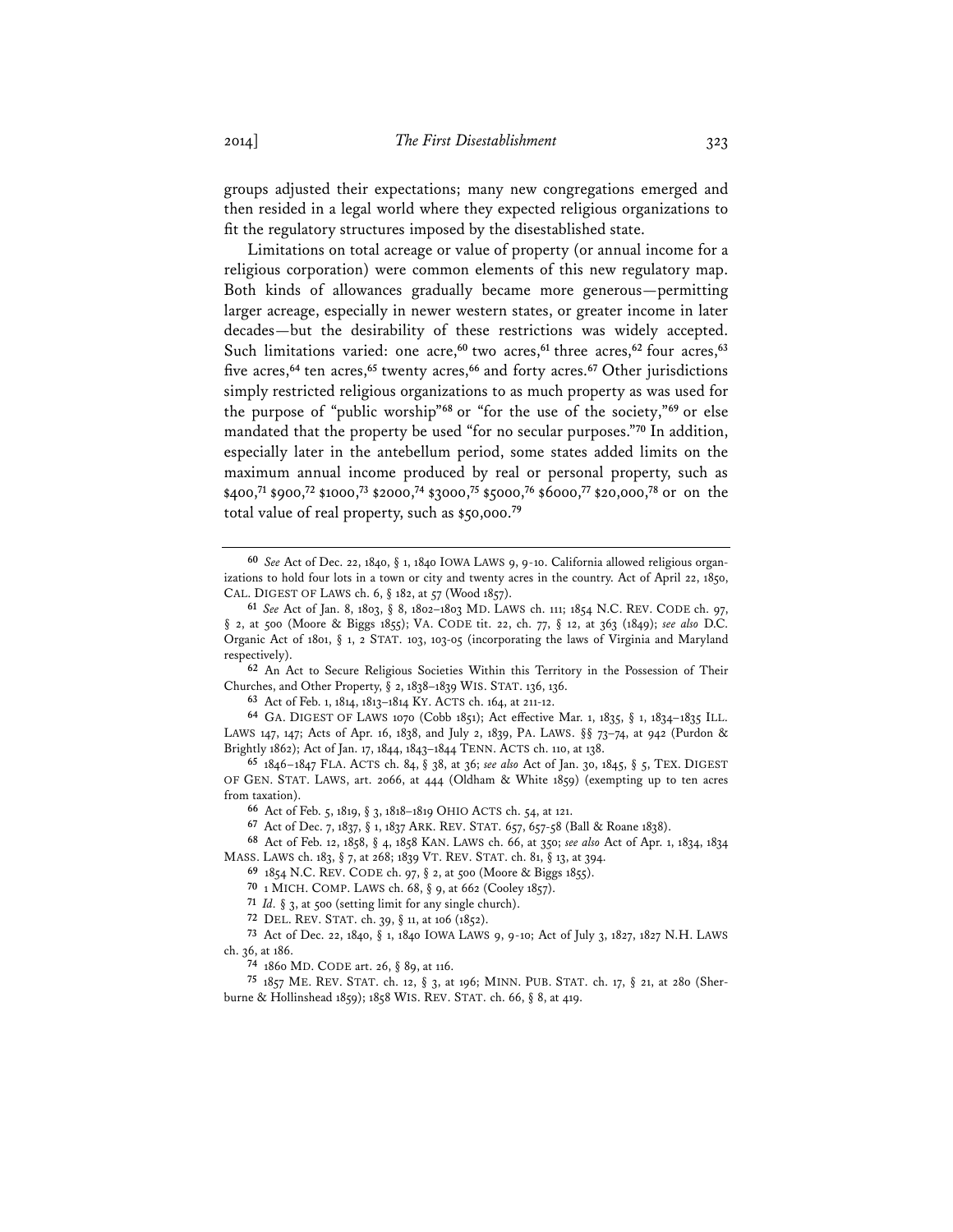In return for the protections of the corporate form, these statutes paired such limits on wealth and land with other forms of regulation, especially mandatory forms for internal governance. Like the property restrictions, the legislative stipulations for church polity were simple and followed a rough pattern. In virtually all statutes, state legislatures imposed regimes of lay governance. Control of all property and funds was placed in the hands of congregants, not clergy. New Jersey's 1786 statute, for example, required religious societies to elect up to seven trustees, selected by and from the congregation of the organization. **<sup>80</sup>** Other states varied the number of trustees, ranging from three to fifteen in most cases.**<sup>81</sup>** Some states, such as New York, limited the vote for trustees to adult men.**<sup>82</sup>** The key goal, clearly, was to place control in those who were elected by their fellow church members, thereby implicitly limiting the power of clergy, and even denominations, to impose on congregations conditions to which they had not agreed. By passing general incorporation statutes for religious societies, states forcibly democratized and laicized church governance.

## B*. Incorporated Societies*

From one perspective, the regulation imposed on religious societies in return for incorporation was overwhelmingly restrictive, emanating from mistrust of mortmain institutions. Equally important, however, was the empowerment of institutional life associated with the corporate form. Religious corporation statutes were not restricted as to faith tradition or denomination; instead, they extended security of property and state recognition in return for material restrictions. The effects of disestablishment occurred not just in such statutes, but also in the very forms that religious organizations took under the new laws.

In some ways, religious corporations were the wave of the future for all of corporate law. Long before other private groups were allowed the privilege, religious societies were offered incorporation under general statutes. Such legislation provided a simple means of securing corporate status,

**<sup>76</sup>** PA. DIGEST OF LAWS 145-46 (Purdon & Brightly 1862).

**<sup>77</sup>** 1854 N.C. REV. CODE ch. 97, § 3, at 500 (Moore & Biggs 1855) (setting limit for churches or denominations).

**<sup>78</sup>** Act of Apr. 22, 1850, CAL. DIGEST OF LAWS ch. 6, § 182, at 57 (Wood 1857).

**<sup>79</sup>** Act of July 1, 1862, § 3, 12 Stat. 501, 501-02 (1862) (imposing the limit on federal territories); ALA. CODE § 1262, at 275 (Ormond, Bagby & Goldthwaite 1852); 1857–1858 TENN. CODE § 1472, at 319 (Meigs & Cooper 1858).

**<sup>80</sup>** Act of Mar. 16, 1786, § 1, 1785–1786 N.J. ACTS ch. 129, § 1, at 255-56.

**<sup>81</sup>** *See infra* note 136.

**<sup>82</sup>** Act of Apr. 5, 1813, § 1, 3 N.Y. REV. STAT. 292, 292-93 (1829).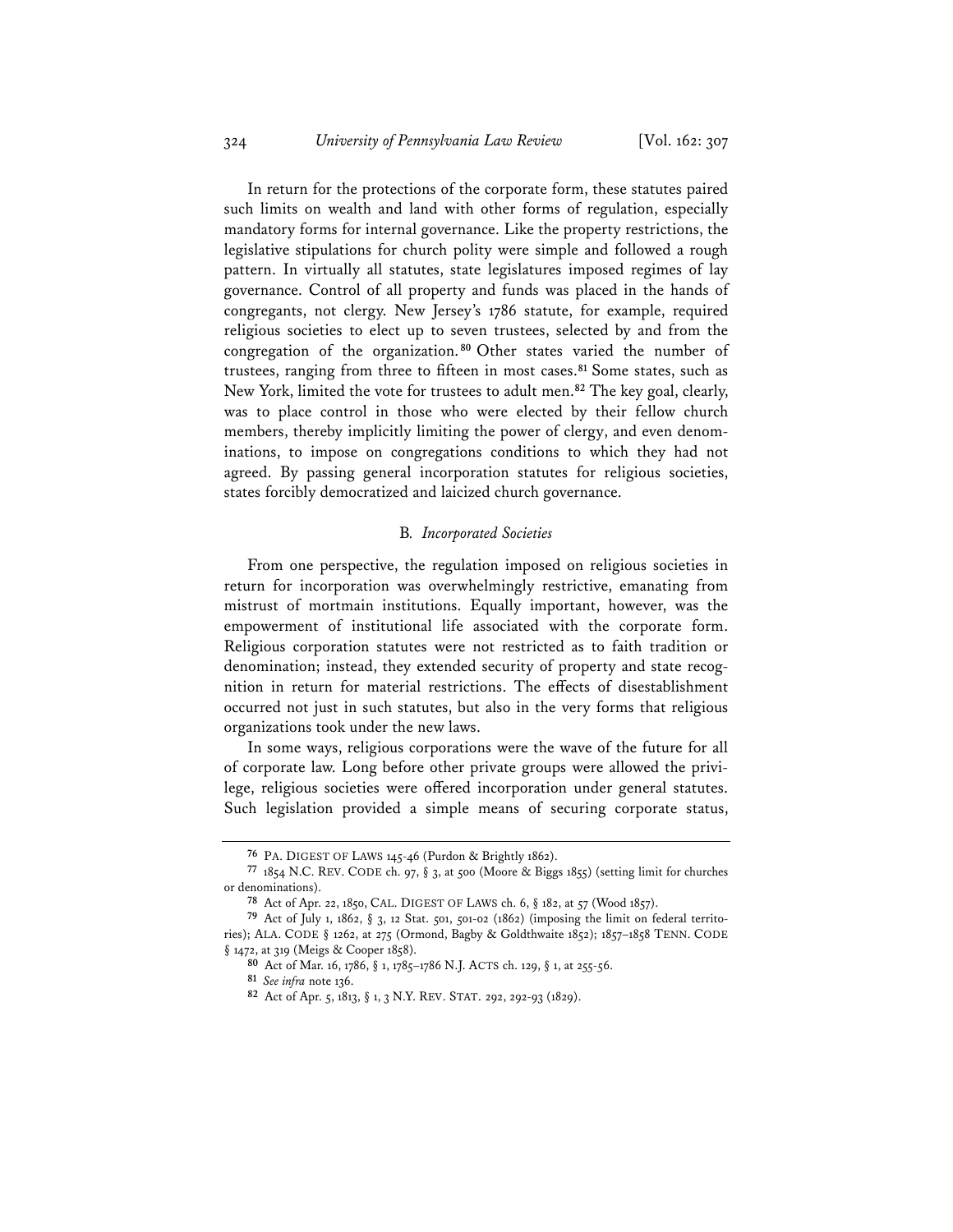whereas incorporation for turnpikes, bridges, canals, and—eventually—early railroads, as well as all business, manufacturing, and financial ventures, was obtainable by special legislative charter only. General incorporation statutes for religious organizations dating from the late eighteenth century have led some business law scholars to claim that business corporations as we know them today are the descendants of the 1784 New York statute, for example.**<sup>83</sup>**

Through incorporation, separation of church and state (if the phrase is anywhere appropriate) entailed freedom of conscience from state control, not freedom of institutional religion from state oversight. Matters of the spirit were no longer within the purview of the government, but things of the world that belonged to churches—land, money, and control over both remained of deep interest to disestablished states. And the corporate form itself also affected the development of American religion.**<sup>84</sup>** Corporations became vectors for the channeling of religious energies, imposing structure, procedures, and privileges (as well as discipline) on religious societies. The prospect of such protection drew religious institutions and their members to the law and the powers it promised, as the new legal world for religious organizations meshed with and ultimately directed the course of religious life. As one corporate law scholar noted in another context, "[T]he law provided leverage at points critical to other development, and its marginal effects could determine the balance . . . to fix our direction and the pace at which we moved."**<sup>85</sup>** Among the most important of these leverage points was the power to hold property and the duty to use it in carefully confined ways.

# 1. The Nature of "Religious Property"

In the name of disestablishment, general incorporation laws imposed property restrictions on all denominations, not just those that had enjoyed the King's favor before independence. State statutes limiting religious property tended to be written simply, focusing on total accumulation, rather than the niceties of religious doctrine. These new laws thus generated

**<sup>83</sup>** *See* Act of Apr. 6, 1784, 1784 N.Y. LAWS ch. 18, at 613; RONALD E. SEAVOY, THE ORI-GINS OF THE AMERICAN BUSINESS CORPORATION, 1784–1855, at 6 (1982); Liam Séamus O'Melinn, *Neither Contract nor Concession: The Public Personality of the Corporation*, 74 GEO. WASH. L. REV. 201, 216-20 (2006); Kellen Funk, This Stone Which I Erect Shall Be a House of God: Disestablishment and Religious Corporations in New York, 1784–1854, at 4, 8-10 (June 15, 2013) (unpublished manuscript) (on file with author).

**<sup>84</sup>** Chief Justice John Marshall wrote that a corporation is "invisible, intangible, and existing only in contemplation of law." Trs. of Dartmouth Coll. v. Woodward, 17 U.S. (4 Wheat.) 518, 636 (1819). Yet the corporation and its relationship to public, as well as private, religious life was ubiquitous and influenced government in visible and tangible ways.

**<sup>85</sup>** HURST, *supra* note 43, at 11-12.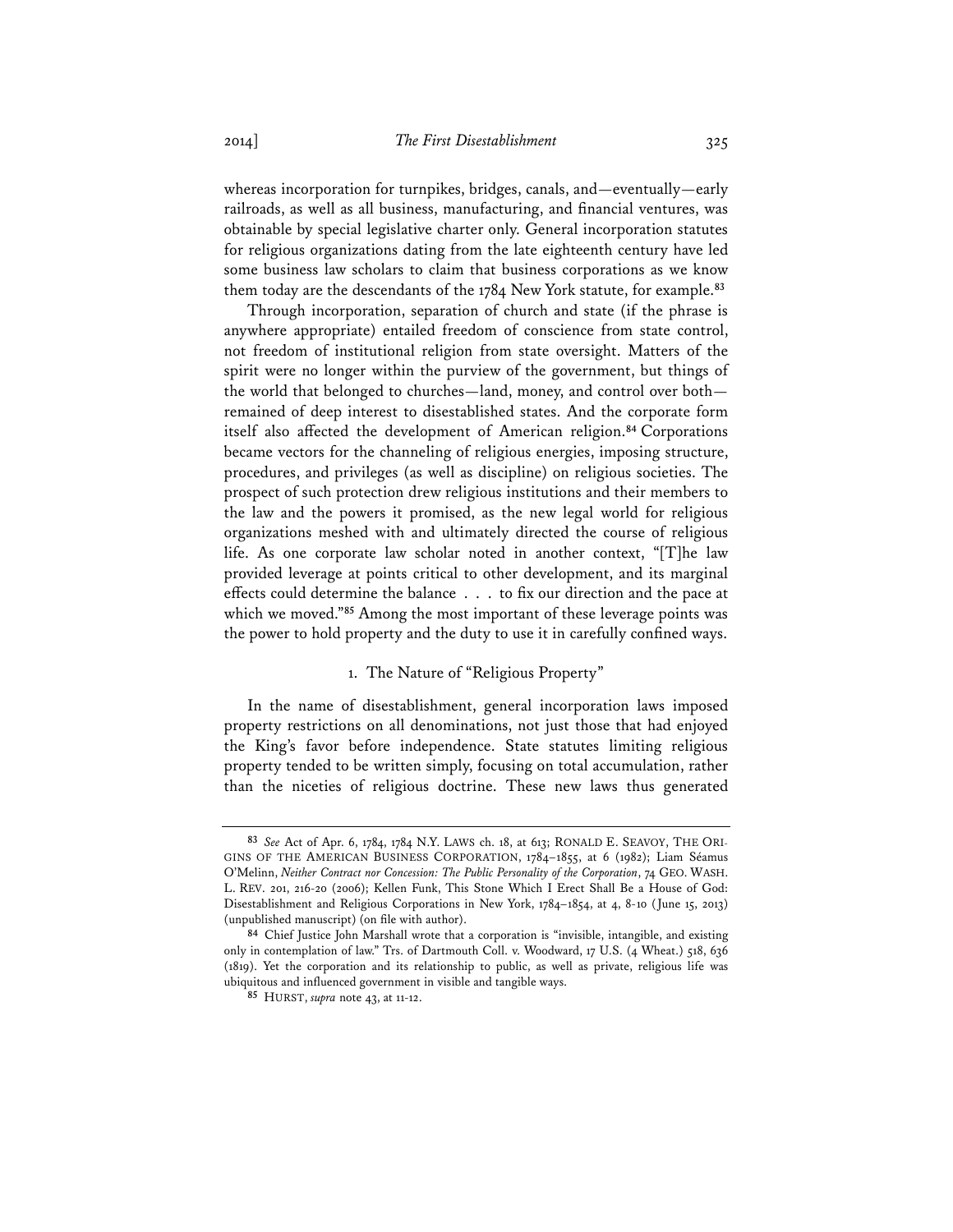another layer of state involvement, as state judiciaries were called upon to fill in the details of the law of religious corporations, as well as to decide how and when trustees had exceeded their power to control church polity. State judges decided cases that grew out of squabbles among congregants, many of which devolved into litigation and, with distressing predictability, into outright schism. Such lawsuits generally pitted the self-proclaimed "orthodox" members of a congregation (or an entire denomination) against reformers of one stripe or another. In these cases, judges tackled the question head-on with surprising alacrity, deciding whether a given body had betrayed the fundamental precepts of the underlying faith and awarding the property to the party they found most deserving. When religious doctrine conflicted with state legislation limiting religious property, however, judges often did not hesitate to invalidate deeds of transfer, no matter what the faith demanded.

North Carolina, for example, enacted legislation in 1796 that provided for incorporation and continuity of property ownership for religious institutions; that is, current property, including glebe lands, could be retained.**86** But looking forward, North Carolina imposed a stricter discipline. In addition to total limits on property (which could not generate income above  $f_1$ 200 annually),<sup>87</sup> the statute prohibited religious societies and their trustees from acquiring any property unless it was "for the sole use" of the society.**<sup>88</sup>** In other words, North Carolina limited religious societies' ability to accumulate wealth even as it empowered their formation.

In 1827, the North Carolina Supreme Court held that this limitation invalidated the purchase of slaves by a religious society.**<sup>89</sup>** It was most certainly not the case that North Carolina prohibited a religious entity from owning slaves; the problem here was that the alleged "purchaser" was the corporation known as the Trustees of the Quaker Society of Contentnea, and the seller was a member of the congregation. The agreement of sale was designed as a means of emancipation (or at least of allowing slaves to live in a condition of substantial freedom and security until they might be manumitted legally).**<sup>90</sup>** Because a religious association was only allowed to hold property by grace of the state's 1796 statute, the court held, it was also

**<sup>86</sup>** Act of 1796, 2 N.C. PUB. ACTS ch. 11, at 93 (Martin 1804).

**<sup>87</sup>** *Id.* § 1, at 93.

**<sup>88</sup>** *Id.* § 2, at 93.

**<sup>89</sup>** Trs. of the Quaker Soc'y of Contentnea v. Dickenson, 12 N.C. (1 Dev.) 189 (1827). The case actually began at least five years earlier. John Spencer Bassett, *Slavery in the State of North Carolina*, *in* 17 ECONOMIC HISTORY—MARYLAND AND THE SOUTH 317, 384 n.1 (Herbert B. Adams ed., Baltimore, Johns Hopkins Press 1899).

**<sup>90</sup>** *Dickenson*, 12 N.C. (1 Dev.) at 190.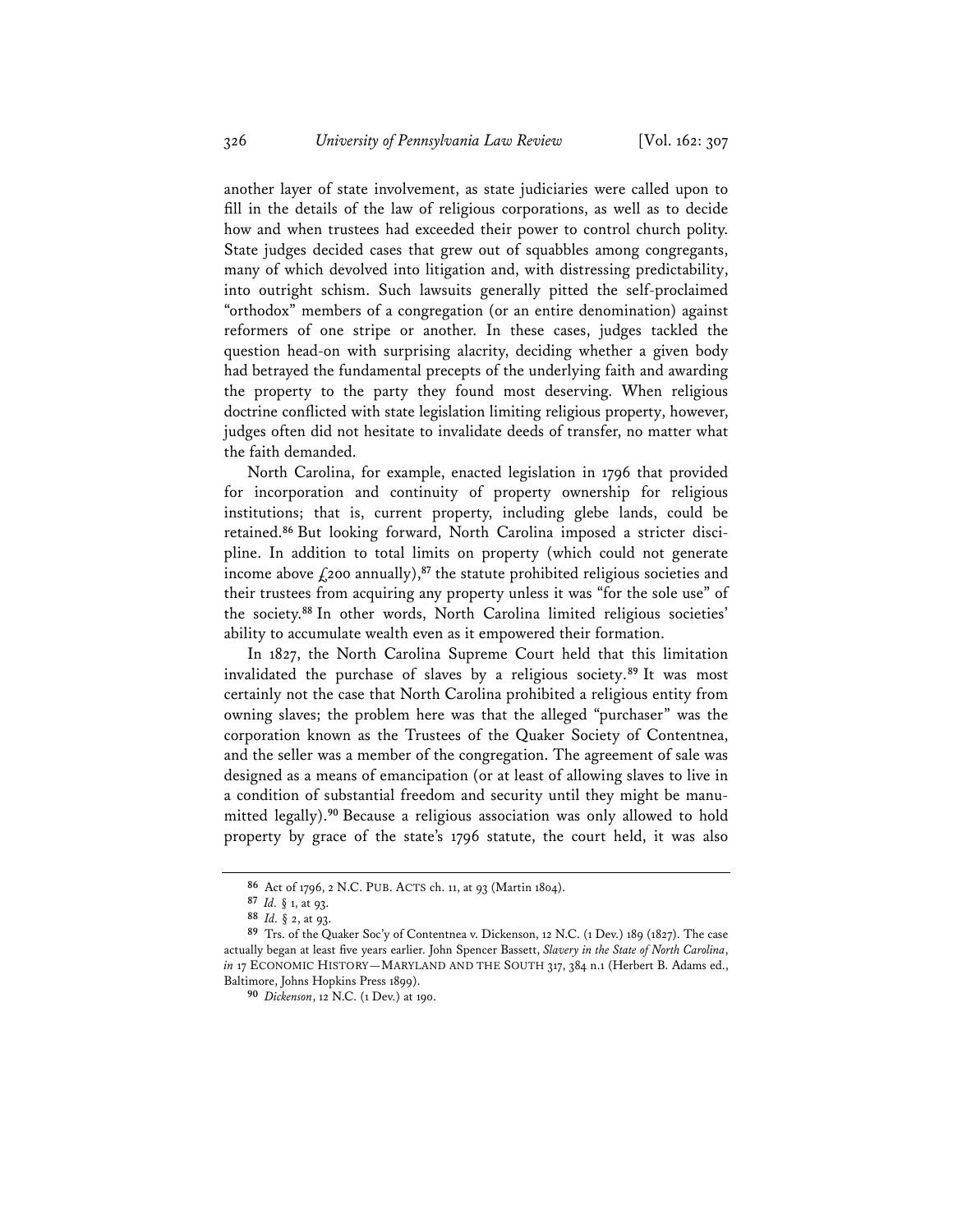constrained by the mandate outlined in that legislation—religious societies could only hold property for their own "*use* and *benefit*."**<sup>91</sup>** In a similar case, a bequest in 1799 left slaves to four trustees, one of whom was a Methodist minister.**<sup>92</sup>** The slaves were to be kept "for the glory of God, and good of said slaves."**<sup>93</sup>** When more than two decades later the court determined that the bequest was actually a veiled emancipation device, it was voided as contrary to law.**<sup>94</sup>**

In *Trustees of the Quaker Society of Contentnea v. Dickenson*, the Quaker Society's evident desire to emancipate the slaves whenever possible—and to pay them wages in the meantime—meant that this property was held for the benefit of the property itself (that is, the slaves), rather than for the society's use. The conveyance was voided,**<sup>95</sup>** and the "sale" for manumission soon atrophied as a Quaker antislavery strategy. In 1830, some 652 slaves had been freed by this device, and 402 more were under Quaker trustees' care.**<sup>96</sup>** But by 1856, thanks in large part to litigation surrounding the practice, Quakers had reduced their investment in trustee purchases to a tiny fraction of the sums spent a generation earlier, and only eighteen slaves were under Quaker care.**<sup>97</sup>**

As the lone dissenting judge in *Dickenson* noted, it was extraordinary to inquire into what a private purchaser intended to do with property that an owner had a legal right to sell.**<sup>98</sup>** Such an inquiry was an offense against the rights of property owners and purchasers. The corporate form established for religious societies, however, allowed the North Carolina court to probe purchases, sales, and donations in religious institutions more deeply than elsewhere in the antebellum economy. The mandate to limit property only to that used for "religious" purposes—worship, interment, the support of a minister, assistance to impoverished members, and the like—became the catalyst for decisions denying property rights to religious organizations

**<sup>91</sup>** *Id.* at 200.

**<sup>92</sup>** Huckaby v. Jones, 9 N.C. (2 Hawks) 120, 120-21 (1822).

**<sup>93</sup>** *Id.*

**<sup>94</sup>** *Id.*; *see also* Thompson v. Newlin, 38 N.C. 388 (3 Ired. Eq.) 338, 340-41 (1844) (voiding as against public policy deeds and wills which attempted to emancipate slaves); Stevens v. Ely, 16 N.C. (1 Dev. Eq.) 493, 493-94, 497-98 (1830) (voiding a contract to sell slaves into partial slavery); Haywood v. Craven's Ex'rs, 4 N.C. (Car. L. Rep.) 360, 367 (1816) (voiding a bequest that contemplated emancipation); THOMAS D. MORRIS, SOUTHERN SLAVERY AND THE LAW, 1619–1860, at 400-02 (1996) (describing North Carolina courts' hostility to "quasi-emancipation").

**<sup>95</sup>** *Dickenson*, 12 N.C. (1 Dev.) at 190-91, 203.

**<sup>96</sup>** STEPHEN B. WEEKS, SOUTHERN QUAKERS AND SLAVERY: A STUDY IN INSTITU-TIONAL HISTORY 228 (Baltimore, Johns Hopkins Press 1896).

**<sup>97</sup>** *Id.*

**<sup>98</sup>** 12 N.C. (1 Dev.) at 206-07 (Hall, J., dissenting).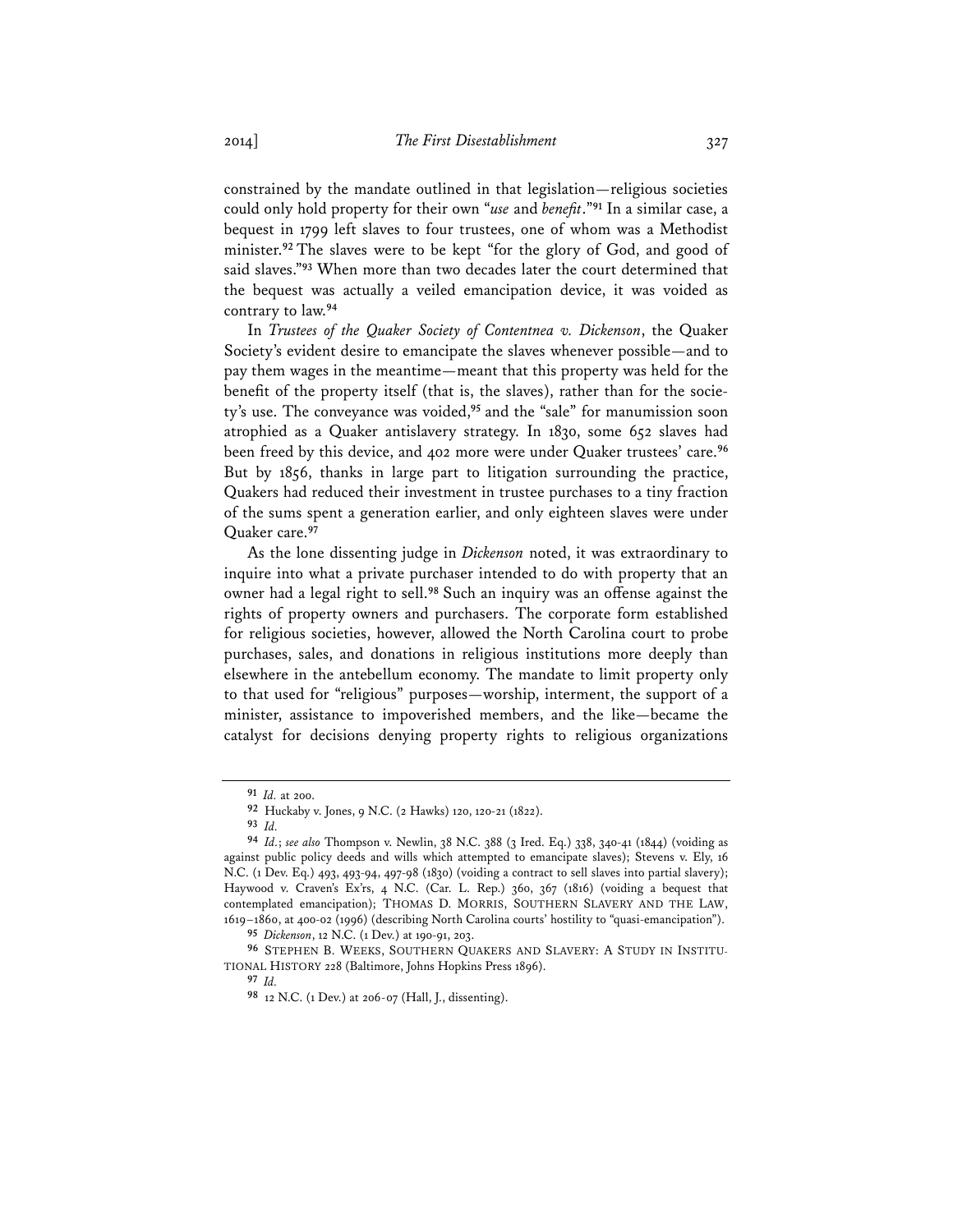under a variety of different statutory schemes. Freedom of religion thus went hand-in-hand with widespread denial of the capacity of religious organizations to acquire the wealth that had sustained traditional forms of religious authority. In return for incorporation, the state demanded that religious societies bow to the state's policies through the mechanism of property limitations. Such mechanisms, the Quakers learned, could be punitive.

Admittedly, Quakers were small and embattled in North Carolina when *Dickenson* was decided in 1827, and so an invasive judicial decision might not be felt among more popular groups. But the growth among Baptists in the early Republic was stunning. Between 1775 and 1825, Baptists went from dissenting minority to powerful evangelical mainstay.**<sup>99</sup>** They too found that property limits imposed by statute constrained their liberty. In Maryland, the first state constitution in 1776 disestablished the Church of England (and preserved its current property), but also provided that the legislature had to approve all sales or donations of land to religious organizations.**<sup>100</sup>** Furthermore, all such property had to be smaller than two acres in size and explicitly dedicated only "for a church, meeting, or other house of worship [or] for a burying ground."**<sup>101</sup>** In *Grove v. Trustees of the Congregation of the Disciples of Jesus Christ*, a sale of just under two acres of land in trust for "the only proper use and behoof of the said German Baptist Society" (also known as the "Brethren" or simply the "Dunkers") in 1787 resulted in the

**<sup>99</sup>** HOWE, *supra* note 43, at 180-82.

**<sup>100</sup>** MD. DECLARATION OF RIGHTS of 1776, arts. XXXIII & XXXIV.

**<sup>101</sup>** *Id.* art. XXXIV; *see also* Beatty v. Kurtz, 27 U.S. (2 Pet.) 566, 583 (1829) (noting Maryland's two-acre maximum). The amount was raised to five acres in the 1867 Maryland constitution's Declaration of Rights, eventually vacated in 1948, and repealed entirely in 1977. MD. DECLARA-TION OF RIGHTS of 1867, art. XXXVIII (repealed 1977). Several states also imposed limits on the percentage of a decedent's estate that could be left to a religious institution and the length of time that must have elapsed between the execution of a will and the time of death. *See, e.g.*, Act of Mar. 22, 1858, § 6, IOWA REV. STAT. § 1198, at 203 (1860) (setting a maximum contribution of twentyfive percent of the estate for decedents leaving a surviving wife, child, or parent); Act of April 26, 1855, 1855 PA. LAWS ch. 347, § 11, at 332 (requiring completion of will or deed at least one month before death). Such statutes generally were defended as means to protect families against "improvident" or "enfeebled" testators. Such bequests were not automatically void, but could be challenged at the election of heirs or next of kin. Kristine S. Knaplund, *Charity for the "Death Tax": The Impact of Legislation on Charitable Bequests*, 45 GONZ. L. REV. 713, 726-28 (2010). Yet the message, especially when paired with widespread property restrictions, was one grounded in suspicion of the actions and motives of churchmen.

Scholars specializing in trust and estate law frequently and mistakenly assume that the category "mortmain" is composed entirely of such testamentary restrictions. *See, e.g.*, John R. Cunningham, *Mortmain Statutes: The Dead Hand Still Survives,* 27 IDAHO L. REV. 49, 49 (1990) ("Mortmain statutes . . . limit testamentary transfers to religious and charitable organizations."); Shirley Norwood Jones, *The Demise of Mortmain in the United States*, 12 MISS. C. L. REV. 407, 408 (1992).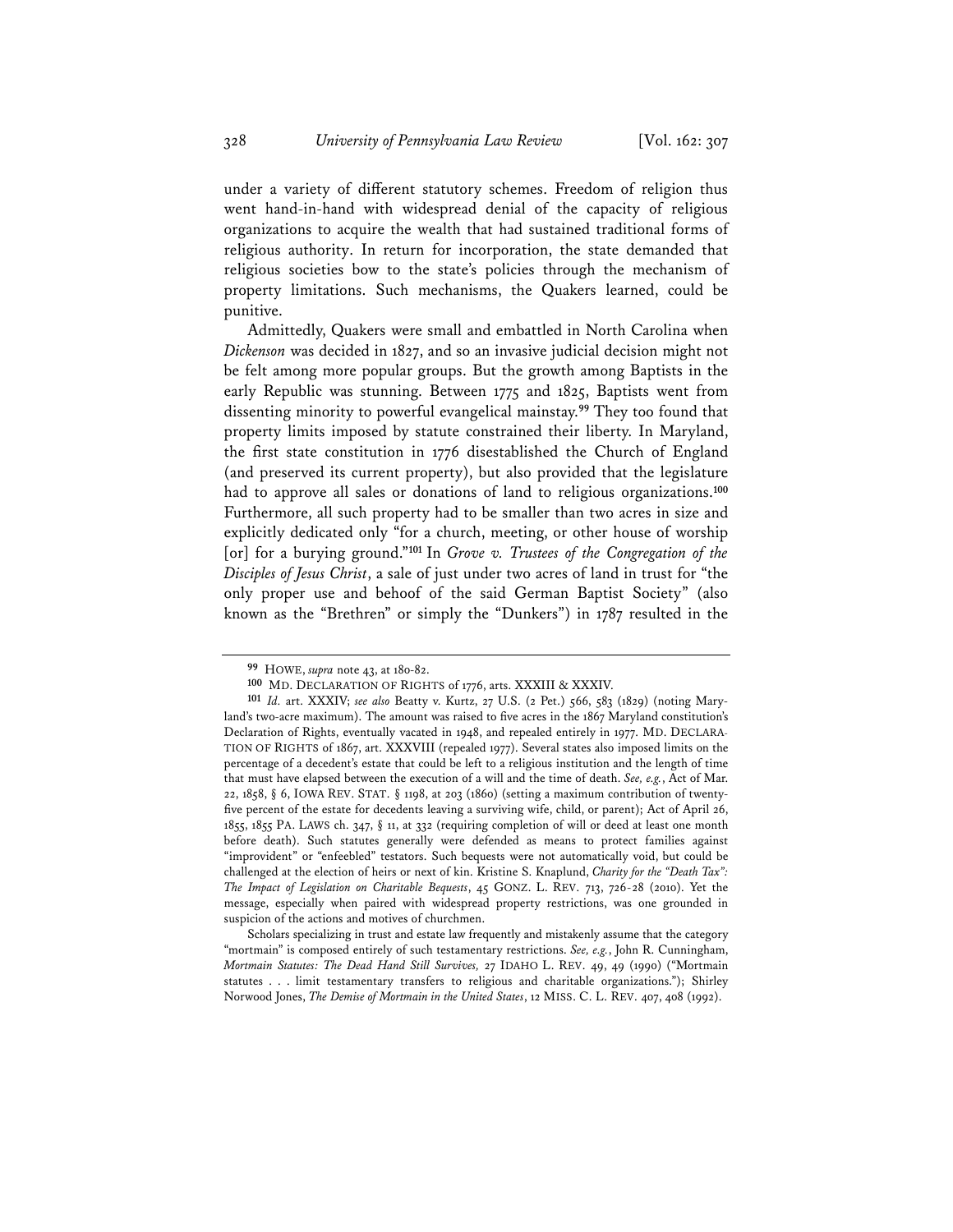establishment of a cemetery on the land and intermittent worship.**<sup>102</sup>** But in 1808, the same grantor rewrote the deed, allowing the trustees at their discretion to permit members of other sects to be buried there in addition to Dunkers, and to permit members of other faiths to use the site for worship either together with or in place of the Dunkers.**<sup>103</sup>**

The whole thing blew up when a rival evangelical group, the Disciples of Christ—which began as a movement within the Baptist tradition but split off in the late 1820s amid growing tension with more mainstream Baptists**<sup>104</sup>**—laid claim to the land.**<sup>105</sup>** The Disciples had leased the land from the trustees in return for the promise to build a church; eventually they decided that sharing space with the Dunkers no longer suited their interests. The issue was joined as antagonism between the older, more traditional group and the newcomers boiled over.**<sup>106</sup>**

The Maryland Court of Appeals held that the initial grant was void: even though the Dunkers had used the land for more than twenty years, the gift had not vested, because they had not sought the approval of the legislature.**<sup>107</sup>** The court then decided that the lessee religious corporation had acted in good faith reliance on the subsequent grant—they had built a solid house of worship and a brick vault for interment of the dead, and they had paid all taxes and assessments.**<sup>108</sup>** Thus the Disciples' interest had ripened into a relationship that equity would not disturb.**<sup>109</sup>** As in this case, the uncertainty of title, where legislative approval was technically required for each sale or lease, made for constant litigation, and courts struggled to untangle often well-meaning but clumsy attempts to satisfy (or circumvent) the law.**<sup>110</sup>**

Some states focused more on the ways that religious organizations might abuse the generosity of donors to the detriment of the congregation and therefore regulated how church property could be sold or mortgaged. Maine

**<sup>102</sup>** 33 Md. 451, 452 (1871). *See generally* DONALD B. KRAYBILL & CARL F. BOWMAN, ON THE BACKROAD TO HEAVEN: OLD ORDER HUTTERITES, MENNONITES, AMISH, AND BRETHREN (2001).

**<sup>103</sup>** *Grove*, 33 Md. at 454-55.

**<sup>104</sup>** *See generally* M.M. DAVIS, HOW THE DISCIPLES BEGAN AND GREW: A SHORT HISTORY OF THE CHRISTIAN CHURCH (1915).

**<sup>105</sup>** *Grove*, 33 Md. at 452-53.

**<sup>106</sup>** *Id.*

**<sup>107</sup>** *Id.* at 454.

**<sup>108</sup>** *Id.* at 456-58.

**<sup>109</sup>** *Id.*

**<sup>110</sup>** *E.g.*, Rogers v. Sisters of Charity of St. Joseph, 97 Md. 550, 554 (1903) (holding that the establishment of a trust in a religious society to benefit an orphan asylum, where no trustee duties were specified, actually vested fee simple in the asylum).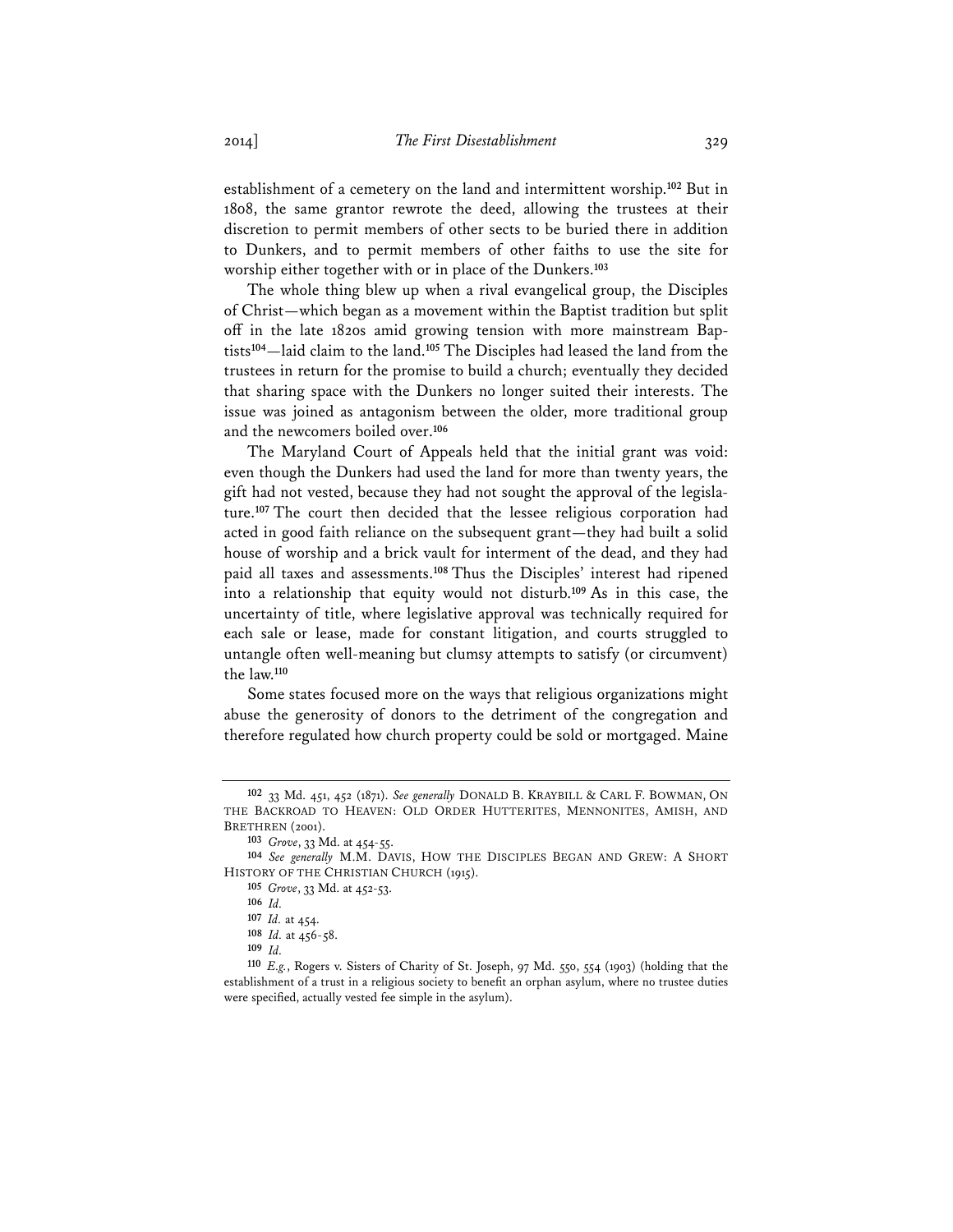stipulated that prior appraisal "by three discreet persons under oath, to be elected by ballot at any legal meeting of [the] owners or proprietors" was required before a religious corporation could sell any assets.**<sup>111</sup>** In *Warren v. Inhabitants of Stetson*, the Supreme Judicial Court of Maine invalidated a transfer of land that had only two of three required signers on the deed.**<sup>112</sup>** Michigan placed no formal limit on the amount of land, but mandated judicial approval of any sale by a religious group.**<sup>113</sup>** Georgia set a cap on total property and further limited property ownership to what was "absolutely necessary to carry into effect the objects of [a group's] incorporation."**<sup>114</sup>**

New York State was the largest jurisdiction to require ongoing judicial administration of religious property. The state provided particular rules for individual denominations, including Episcopal, Presbyterian, Reformed Dutch, Dutch Reformed, Free, Quaker, Roman Catholic, and Shaker, together with elaborate rules for the election of trustees by these and other, smaller religious groups, hiring and firing of ministers and priests, purchase of real estate (overseen by courts), the mandate that all title to property vested in the corporation rather than individuals, and so on. Many smaller societies in the state were limited to a maximum income of \$1000 per year as late as the 1840s.**<sup>115</sup>** New York also required court approval for any sale or mortgage of real property, an onerous impediment designed to protect the wishes of donors against the machinations of clerics, and productive of much litigation.**<sup>116</sup>**

## 2. The Law of Religious Property and Lay Governance

The new law of religion nourished and channeled enormous change in the American legal system and religious life. For the most part, this was private law, tucked into state codes and worked out in case law by state judges. The results varied, but most state judiciaries, like their legislative counterparts, found themselves addressing questions of ownership, control,

**<sup>111</sup>** Act of March 16, 1855, § 2, 1855 ME. ACTS 196, 197.

**<sup>112</sup>** 30 Me. 231, 235 (1849).

**<sup>113</sup>** Act of Feb. 13, 1855, § 19, 1855 MICH. LAWS 313, 317.

**<sup>114</sup>** Act of Dec. 28, 1843, §§ 1–2, 1843 GA. ACTS 108, 108.

**<sup>115</sup>** For a useful summary of regulations imposed by New York State on specific denominations, see TYLER, *supra* note 54, at 59-90. For current regulation by denomination, see N.Y. RELIG. CORP. LAW §§ 40–437 (McKinney 1990 & Supp. 2012).

**<sup>116</sup>** *See, e.g.*, De Ruyter v. St. Peter's Church, 3 N.Y. 238, 239, 243 (1850) (holding that vicechancellor's approval of a mortgage meant that the church was liable for the debt); Freligh v. Platt, 5 Cow. 494, 496 (N.Y. Sup. Ct. 1826) (holding that a sale of pews was not a sale of real estate and did not require court approval); TYLER, *supra* note 54, at 59-140 (detailing New York's religious laws). By the mid-twentieth century, specific statutory language existed for thirty-five separate denominations. Kauper & Ellis, *supra* note 31, at 1534.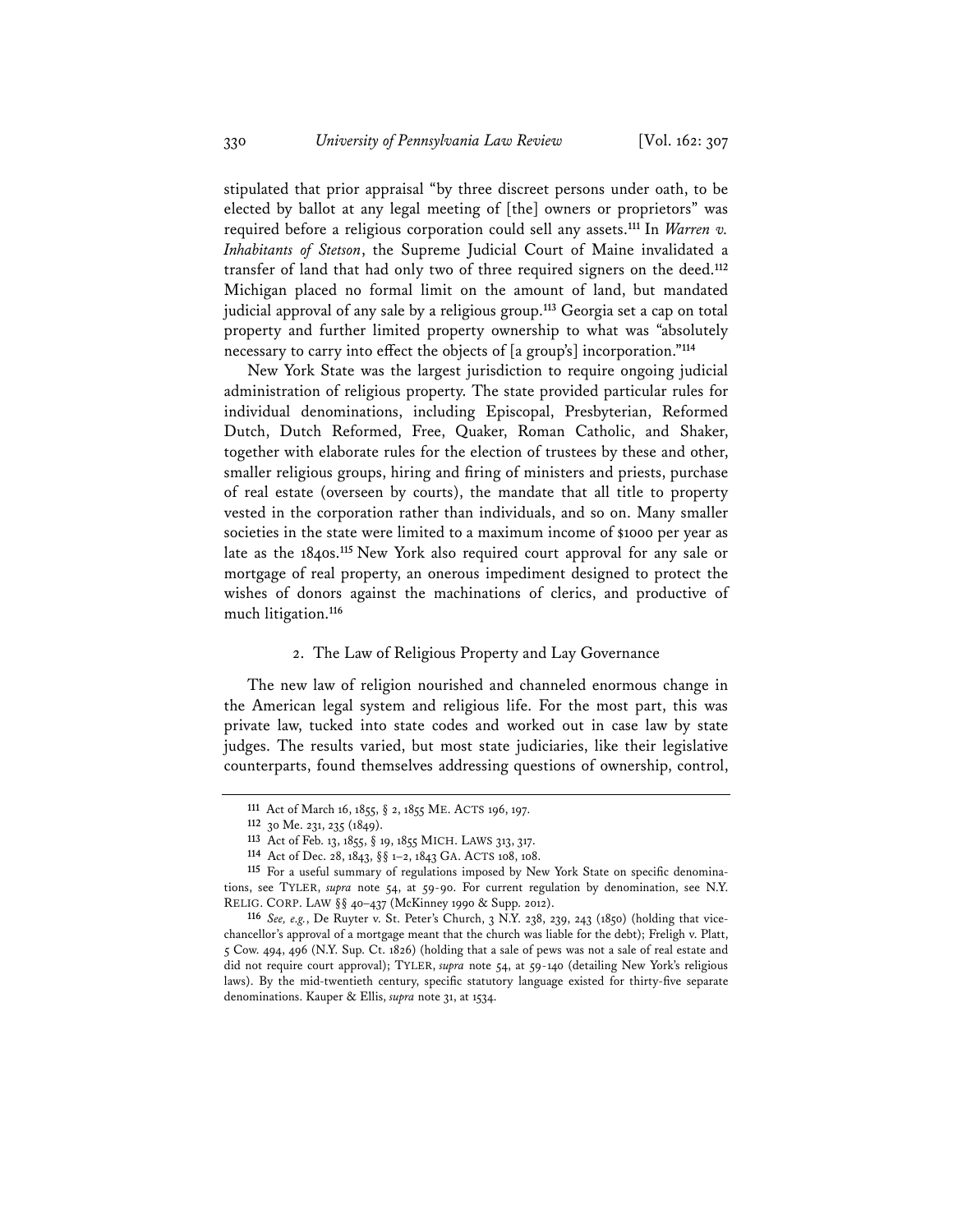and dissolution for religious corporations. For religious societies in the few states that disallowed incorporation, judge-made doctrines of trust law followed the rough patterns laid out by states with formal incorporation statutes.

This ongoing judicial management was as important as the legislation governing it. The rules that courts developed to guide religious institutions differed on some issues but agreed on many others. Courts disagreed, for example, over whether a donation or purchase in excess of an allowed amount was automatically void or merely voidable if the transaction was challenged. **<sup>117</sup>** Regardless, the existence of such restrictions must have discouraged many potential donors, especially those who sought legal advice.

Less sophisticated actors frequently were frustrated when they tried to use the law to accomplish their own objectives. For instance, Illinois limited religious corporations to a total of five acres of real property in the mid-1830s.**<sup>118</sup>** Mormon Church founder Joseph Smith, who together with his followers had established the city of Nauvoo on the banks of the Mississippi River near Carthage in 1839, took advantage of Illinois's 1835 "Act Concerning Religious Societies," which set the five-acre limit on church property in the state.**<sup>119</sup>** In an effort to disentangle his personal finances from those of the church he led, Smith was named "trustee in trust" and empowered to acquire, manage, and dispose of all real and personal property for the Church of Latter-day Saints.**<sup>120</sup>** Smith and his wife then transferred from his personal accounts about 240 city lots, totaling 300 acres, to himself as trustee.**<sup>121</sup>**

At roughly the same time, Smith declared bankruptcy.**<sup>122</sup>** He listed among his debts a sum of roughly \$5000 to the U.S. government, representing a note on which he stood as surety for the purchase of a steamboat on which the principals had defaulted.**<sup>123</sup>** Litigation on both the bankruptcy and

**<sup>117</sup>** *See infra* notes 125-132 and accompanying text.

**<sup>118</sup>** Act of Feb. 6, 1835, § 1, 1835 ILL. LAWS 147, 147.

**<sup>119</sup>** *Id.*

**<sup>120</sup>** Dallin H. Oaks & Joseph I. Bentley, *Joseph Smith and Legal Process: In the Wake of the Steamboat* Nauvoo, 1976 BYU L. REV. 735, 745-46.

**<sup>121</sup>** *Id.* at 749.

**<sup>122</sup>** GLEN M. LEONARD, NAUVOO: A PLACE OF PEACE, A PEOPLE OF PROMISE 168-69  $(2002)$ 

**<sup>123</sup>** *See* FAWN MCKAY BRODIE, NO MAN KNOWS MY HISTORY: THE LIFE OF JOSEPH SMITH 266 (2d ed. 1971) (listing Smith's debts upon his declaration of bankruptcy in 1842); RICHARD LYMAN BUSHMAN, JOSEPH SMITH: ROUGH STONE ROLLING 433-34 (2005). *See generally* ROBERT BRUCE FLANDERS, NAUVOO: KINGDOM ON THE MISSISSIPPI 168-71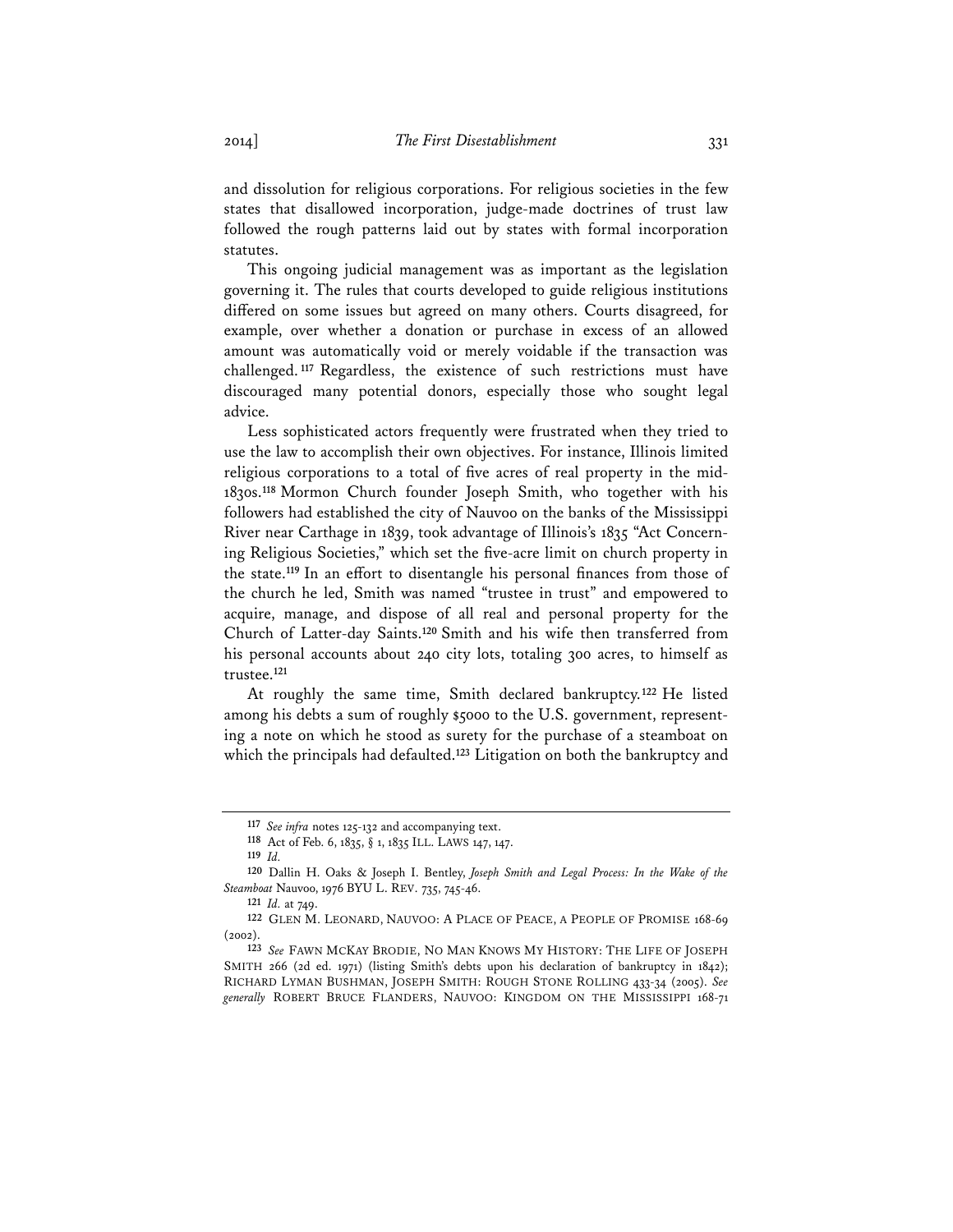the note had not been resolved by the time Smith was murdered in 1844.**<sup>124</sup>** After years of wrangling, a federal court held that the transfer of anything in excess of ten acres from Smith to the church was void under Illinois law.**<sup>125</sup>** Hundreds of acres thus stayed in Smith's estate and could be seized for satisfaction of the debt, subject only to his widow's dower interest.**<sup>126</sup>**

Three decades later, Catharine Germain donated her eighty-acre farm in St. Clair County, Illinois, to St. Peter's Roman Catholic Congregation.**<sup>127</sup>** Her son Nicholas refused to leave the valuable tract of land, and the church brought suit to eject him as a trespasser.**<sup>128</sup>** At the Illinois Supreme Court, the majority held that ownership of the land had never changed hands because the church already owned the maximum ten acres before Catharine's gift**<sup>129</sup>**: "[A]ll conveyances . . . made in violation of this prohibition, are absolutely void."**<sup>130</sup>**

By the middle decades of the nineteenth century, a minority of state courts, beginning with Pennsylvania in 1821, held that title to property acquired in excess of statutory maximums was good against everyone but the state.**131** Justice Craig, dissenting in *St. Peter's Roman Catholic Congregation v. Germain*, argued that the question of whether a religious corporation had exceeded its power when accepting land was one for the state alone, and that an injured relative such as Nicholas had no interest in the farm: "The question is one between the corporation and the sovereign power, in which individuals have no concern."**<sup>132</sup>**

The issue, of course, was whether the restrictions on property ownership imposed on religious organizations were undertaken fundamentally to

<sup>(1965);</sup> M. Hamlin Cannon, *Bankruptcy Proceedings against Joseph Smith in Illinois*, 14 PAC. HIST. REV. 425 (1945) (collecting correspondence detailing Smith's bankruptcy proceedings).

**<sup>124</sup>** *See generally* JOHN C. BENNETT, THE HISTORY OF THE SAINTS: OR, AN EXPOSÉ OF JOE SMITH AND MORMONISM 96-98 (Univ. of Illinois Press 3d ed. 2000) (1842) (providing additional background on the bankruptcy litigation).

**<sup>125</sup>** Oaks & Bentley, *supra* note 120, at 773-78. By 1845, the state had increased the amount of property a church could hold to ten acres. Act of Mar. 3, 1845, § 44, 1844–1845 ILL. REV. STAT. 111, 120.

**<sup>126</sup>** *Id.*

**<sup>127</sup>** St. Peter's Roman Catholic Congregation v. Germain, 104 Ill. 440, 443 (1882).

**<sup>128</sup>** *Id.*

**<sup>129</sup>** *Id.* at 447.

**<sup>130</sup>** *Id.* at 446.

**<sup>131</sup>** *See, e.g.*, Leazure v. Hillegas, 7 Serg. & Rawle 313, 318-22 (Pa. 1821). For analogous reasoning regarding secular organizations, see generally Arthur M. Alger, *Consequences of Illegal or Ultra Vires Acquisition of Real Estate by a Corporation*, 8 HARV. L. REV. 15 (1894).

**<sup>132</sup>** *Germain*, 104 Ill. at 448 (Craig, J., dissenting); *see also* De Camp v. Dobbins, 31 N.J. Eq. 671, 688-96 (1879) (holding religious society that already held maximum amount of property allowed by statute could not receive a charitable bequest).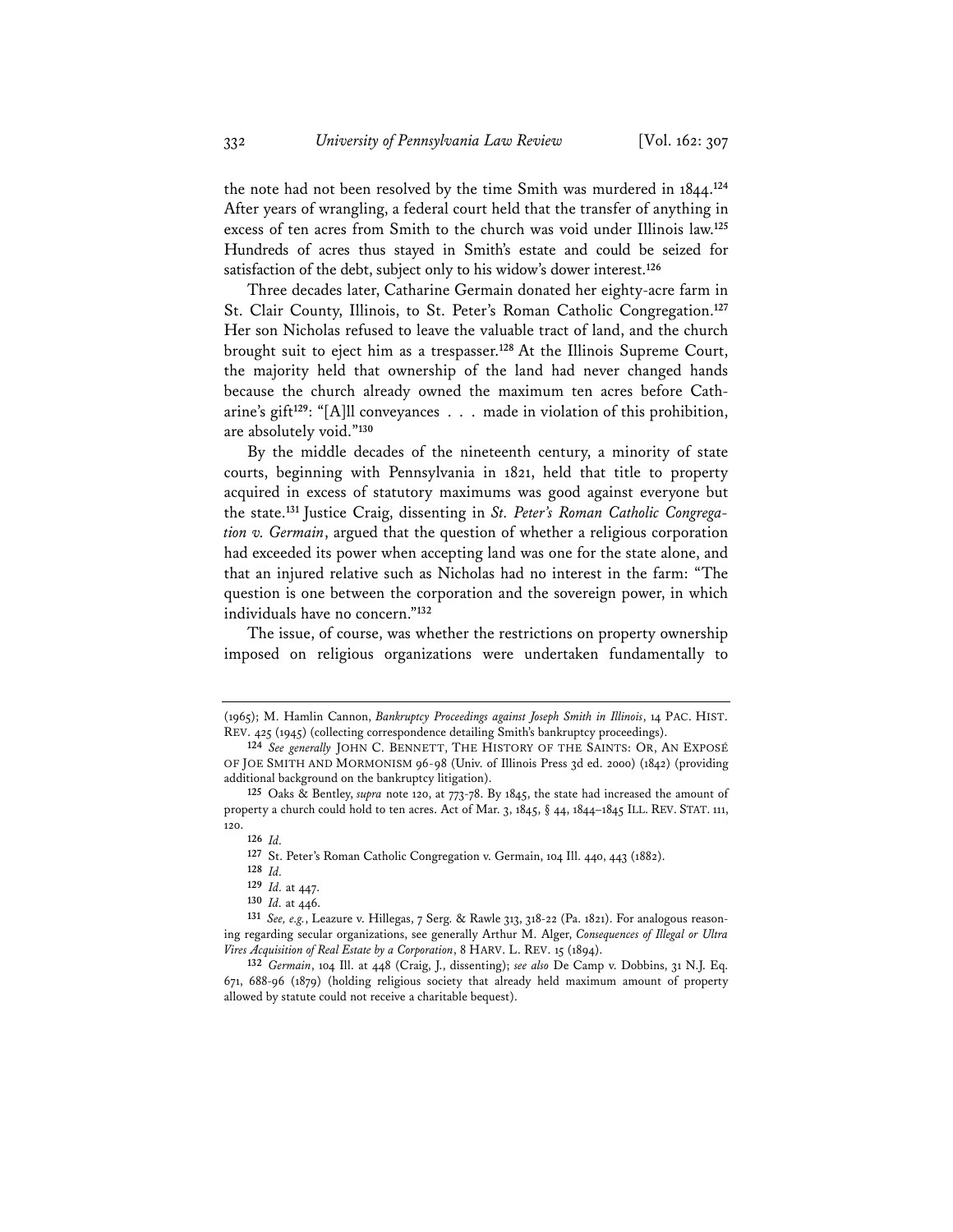protect individual rights of conscience against religious orthodoxies, or instead were designed to protect the secular state against a potentially dangerous rival bolstered by claims of divine authority. As one scholar described it, traditionally "[m]ortmain is the composite legislative response to attacks upon the viability of the state from within from institutions that would compete with the lawful government for control."**<sup>133</sup>** By the early decades of the nineteenth century in America, however, both liberal Protestants in the North and conservative Southerners (except in cases involving slavery) generally privileged the individualized interpretation. They elevated personal belief and conscientious scruple above organized religion. In so doing, they limited the power of religious leaders and the organizations they led, to allow free entrance and exit for members, and to protect individuals against new incarnations of religious authority.**<sup>134</sup>**

State statutes also provided for lay management of religious corporations as part of the system of disestablishment. Acting like a disestablished state meant mandating the protection of individual citizens—giving them the power not only to choose a religion, but also to control it. In a study of how corporations became a means of organizing communities and enterprises, one scholar noted that the imposition of democratic rule on corporations through legislative mandates reflected republican ideals: "The corporation . . . became, and remains, a child of the American Revolution and a testament to its enduring impact, for good and for ill, on the political and social structure . . . of the United States."**<sup>135</sup>** In the story of the gradual embrace of the corporation, this article suggests, we should recognize that religious corporations were the first major private associations to incorporate. Equally important, religious corporations were key players in achieving the acceptance of the corporate form, bound up with the commitment to disestablish, on the one hand, and the protection of individual conscience, on the other.

**<sup>133</sup>** *See* A.H. Oosterhoff, *The Law of Mortmain: An Historical and Comparative Review*, 27 U. TORONTO L.J. 257, 257 (1977).

**<sup>134</sup>** *See* Scott v. Thompson, 21 Iowa 599 (1866) (requiring a "fraudulent" prophet to return property donated by followers, because he had abused their trust); Gass & Bonta v. Wilhite, 32 Ky. (2 Dana) 170 (1834) (upholding Shaker contract against seceding members, because they had full notice of terms and chose to join the religious society); CAROL WEISBROD, THE BOUNDARIES OF UTOPIA 79, 115-61 (1980) (noting that state, not divine, law controlled in antebellum America); *Judicial Decision—On Community*, DAILY NAT'L INTELLIGENCER, Dec. 19, 1827, at 3 (reporting on the 1820 New Hampshire Superior Court case, *Heath v. Draper*, which rejected the claim of a former member of the Society of Shakers, on the ground that standard law of contract, not evaluation of the truth of the underlying religion, governed the dispute).

**<sup>135</sup>** *See* Maier, *supra* note 31, at 84; *see also* HURST, *supra* note 43, at 11.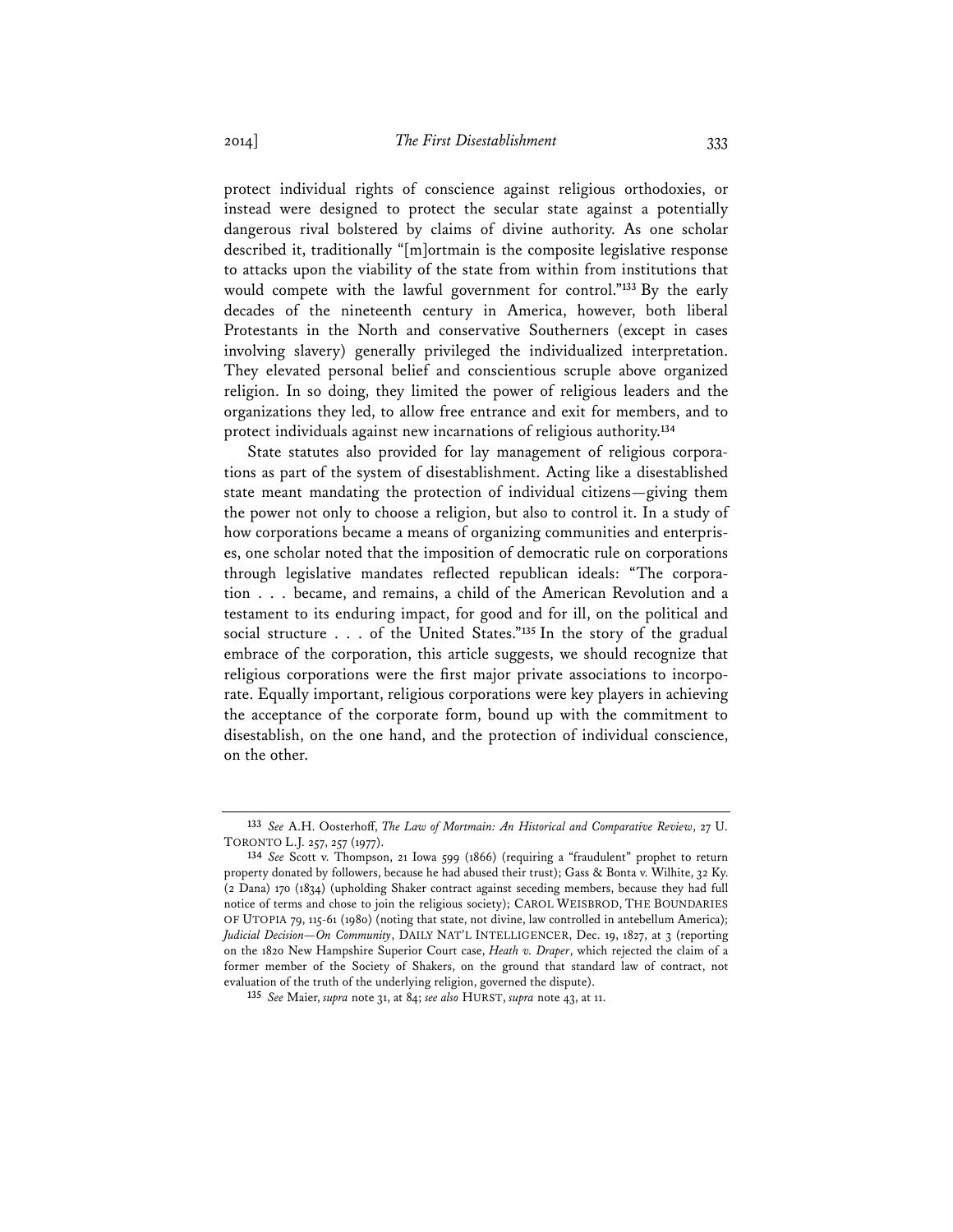Trustees were the bridge between the congregation and the state. Trustees, chosen democratically and ruling by majority vote, became the recognized and legitimate embodiment of a religious society. In order to hold property securely, general incorporation statutes required religious institutions to elect trustees from among their members,**<sup>136</sup>** blending traditional charitable concepts of trust law and trusteeship with religious institutions. In this way as well, states adapted traditional categories to suit a new environment, blending older concepts to generate a roadmap for the ongoing management of religious corporations. Some statutes included rules for voting, specifying in certain cases that all white male members were enfranchised.**<sup>137</sup>** The minimum number of trustees was often three, and the maximum ranged from five up to fifteen.**<sup>138</sup>** Once elected, trustees were incorporated as a unit and took control of all church property.**<sup>139</sup>** Thereafter, they held title to land and financial assets, and managed the affairs of the church.**<sup>140</sup>** In Kansas, the state constitution even required that all religious property be held by trustees elected by the membership.**<sup>141</sup>** Even those states

**<sup>136</sup>** *See, e.g.*, ALA. CODE § 1257, at 274 (Ormond, Bagby & Goldthwaite 1852) (allowing three to nine trustees); Act of Dec. 7, 1837, ARK. DIGEST OF STAT. ch. 144,  $\S$  1, at 899 (Gould 1858) (unspecified number of trustees); Act of Apr. 22, 1850, CAL. DIGEST OF LAWS ch. 6, § 175, at 56 (Wood 1857) (three to fifteen trustees); CONN. GEN. STAT. § 206, at 133 (1866) (at least three trustees); DEL. REV. STAT. ch. 39, §§ 1–2, at 105 (1852) (three to twelve trustees); 1846–1847 FLA. ACTS ch. 84, § 38, at 36 (up to ten trustees); Act of Dec. 3, 1805, GA. DIGEST OF LAWS 899 (Cobb 1851) (unspecified number of trustees); Act of 1845, § 44, ILL. STAT. 979, 980 (Treat, Scates & Blackwell 1858) (up to ten trustees); Act of June 17, 1852, 1 IND. REV. STAT. ch. 101, §§ 1, 9, at 459-60 (1852) (three to five trustees); Act of Mar. 22, 1858, § 6, IOWA REV. STAT. § 1195, at 202 (1860) (unspecified number of trustees); Act of Feb. 1, 1814, 1813–1814 KY. ACTS ch. 164, at 211-12 ("not exceeding five" trustees); 1860 MD. CODE art. 26,  $\S$  88, at 165 (five to thirteen trustees); 1 MICH. COMP. LAWS ch. 68, § 2, at 660 (Cooley 1857) (three to nine trustees); MINN. PUB. STAT. ch. 17, § 15, at 279 (Sherburne & Hollinshead) (three to nine trustees); Act of Mar. 16, 1786, § 1, 1785–1786 N.J. ACTS ch. 129, § 1, at 255-56 (up to seven trustees); 1854 N.C. REV. CODE ch. 97, § 3, at 500 (Moore & Biggs 1855) (a "suitable number" of trustees); 1 OHIO REV. STAT. ch. 29, § 83, at 305-06 (Swan 1860) (at least three trustees); Act of Oct. 24, 1864, § 2, OR. GEN. LAWS ch. 4, at 633 (Deady 1866) (at least three trustees); PA. DIGEST OF LAWS 866 (Purdon & Brightly 1862) (unspecified number of trustees); 1857–1858 TENN. CODE § 1467, at 318 (Meigs & Cooper 1858) (three to nine trustees); TEX. DIGEST OF LAWS art. 2063, at 443 (Oldham & White 1859) (three to nine trustees).

**<sup>137</sup>** *See, e.g.*, Act of Apr. 6, 1784, 1784 N.Y. LAWS ch. 18, at 614.

**<sup>138</sup>** *See supra* note 136.

**<sup>139</sup>** *See* Act of Apr. 6, 1784, 1784 N.Y. LAWS ch. 18, at 614-15; Trs. of Ministerial Fund and School Fund in Levant v. Parks, 10 Me. 441 (1833) (holding that an action could be brought by the trustees of a corporation as a group).

**<sup>140</sup>** ZOLLMAN, *supra* note 21, at 49-53 (discussing the role of trustees empowered to control property); Kauper & Ellis, *supra* note 31, at 1509-12.

**<sup>141</sup>** KAN. CONST. art. XII, § 3 (1859) (repealed 1974); *see also* KAN. GEN. LAWS ch. 44, § 38 (1862) (requiring a minimum of three trustees). Some lay trustee control, even among Catholics, is still present in America. *See, e.g.*, Krauze v. Polish Roman Catholic St. Stanislaus Parish, No. 0822-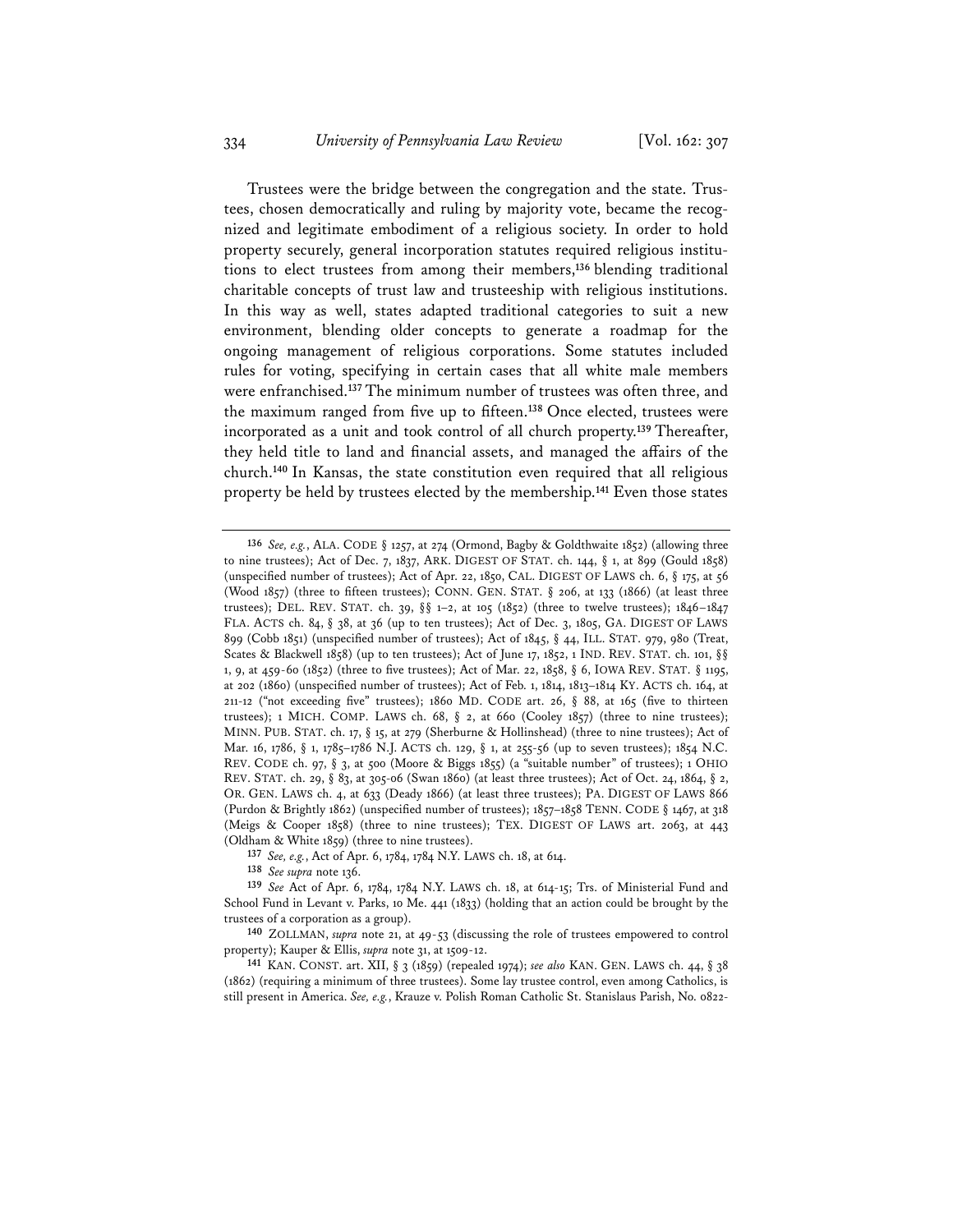(e.g., Virginia, West Virginia, Arkansas, Rhode Island) that did not allow churches to incorporate still allowed trustees to manage church property, generally as a matter of judge-made common law.**<sup>142</sup>** Yet the key to all such property holding was lay control.

One might assume that this deference to individual interests would prove an unwelcoming environment for the development of powerful religious institutions. The assumption would be mistaken, however, especially because fast-paced growth in religious communities accompanied the discipline of disestablishment. Popular religious leaders (as opposed to the old fogies) found themselves empowered by the new regime. These upstarts changed forever the way we think about religious life in America, invigorating religious institutions, especially new ones.**<sup>143</sup>** It is a remarkable story, one in which a vigorous "market" in religion flourished amid sharp restrictions on institutional liberty.**<sup>144</sup>**

# II. ENTHUSIASM AND REGULATION

The generation that came of age around the turn of the nineteenth century participated in one of the largest revivals of religion in history, known to posterity as the Second Great Awakening. This generation inherited a world in which traditional authority had been overturned. The Revolution and its aftermath plunged the nation into bitter controversies over religion and its place in the new nation, as well as the relationship between individuals and God. As we have seen, disestablishment was felt at the local level

CC07847, at 33 (Mo. Cir. Ct. 2012), *available at* http://piotr.sabrestlouis.com/2012\_03\_15\_ JUDGMENT\_St.Stanislaus.pdf (holding in favor of the independent operation of a parish); Tim Townsend, *St. Louis Archdiocese and St. Stanislaus Reach Settlement that Makes Church Independent*, ST. LOUIS POST-DISPATCH (Feb. 14, 2013), http://www.stltoday.com/lifestyles/faith-and-values/ st-louis-archdiocese-and-st-stanislaus-reach-settlement-that-makes/article\_c876ca45-4999-5a2b-8b5b-03a7a48ab145.html (describing the St. Louis Archdiocese's settlement with the local parish).

**<sup>142</sup>** *See* Act of Dec. 7, 1837, § 1, ARK. DIGEST OF STAT. 899, 899 (Gould 1858) (enabling trustees to hold and manage lands for religious societies); VA. CODE tit. 22, ch. 77, §§ 8–9, 362-63 (1849) (enabling Circuit Court–appointed trustees to manage religious congregations' property). For the laws of Rhode Island and West Virginia, see TYLER, *supra* note 54, at 344-49.

**<sup>143</sup>** Several of early America's powerful national religious leaders appear in this study. See, for example, *infra* notes 157, 175 & 192, for references to, respectively, Charles Grandison Finney, Richard Allen, and John England, and *supra* notes 119-126, for Joseph Smith. There are many hundreds of others whose inspiration changed the lives of those around them. *See generally* WHITNEY R. CROSS, THE BURNED-OVER DISTRICT: THE SOCIAL AND INTELLECTUAL HISTORY OF ENTHUSIASTIC RELIGION IN WESTERN NEW YORK, 1800–1850 (Harper & Row 1965) (1950).

**<sup>144</sup>** For an exploration of religious markets and marketing in the early national period, see R. LAURENCE MOORE, SELLING GOD: AMERICAN RELIGION IN THE MARKETPLACE OF CULTURE 12-65 (1994).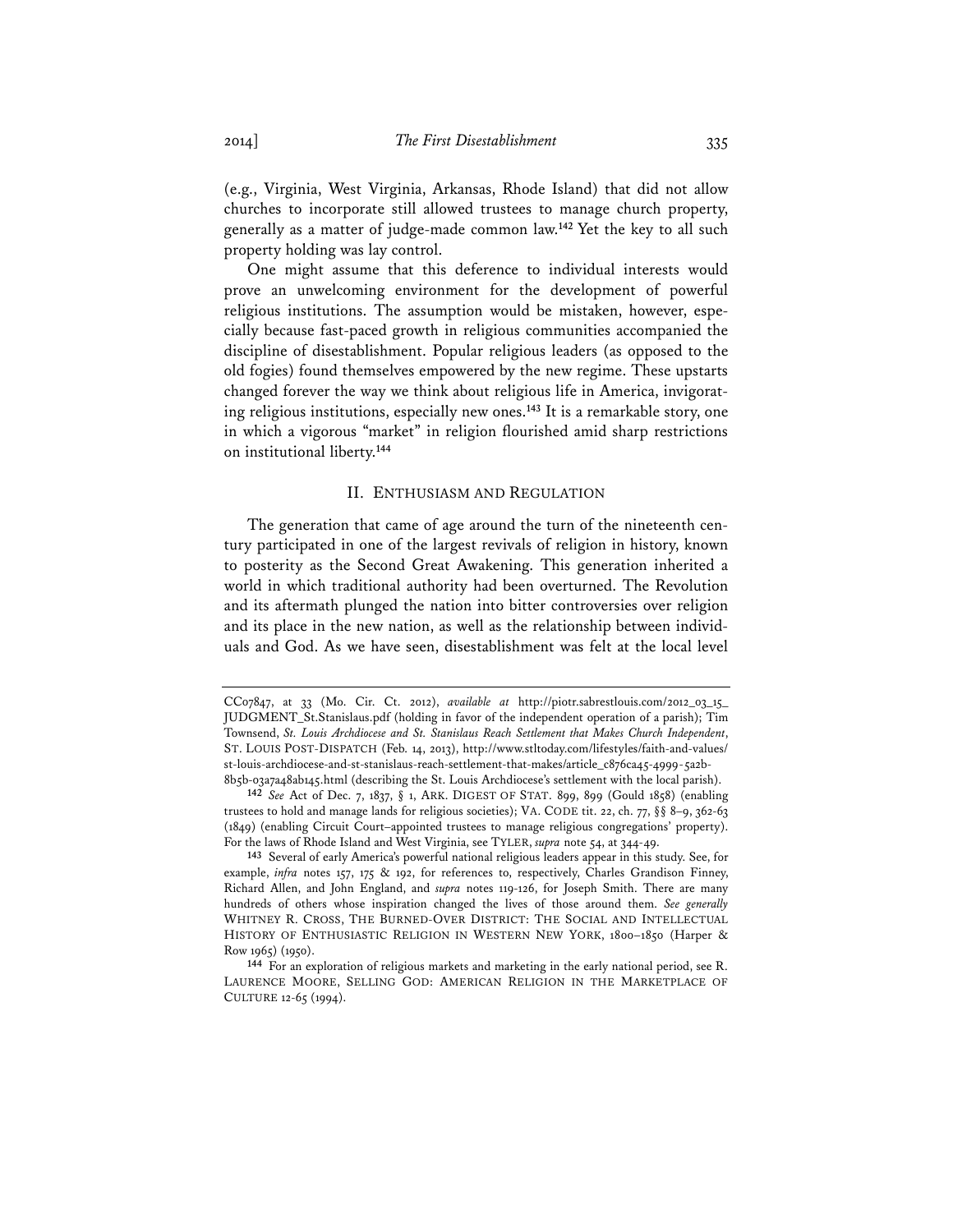far more poignantly than in, for example, Congress as it debated the Establishment and Free Exercise Clauses of the Bill of Rights.**<sup>145</sup>** It also played out in individual lives, as Americans in the early nineteenth century wrestled with the ways that religious authority was reconfigured and limited after the demise of state-supported religion. As one outraged but nowmarginalized Connecticut minister lamented after the vote in 1818 to disestablish the state's Standing Order, "It was as dark a day as ever I saw. The odium thrown upon the ministry was inconceivable."**<sup>146</sup>**

Legislatures' eroding respect for churchmen reflected the prevailing political sentiment, but also had roots in religious life. The rejection of involuntary religious practice that underpinned disestablishment accelerated developments already underway in Protestant thought and among more free-thinking Catholics. Historians of religion disagree about the root causes of the changes in religious life that followed disestablishment: some claim the outpouring of religious fervor of the Second Great Awakening was a reflection of the energies unleashed by religious liberty, while others claim religious communities became refuges from the disaster of early national American political life. From one perspective, the explosion of popular religious enthusiasm was itself a democratization of American Christianity, rooted in the new freedom to express and embrace heartfelt piety.**<sup>147</sup>** Viewed from a different angle, the same liberation of religious life fed into a vacuum of authority—the chaos and destructive tenor of early national politics, so the argument goes, backlit the civilizing benefits of religious community.**<sup>148</sup>** Instead of embracing the democratic virtues of American politics, one recent work charges, religious leaders often traded in fear and condemnation rather than joy and liberation.**<sup>149</sup>**

Whether condemned for entrenching the "blinding mistrust of secular politics"**150** or celebrated as embracing the "aspirations of society's outsiders,"**<sup>151</sup>** the Second Great Awakening was powered by disestablishment.

**<sup>145</sup>** *See generally* Kenneth R. Bowling, *"A Tub to the Whale": The Founding Fathers and Adoption of the Federal Bill of Rights*, 8 J. EARLY REPUBLIC 223 (1988) (detailing the highly political history of the passage of the Bill of Rights).

**<sup>146</sup>** 1 THE AUTOBIOGRAPHY OF LYMAN BEECHER 252 (Barbara M. Cross ed., 1961) (1864).

**<sup>147</sup>** *See generally* NATHAN O. HATCH, THE DEMOCRATIZATION OF AMERICAN CHRIS-TIANITY (1989).

**<sup>148</sup>** *See* AMANDA PORTERFIELD, CONCEIVED IN DOUBT: RELIGION AND POLITICS IN THE NEW AMERICAN NATION 5-13 (2012).

**<sup>149</sup>** *See id.* at 2, 11, 106, 130 (showing that, by cultivating mistrust and fear of chaos, religious leaders taught Americans to value faith over reason).

**<sup>150</sup>** *Id.* at 11.

**<sup>151</sup>** HATCH, *supra* note 147, at 226.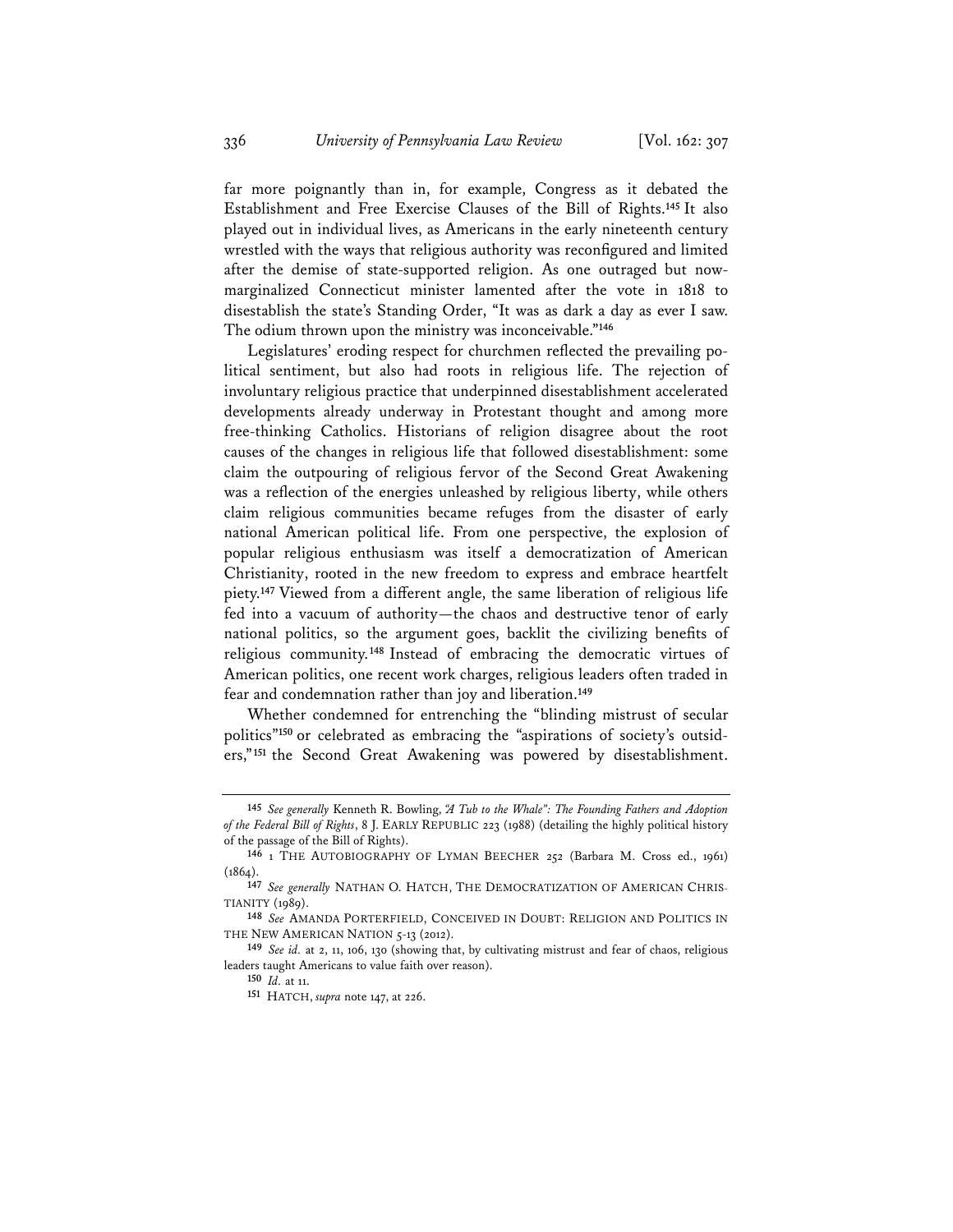Liberty from government-controlled religion upended some forms of traditional authority, creating space for great innovation. Yet the state did not bow out of the equation. Instead, it reconfigured its approach, ceding some organizational authority, but imposing limits on wealth and requiring lay control. In this light, an appreciation of the tenor of disestablishment brings the state back in to the narrative of religious revival.**<sup>152</sup>** Paying close attention to how disestablishment was implemented teaches us not only about religion, but also about how the state (or states, as this study demonstrates) made sense of a new politics of religion.

From this more complete vantage point, it is clear that historical works that treat the Awakening either as the product of individual enthusiasm or as an outgrowth of political failure implicitly assume a separation of government from religious life that never really happened. Instead, disestablishment greatly changed—but did not destroy—the relationship between religion and government. The new regime included substantial independence, but also significant regulation. Rather than being a "free market" in religion, this was an administered market, where interactions often took place without direct government intervention, but still within the broad parameters set by state laws on religious societies. The legal regime profoundly affected religious communities and the resolution of disagreements therein. The new discipline restricted wealth and imposed lay control, creating new arenas for activity by many groups, but also setting limits that generated new stresses.

# A. *A Regulated Market for Faith*

As disestablishment took root, denominations competed for members. Mobility in the population and among preachers made for great excitement, especially when a revivalist came to town or camp meetings drew worshippers from afar. As the capacity to choose among denominations or ministers settled in to common experience, the focus on individual moral capacity grew commensurately. Debate grew hot over the moral responsibility of individuals and their ability to experience God's grace directly. Fervent abolitionism was one aspect of such debates, but others also erupted after believers had been freed from the restraints imposed by established

**<sup>152</sup>** *See* THEDA SKOCPOL, PROTECTING SOLDIERS AND MOTHERS: THE POLITICAL ORIGINS OF SOCIAL POLICY IN THE UNITED STATES 525-40 (1992) (arguing that protective social legislation in the late nineteenth century establishes the value of "bringing the state back in" as a subject of historical inquiry).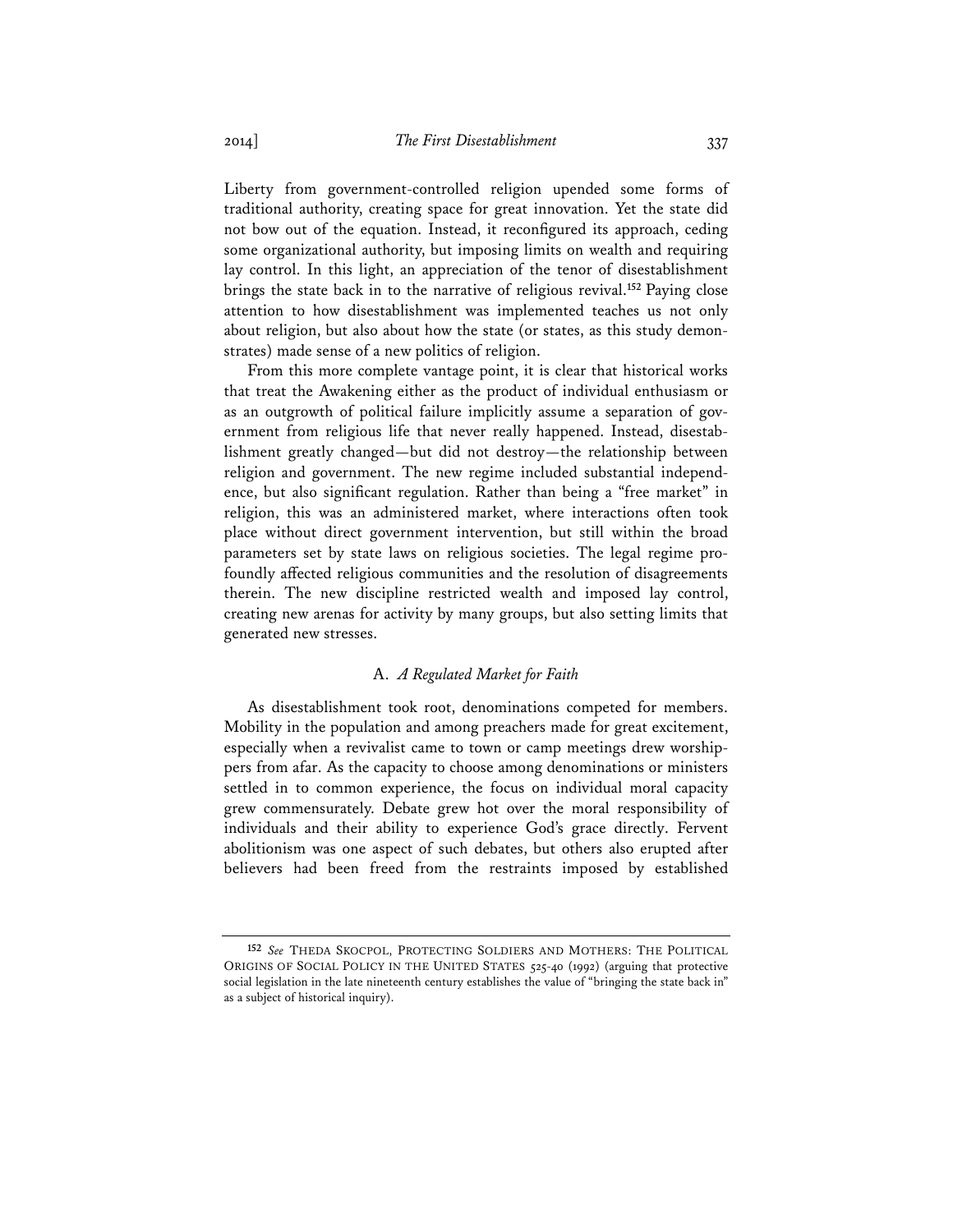religion.**<sup>153</sup>** In cultural and spiritual terms, the one-size-fits-all approach to disestablishment produced a (very) rough equality of opportunity among religious actors. With no official machinery dedicated to advancing or hindering individual faith and practice, the growth in new voices, new methods, new doctrines, and, especially, popular appeals to individual conscience, all meant stunning change.

Parishioners felt new power to vote not only with their feet, but also with lawsuits. When they left, fired a minister, or split into factions, the resulting legal battles echoed the waves of conversions that characterized the Awakening. What the contestants may not have recognized at the time, but is evident in retrospect, is that disestablishment created space for growth, but also set limits on how much wealth and power a religious organization could acquire. General incorporation statutes imposed boundaries on real and personal property, while lay control of church corporations undercut the power of the clergy. Together, these new rules sculpted both the fabulous growth in popular religious life and the way that disputes were conceived and resolved. In what follows, I focus on just the most prominent examples of the relationship between religious enthusiasm and disestablishment.**<sup>154</sup>**

Religious developments also focused on lay empowerment. Baptist and Methodist preachers, many of them appealing to common people in simple language, reaped a rich harvest in the South and West in the early nineteenth century. Across the North, evangelicals, Unitarians, transcendentalists, and liberal Protestants elevated individual religious experience. Upstate New York was so afire with successive waves of popular religious enthusiasm that it became known as the "burned-over" district.**<sup>155</sup>**

Evangelical preacher and recovering lawyer Charles Grandison Finney, for one, claimed that individual Christians were capable of achieving their own salvation without the aid of clerics. In theological terms, they were charged with the individual duty to experience holiness, rather than a collective mandate to obey doctrine. **<sup>156</sup>** Personally, when faced with a difficult question, Finney "spread the subject before God, and soon made up

**<sup>153</sup>** On the early national and antebellum eras as blending spiritual with political focus on individual perfectibility and abolitionism, see generally ROBERT H. ABZUG, COSMOS CRUM-BLING: AMERICAN REFORM AND THE RELIGIOUS IMAGINATION (1994); RICHARD J. CARWARDINE, EVANGELICALS AND POLITICS IN ANTEBELLUM AMERICA 199-234 (1993).

**<sup>154</sup>** The field is ripe for additional research, which will provide vital insights into the relationship of law and religion in this formative era of American law.

**<sup>155</sup>** *See generally* CROSS, *supra* note 143; HATCH, *supra* note 147, at 162-89; PORTERFIELD, *supra* note 148, at 78-112.

**<sup>156</sup>** ROBERT H. ABZUG, PASSIONATE LIBERATOR: THEODORE DWIGHT WELD AND THE DILEMMA OF REFORM 245-58 (1980).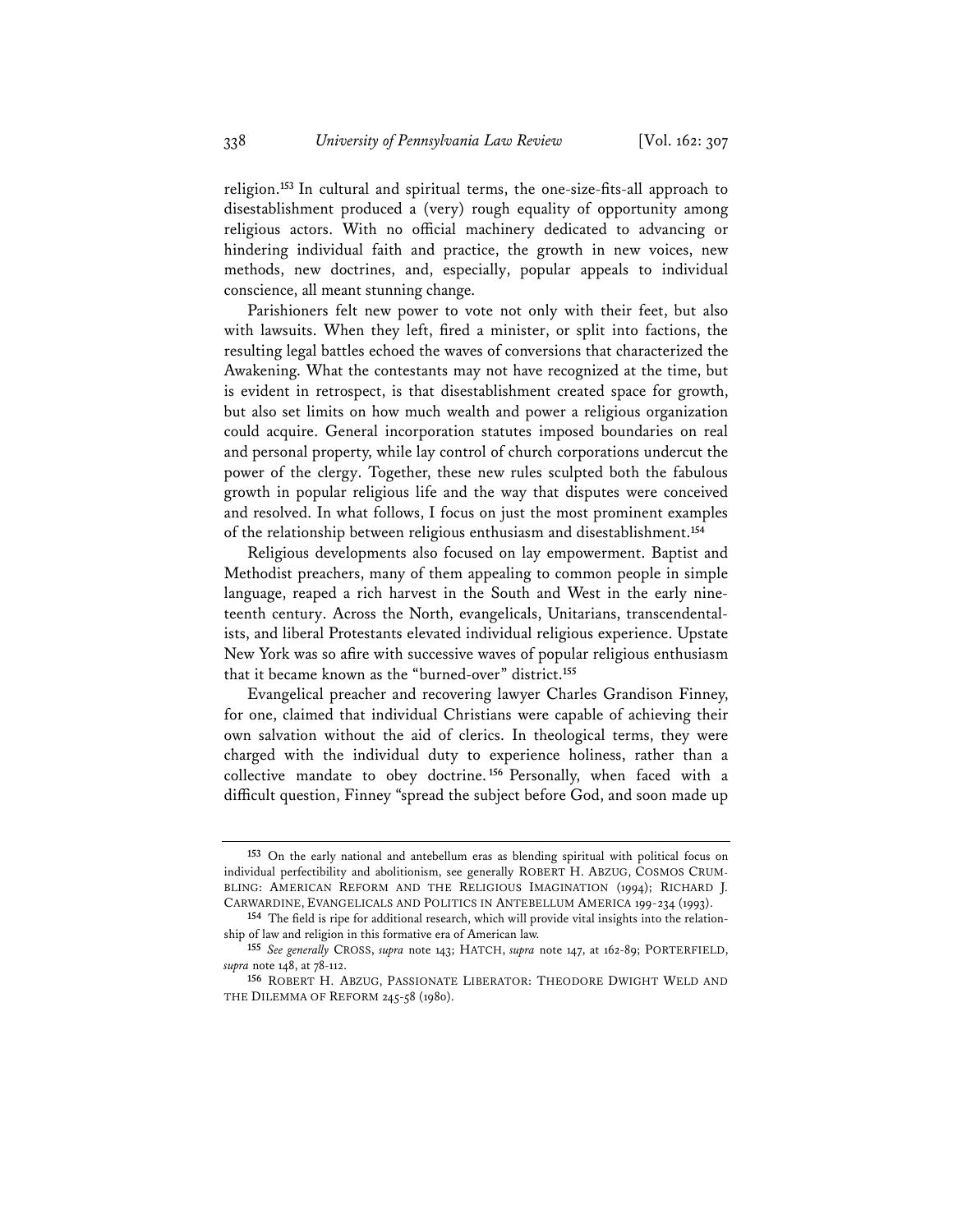[his] mind what to do."<sup>157</sup> He threw out the collected wisdom of the fathers, in other words, in favor of his own inspiration. Like the Presbyterian Finney, most Baptists and many Methodists also trusted individual conscience over the collected wisdom of elders, be they religious or political.**<sup>158</sup>** As one scholar put it, "humans [now] had a direct channel to God, unmediated by civil or ecclesiastical authorities."**<sup>159</sup>**

To this generation, intellect seemed a poor substitute for intuition; genuine and unscripted experience occurred outside the purview of scholars. Access to the spirit was the key, rather than immersion in theological debates or learned discourse. Enthusiastic preaching, dreams, visions, and long-suppressed folk beliefs and practices all sustained the conversions of everyday folk, no matter how rough their education: "[L]arnin' [sic] isn't religion, and eddication [sic] don't give a man the power of the Spirit," declared one anonymous evangelist. **<sup>160</sup>** The phenomenally successful Methodist itinerant Lorenzo Dow exemplified the popular spirit; he preached anywhere and everywhere—shaking, crying, pleading—in ragged clothing and with wild gesticulations and frequent convulsions.**<sup>161</sup>**

Thanks to general incorporation statutes in many states, religious communities did not need sophistication or political influence to acquire legal protection. All they needed was a simple form, and generally a small sum to defray filing costs, in order to achieve legal recognition as an incorporated society. The power of the corporate form allowed untutored leaders such as Lorenzo Dow (or Joseph Smith, for that matter) to organize existing believers and new converts, and to win the same level of legal recognition that went to more established religious bodies. The simplicity of the system appealed to ordinary folk because of the ease with which the statutory provisions could be satisfied. The efflorescence of such organizations

**<sup>157</sup>** *See* CHARLES E. HAMBRICK-STOWE, CHARLES G. FINNEY AND THE SPIRIT OF AMERICAN EVANGELICALISM 92-93 (1996) (noting that, for Finney, individual capacity meant salvation was a moral and spiritual choice); *see also* CHARLES G. FINNEY: AN AUTOBIOGRAPHY 304 (Fleming H. Revell Co. 1908) (1876); Elizabeth B. Clark, Anticlericalism and Antistatism 4-5 (n.d.) (unpublished manuscript) (on file with author).

**<sup>158</sup>** *See* ABZUG, *supra* note 156 at 127-62; WILLIAM G. MCLOUGHLIN, REVIVALS, AWAK-ENINGS AND REFORM: AN ESSAY ON RELIGION AND SOCIAL CHANGE IN AMERICA, 1607– 1977, at 98-140 (1978).

**<sup>159</sup>** Clark, *supra* note 157, at 7.

**<sup>160</sup>** 1 SAMUEL G. GOODRICH, RECOLLECTIONS OF A LIFETIME 196 (N.Y., Miller, Orton & Co. 1856).

**<sup>161</sup>** LORENZO DOW, HISTORY OF COSMOPOLITE; OR JOURNAL OF LORENZO DOW 176, 202 (Pittsburgh, Israel Rees 1849).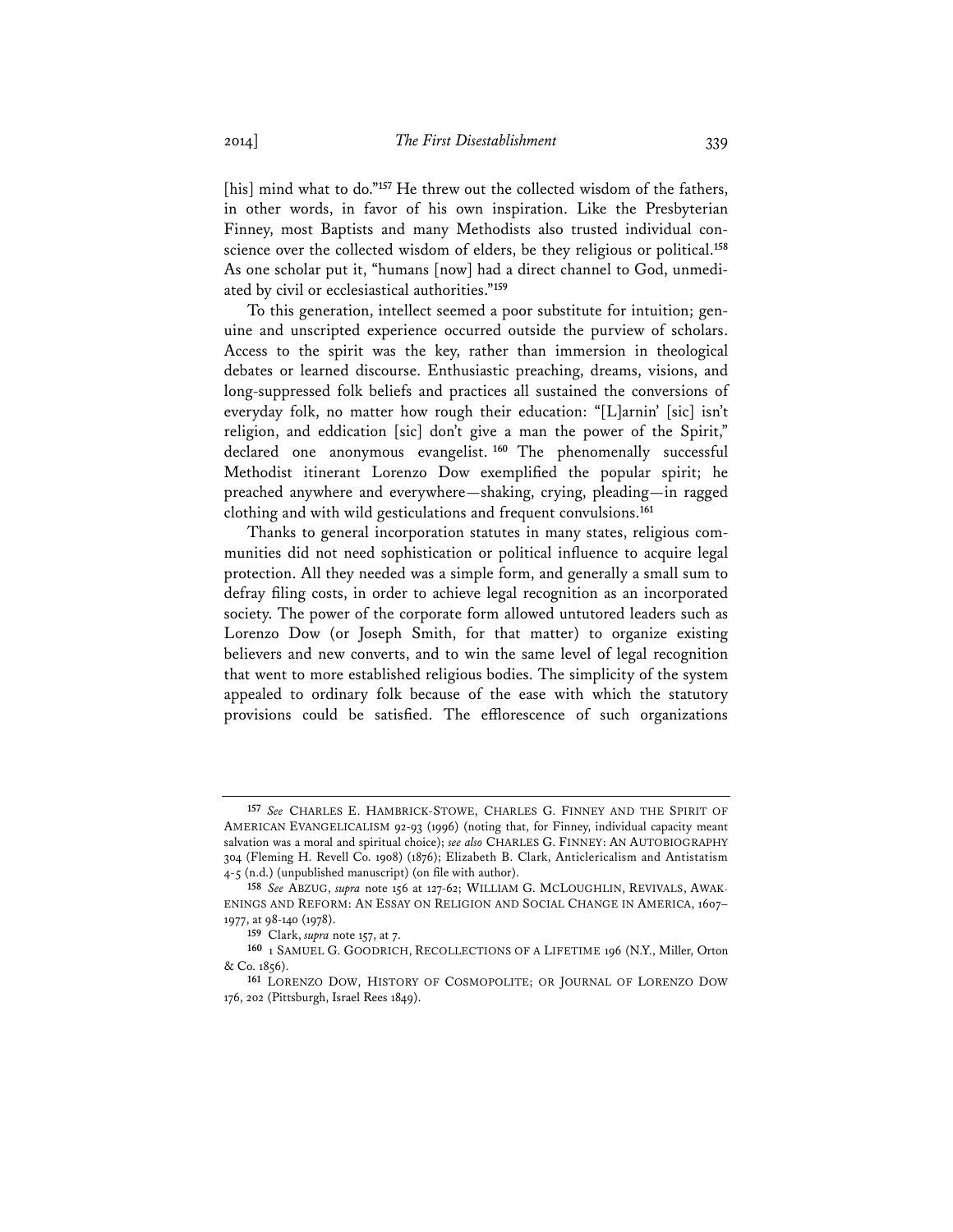testifies both to the effectiveness of the new preaching and the appeal of the roughly level playing field achieved by incorporation.**<sup>162</sup>**

The power to choose, therefore, was expressed in both religious doctrines and corporate organization. Each affected the other, bringing the new corporations into immediate engagement with the aspirations of congregants. Religious doctrine and congregants' own convictions were united in the new organizations; or, if a group disagreed about what its goals and commitments truly were, then the power to leave and create a new corporation came quickly into play, bringing with it a destructive potential. Churches, like the new country, found themselves pulled apart by the great religious and political questions of the age.**<sup>163</sup>**

The power of the common people to decide their own religious allegiances implied that slavery—to name the most hotly and frequently debated question—was a violation of God's law of freedom of conscience. "[P]rofessed piety toward God is . . . base and spurious," proclaimed one abolitionist minister in 1832, "[if] not united with benevolence for men."**<sup>164</sup>** At the same time, the presence of enslaved persons in the pews highlighted and challenged the antiauthoritarian assumptions of lay empowerment.

The contrast between what disestablishment accomplished and what it left untouched was stark: legal constraints on the body to coerce belief were eliminated, yet coercion of the body in slavery survived and eventually deepened and spread. The disparity was a matter of deep religious import.**<sup>165</sup>** As one dedicated abolitionist put it in language drawn directly from political life, a true church in America had to embrace freedom for all: "[A] church *ought* to be an anti slavery Society (for certainly [the bible] is both an Anti Slavery Constitution and Declaration of Sentiments) . . . ."**<sup>166</sup>**

**<sup>162</sup>** CROSS, *supra* note 143, at 3-4; Sidney E. Mead, *American Protestantism During the Revolutionary Epoch*, *in* RELIGION IN AMERICAN HISTORY: INTERPRETIVE ESSAYS 166-67 (John M. Mulder & John F. Wilson eds., 1978).

**<sup>163</sup>** *See infra* text accompanying notes 191-241.

**<sup>164</sup>** BERIAH GREEN, FOUR SERMONS, PREACHED IN THE CHAPEL OF THE WESTERN RESERVE COLLEGE 41 (Cleveland, Office of the Herald 1833) (emphasis omitted).

**<sup>165</sup>** Some observers have made similar points. *See, e.g.*, Rhys Isaac, *"The Rage of Malice of the Old Serpent Devil": The Dissenters and the Making and Remaking of the Virginia Statute for Religious Freedom*, *in* THE VIRGINIA STATUTE FOR RELIGIOUS FREEDOM: ITS EVOLUTION AND CONSEQUENCES IN AMERICAN HISTORY 139, 163 (Merrill D. Peterson & Robert C. Vaughan eds., 1988).

**<sup>166</sup>** Letter from J.A. Thome to Theodore Dwight Weld (Feb. 7, 1839), *in* 2 LETTERS OF THEODORE DWIGHT WELD, ANGELINA GRIMKÉ WELD AND SARAH GRIMKÉ, 1822–1844, at 750, 751 (Gilbert H. Barnes & Dwight L. Dumond eds., De Capo Press 1970) (1934). *See generally* GEORGE BOURNE, THE BOOK AND SLAVERY IRRECONCILABLE (Phila., J.M. Sanderson & Co. 1816); David Brion Davis, *The Emergence of Immediatism in British and American*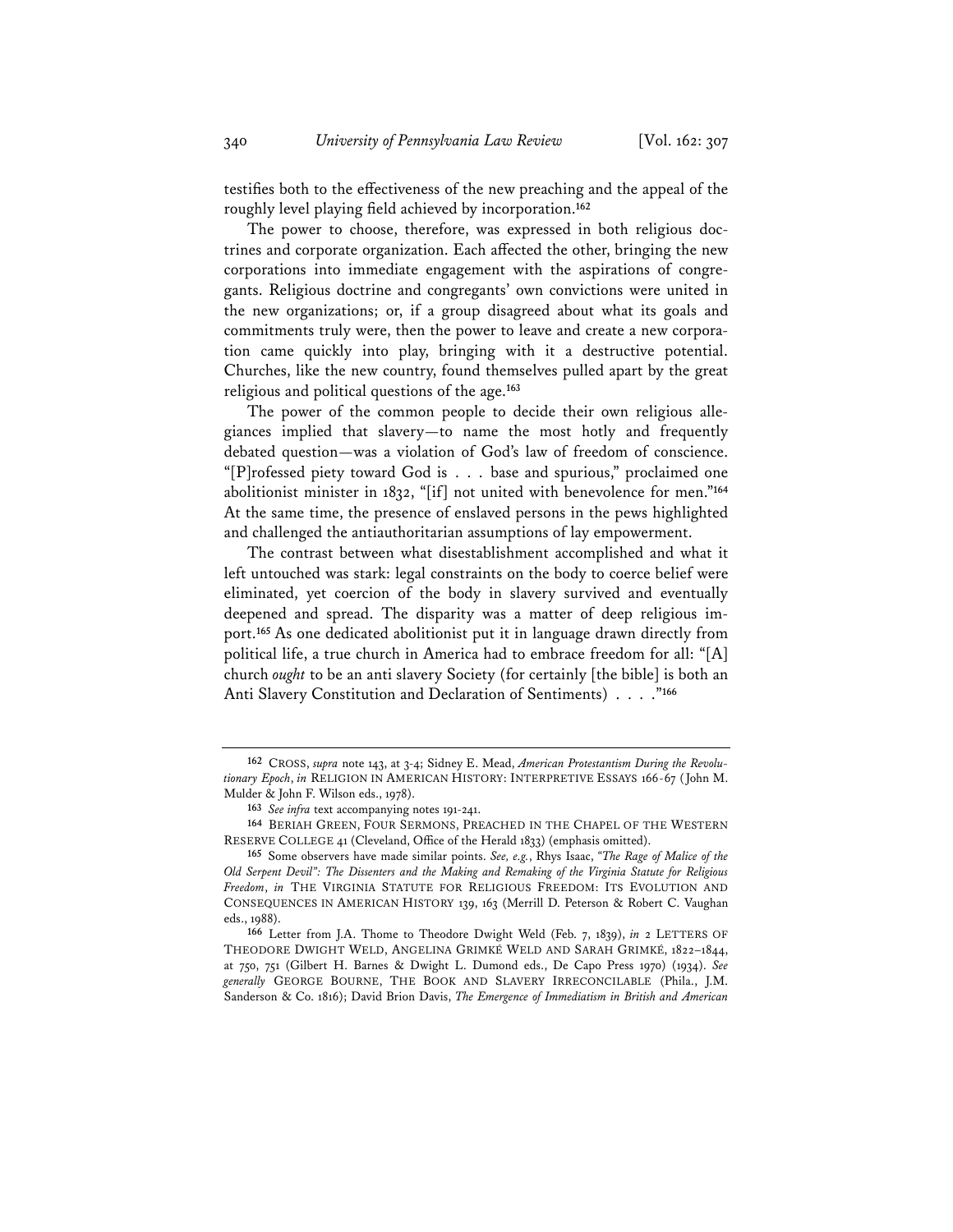With escalating virulence, slaveholders fought back against such emancipatory religious theories and their proponents; by the second quarter of the nineteenth century, slave revolts had been kindled in the pews of new evangelical movements, which were then brutally suppressed in reprisal.**<sup>167</sup>** Across the South, especially in Virginia, lay control had been common even before disestablishment. After the Revolution, the slaveholding laity recreated religious authority by encouraging "voluntary" submission to divine governance. Virginia slaveholders, that is, deployed their reconstituted power within a disestablished church to ensure that older patterns of dominance were reinscribed and updated. In this way, slaveholders and their supporters ostensibly catered to the egalitarian aura of disestablishment, while also providing a familiar protective privilege for slaveholding.**<sup>168</sup>**

Yet the direct connection between God and the individual had other more genuinely equalizing, even antiauthoritarian, effects. The religious experience of farmers or laborers—as opposed to the abstractions of elite clerics—gained credence in disestablishment. The common people, explained one radical evangelist, had followed Jesus even as "the *monarchical*, *aristocratical* and *priestly* authorities cried 'crucify him!'"**<sup>169</sup>** When individual spirituality acquired pride of place, traditional clerical authority, much like traditional modes of funding for religious institutions, became vulnerable to a more popular model. The emerging relationship between disestablishment and individual religious experience generated support for lay stewardship of religious organizations, especially because ordinary people could be trusted to recognize the divine in their lives.

This focus on individual capacity to discern God's will also played out in attacks on civil commands. The potential for anarchy was evident even among highly educated young men such as Ralph Waldo Emerson. As Emerson's compatriot Bronson Alcott said,

*Antislavery Thought*, 49 MISS. VALLEY HIST. REV. 209 (1962); Anne C. Loveland, *Evangelicalism and "Immediate Emancipation" in American Antislavery Thought*, 32 J.S. HIST. 172 (1966).

**<sup>167</sup>** *See, e.g.*, DOUGLAS R. EGERTON, HE SHALL GO OUT FREE: THE LIVES OF DEN-MARK VESEY 154-74 (Rowman & Littlefield rev. ed. 2004) (1999) (discussing the response to Denmark Vesey's planned slave rebellion in Charleston, South Carolina, in 1822). For a detailed account of the Vesey rebellion, see Thomas Wentworth Higginson, *Denmark Vesey*, 7 ATLANTIC MONTHLY 728 (1861), *available at* http://www.theatlantic.com/past/issues/1861jun/higgin.htm. White authorities destroyed the African Methodist Episcopal Church there when they discovered the plot, convinced that the church had been at the center of the rebellion.

**<sup>168</sup>** *See* BUCKLEY, *supra* note 48, at 7-54, 141-43; PORTERFIELD, *supra* note 148, at 172-75.

**<sup>169</sup>** BENJAMIN AUSTIN, CONSTITUTIONAL REPUBLICANISM, IN OPPOSITION TO FAL-LACIOUS FEDERALISM 213-14 (Bos., Adams & Rhoades 1803).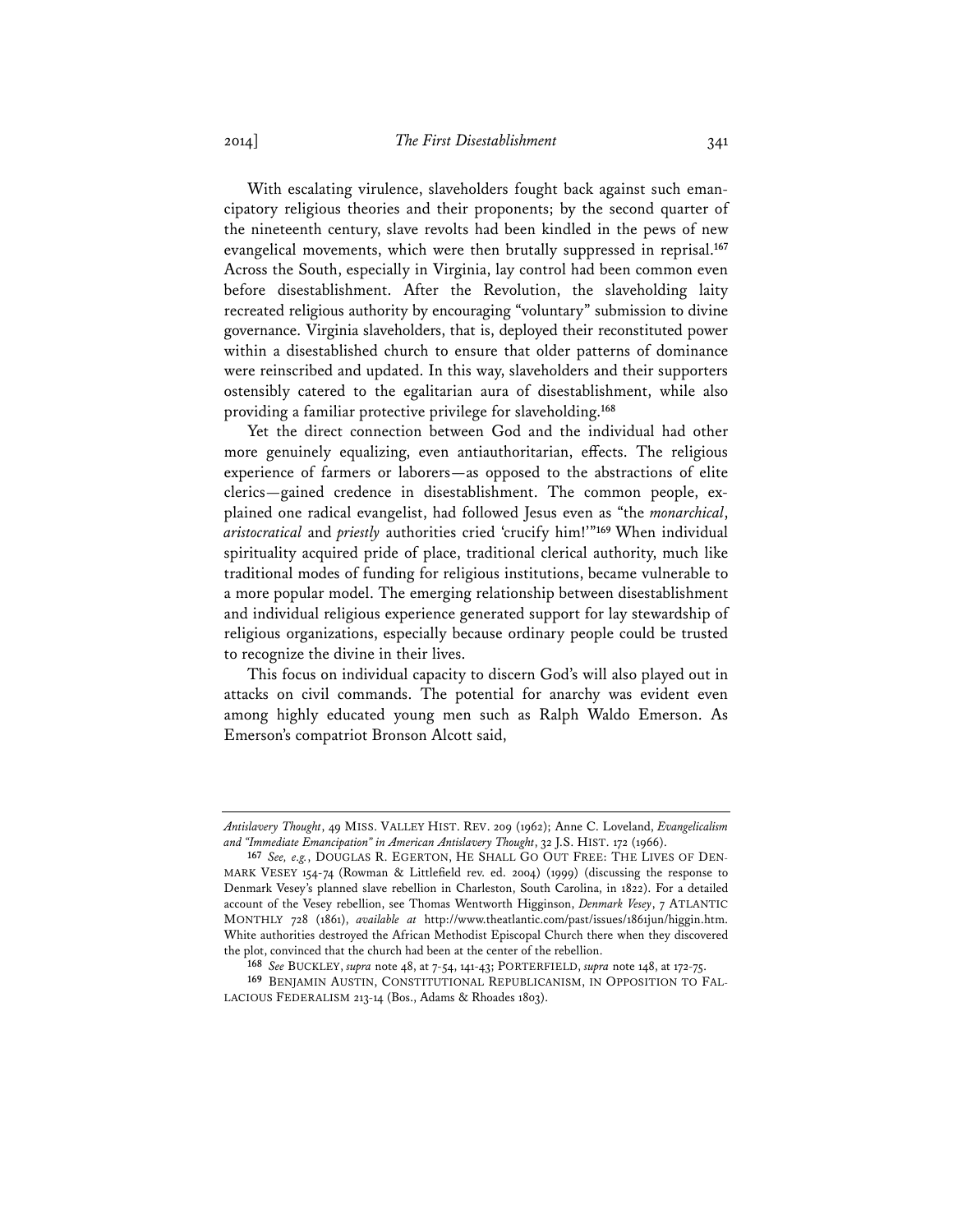Church and State are responsible to me; not I to them. They cease to deserve our veneration from the moment they violate our consciences. . . . Why would I employ a church to write my creed or a state to govern me? Why not write my own creed? Why not govern myself?**<sup>170</sup>**

Contests between anarchy and government in religion (as well as politics) found expression in both legal disputes and judicial resolution of such conflicts. Often, courts privileged individual conscience by upholding the actions of lay trustees, even against long-established religious traditions.

# B. *Going to Law*

Creating a legal framework for religious institutions meant that law in turn became fundamental to the understanding of what it meant to be a religious institution. This shift occurred in litigation as well as through legislation. Litigation over new methods and unorthodox beliefs wracked churches across the new nation. Lay control of church property meant that disagreements over individual conscience often migrated into courtrooms, where judges faced bitter fights between congregations and their ministers, fights between two (or more) factions in a congregation, or even challenges from one or more congregations to a bishop or general conference. In courtrooms, the regulations imposed by state legislatures were interpreted and applied, deepening the relationship between the system of disestablishment and the course of religious life. Religious societies had been explicitly recognized and limited by positive state laws: determining the contours of these laws drew litigants to the state venue for finding such meaning—that is, to the courts.

Ironically, then, popular religious enthusiasm and official disestablishment drew courts and legislatures more rather than less deeply into religious life. Often, members or former members asked courts to endorse doctrinal changes and increased power for individuals against opposition, or they opposed such change against new heresies. The amount of litigation is staggering. At every turn, quarrels devolved into arguments over church polity, the rights of congregants, the disposition of church property, and the

**<sup>170</sup>** Richard O. Curry & Lawrence B. Goodheart, *Individualism in Trans-National Context*, *in* AMERICAN CHAMELEON: INDIVIDUALISM IN TRANS-NATIONAL CONTEXT 1, 8 (Richard O. Curry & Lawrence B. Goodheart eds., 1991) (citing Lewis Perry, *Versions of Anarchism in the Antislavery Movement*, 20 AM. Q. 768, 771 (1968)).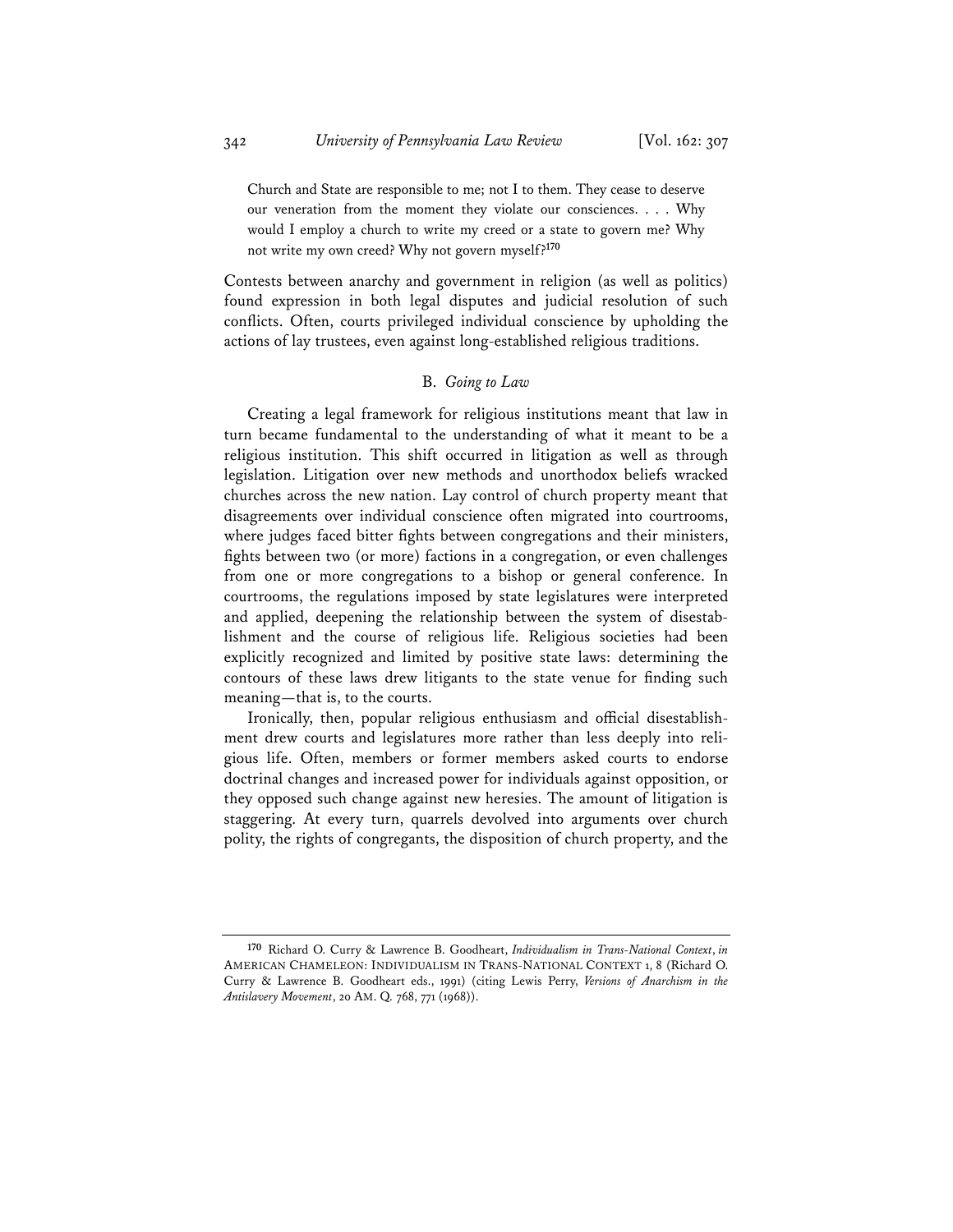standing of ministers.**171** State reports of cases are littered with such disputes,**<sup>172</sup>** but none were as all-consuming as battles over slavery.

There were rough differences in legal strategy and outcome by region and denomination, as well as many similarities. Abolitionists from New England, New York, and Pennsylvania challenged religious orthodoxy in part because they were so convinced that slavery violated essential Christian mandates. By the 1830s, they were disillusioned by religious organizations' silence on the question. Many advocated nonsectarian "come-outerism," and by the tens of thousands left traditional denominations in the interest of "Christian fellowship" over "[corrupt] church connection[s]."**<sup>173</sup>** Even those who remained behind felt the pull of conscience so deeply that cracks began to appear in many Protestant denominations over the issue of slavery, widening within a decade into wrenching schisms.**<sup>174</sup>**

Such movements deepened the fission within religious groups, which were already riven by the empowerment of the laity. By the late 1790s, Richard Allen in Philadelphia and other African American religious leaders from Baltimore, New York, and New Jersey reacted to increasing racism by withdrawing from interracial churches and starting down the path that led in 1816 to founding their own denomination, the African Methodist Episcopal Church (AME). A long and bitter legal controversy over church property finally vindicated the claims of the AME Church and its members to the property of Bethel Church and the right to choose their own preachers.**<sup>175</sup>**

**<sup>171</sup>** *See generally* BUCKLEY, *supra* note 48, at 116-43.

**<sup>172</sup>** See, for example, the series of cases that surrounded the formation and early years of separate "African" churches, such as the churches known as Mother Bethel and St. Thomas's African Episcopal Church. Commonwealth v. Cain, 5 Serg. & Rawle 510 (Pa. 1820) (holding trustees could alter articles of incorporation to exclude those in arrears on pew rents from voting in trustee elections); Green v. African Methodist Episcopal Soc'y, 1 Serg. & Rawle 254 (Pa. 1815) (holding disaffected member could not be ejected without majority vote of trustees).

**<sup>173</sup>** WILLIAM GOODELL, COME-OUTERISM: THE DUTY OF SECESSION FROM A COR-RUPT CHURCH 36 (N.Y., Am. Anti-Slavery Soc'y 1845); RONALD G. WALTERS, THE ANTI-SLAVERY APPEAL: AMERICAN ABOLITIONISM AFTER 1830, at 48-49 (1976). *See generally* John R. McKivigan, *The Antislavery "Comeouter" Sects: A Neglected Dimension of the Abolitionist Movement*, 26 CIV. WAR HIST. 142 (1980).

**<sup>174</sup>** *See generally* CARWARDINE, *supra* note 153, at 199-234; C.C. GOEN, BROKEN CHURCHES, BROKEN NATION: DENOMINATIONAL SCHISMS AND THE COMING OF THE AMERICAN CIVIL WAR (1985).

**<sup>175</sup>** For additional information on this controversy, see Sarah Barringer Gordon, The African Supplement: Religion, Race, and Corporate Law in Early National America (2013) (unpublished manuscript) (on file with author). *See also generally* CAROL V.R. GEORGE, SEGREGATED SABBATHS: RICHARD ALLEN AND THE EMERGENCE OF INDEPENDENT BLACK CHURCHES, 1760–1840 (1973); GARY B. NASH, FORGING FREEDOM: THE FORMATION OF PHILADELPH-IA'S BLACK COMMUNITY, 1720–1840, at 227-33 (1988); RICHARD S. NEWMAN, FREEDOM'S PROPHET: BISHOP RICHARD ALLEN, THE AME CHURCH, AND THE BLACK FOUNDING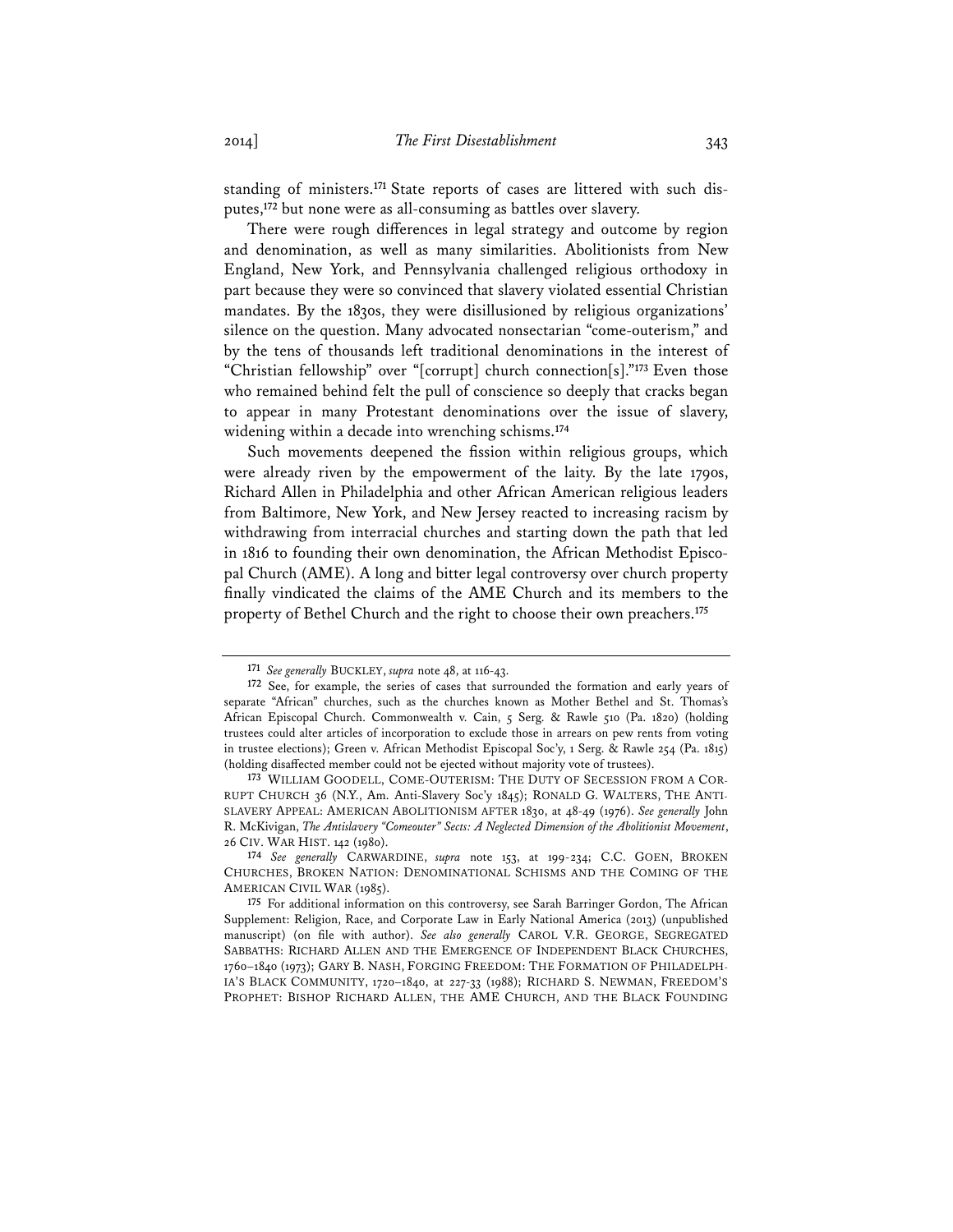The Methodist Episcopal Church was itself a new denomination in the late eighteenth century, founded only in 1784 as the former Church of England devolved into a more conservative and restrained Episcopal Church.**176** The Methodists were a tiny new group, followers of John Wesley's "methodistical" (and far more raucous and expressive) approach to worship.**<sup>177</sup>** Lay exhorters and itinerant preachers—few of whom were formally educated in the faith—led meetings and love feasts that yielded a rich harvest of converts, especially along the fringes of society. Methodism's adherents numbered a negligible 1000 in 1776, but swelled to 250,000 by 1820 and 500,000 by 1830.**<sup>178</sup>** Hidden in these phenomenal increases, however, lay conflict—especially over race and slavery. Because such conflict took place within and between corporations, resolution generally turned on the powers of trustees, the scope of religious authority, and, of course, the control of church property.

#### C. *The Trouble with Conscience*

Schism, the bane of organization, became a constant in American religious life within a generation of disestablishment. With incorporation statutes, states had created a template for organization, but they did not provide for continuity. To do so would have meant privileging authority in a more traditional sense, denying the power of congregants to change and to reflect that change in institutional structures. And change they did: especially on issues of race and slavery, religious societies became sites of fierce and divisive conflict. The danger of lay empowerment was revealed in the brittleness of religious societies. Fracture became a byproduct of the legal structures imposed on religious corporations, combined with the great tension that flowed from vibrant religious practice among diverse and divergent American communities, on the one hand, and slavery, on the other.

FATHERS (2008); Will B. Gravely, *African Methodisms and the Rise of Black Denominationalism*, *in* RETHINKING METHODIST HISTORY: A BICENTENNIAL HISTORICAL CONSULTATION 111 (Russell E. Richey & Kenneth E. Rowe eds., 1985).

**<sup>176</sup>** *See* 2 WILLIAM STEVENS PERRY, THE HISTORY OF THE AMERICAN EPISCOPAL CHURCH: 1587–1883, at 35-48 (Bos., James R. Osgood & Co. 1885); Norman W. Spellmann, *The Formation of the Methodist Episcopal Church*, *in* 1 THE HISTORY OF AMERICAN METHODISM 185 (Emory Stevens Bucke ed., 1964).

**<sup>177</sup>** *See* 1 ANSON PHELPS STOKES, CHURCH AND STATE IN THE UNITED STATES 723-26 (1950).

**<sup>178</sup>** *See* JOHN H. WIGGER, TAKING HEAVEN BY STORM: METHODISM AND THE RISE OF POPULAR CHRISTIANITY IN AMERICA 3 (1998).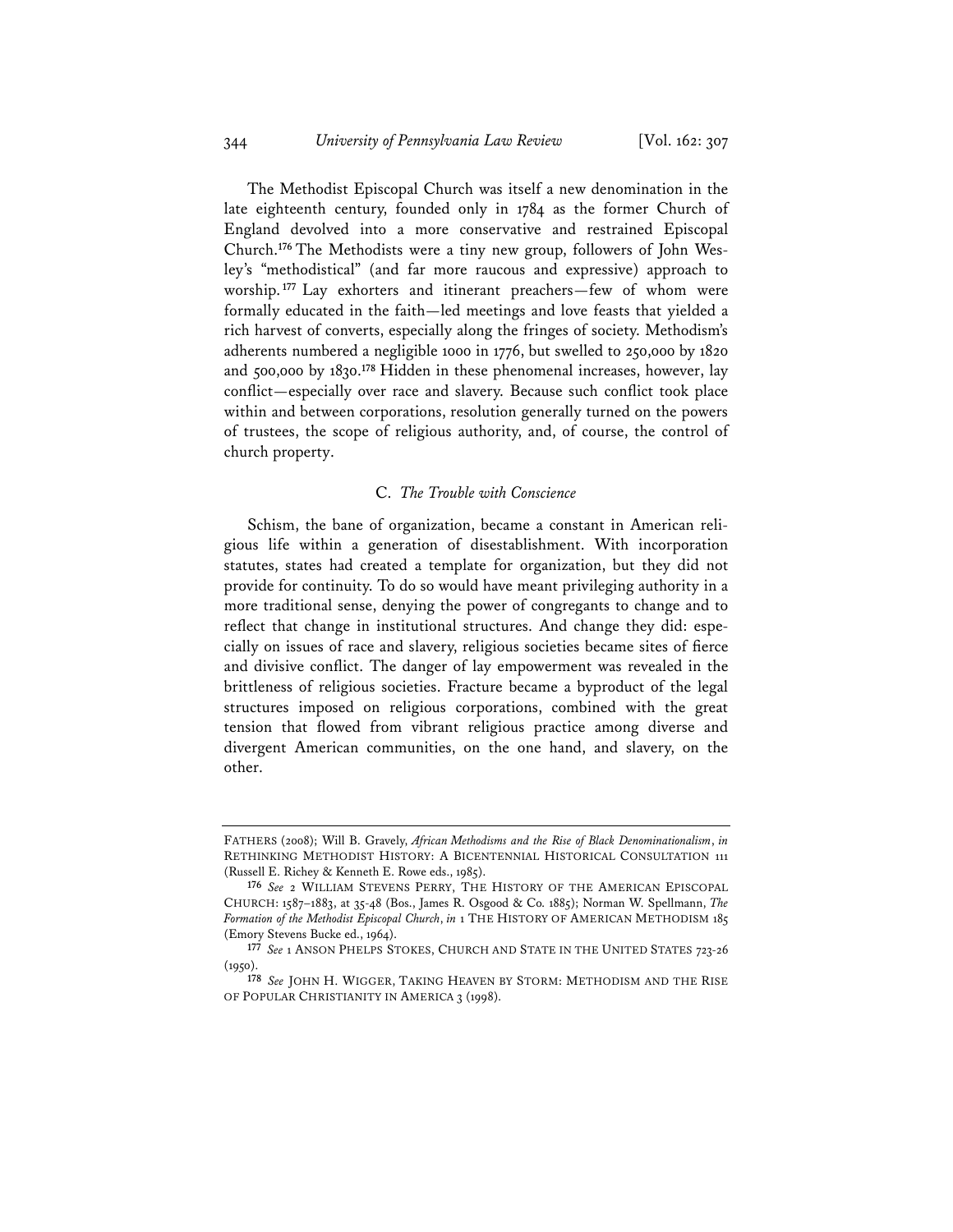The power of religious conviction led American believers in diametrically opposed directions over slavery and the religious status of enslaved persons, drawing state and local governments, and eventually the national government, into the fractures that followed. Like the divisions already discussed in cases arising in Philadelphia, race and individualism played a commensurately vital role in southern masters' eventual embrace of evangelical Christianity. The story has everything to do with slavery, reflecting the uneasy and changeable nature of religious organizations and their intimate connection to coercion in the antebellum South.

As with disestablishment, the churching of southern white men played out over time. At the turn of the nineteenth century, slaveholders across the South were fiercely independent in their religious opinions. As one scholar put it, "[A]ll Baptists and Methodists whose ministries straddled the turn of the century came to realize[ that] the South's masters knew how to resist being thus mastered" by preachers.**<sup>179</sup>** Itinerant ministers—especially if their services incorporated the testimonies of enslaved persons and white women—were often treated violently. Methodist camp meetings proved particularly tempting targets for bands of rowdy skeptics,**<sup>180</sup>** because their preachers seemed to lack manly control over their congregants.

By the 1820s, however, white Methodist and Baptist ministers in the South had reworked their antislavery image and their interracial preaching and worship services.**181** They began to downplay the role of African Americans in church services by restricting the texts on which they could preach and the places where they could speak.**<sup>182</sup>** White Methodist memoirists even downplayed the power and significance of black preachers by dismissing them as "good old uncles."**<sup>183</sup>**

**<sup>179</sup>** CHRISTINE LEIGH HEYRMAN, SOUTHERN CROSS: THE BEGINNINGS OF THE BIBLE BELT 208 (1997).

**<sup>180</sup>** DEE E. ANDREWS, THE METHODISTS AND REVOLUTIONARY AMERICA, 1760– 1800: THE SHAPING OF AN EVANGELICAL CULTURE 58-59 (2000); *see also* Keith Mason, *Localism, Evangelicalism, and Loyalism: The Sources of Discontent in the Revolutionary Chesapeake*, 56 J.S. HIST. 23, 40 (1990) ("[M]any Eastern Shore leaders [during the Revolutionary era], alarmed by this gulf, came to believe that Methodism was largely responsible for the region's wartime disaffection.").

**<sup>181</sup>** They stressed their patriotic roots and the fact that their fathers and uncles fought Indians and hunted; one minister even claimed his father had worked alongside Daniel Boone. *See* JAMES B. FINLEY, AUTOBIOGRAPHY OF REV. JAMES B. FINLEY; OR, PIONEER LIFE IN THE WEST 20-25 (Cincinnati, Methodist Book Concern 1853).

**<sup>182</sup>** *See* MECHAL SOBEL, THE WORLD THEY MADE TOGETHER: BLACK AND WHITE VALUES IN EIGHTEENTH-CENTURY VIRGINIA 207-12 (1987); Jewel L. Spangler, *Salvation Was Not Liberty: Baptists and Slavery in Revolutionary Virginia*, 13 AM. BAPTIST Q. 221, 229 (1994).

**<sup>183</sup>** HEYRMAN, *supra* note 179, at 225.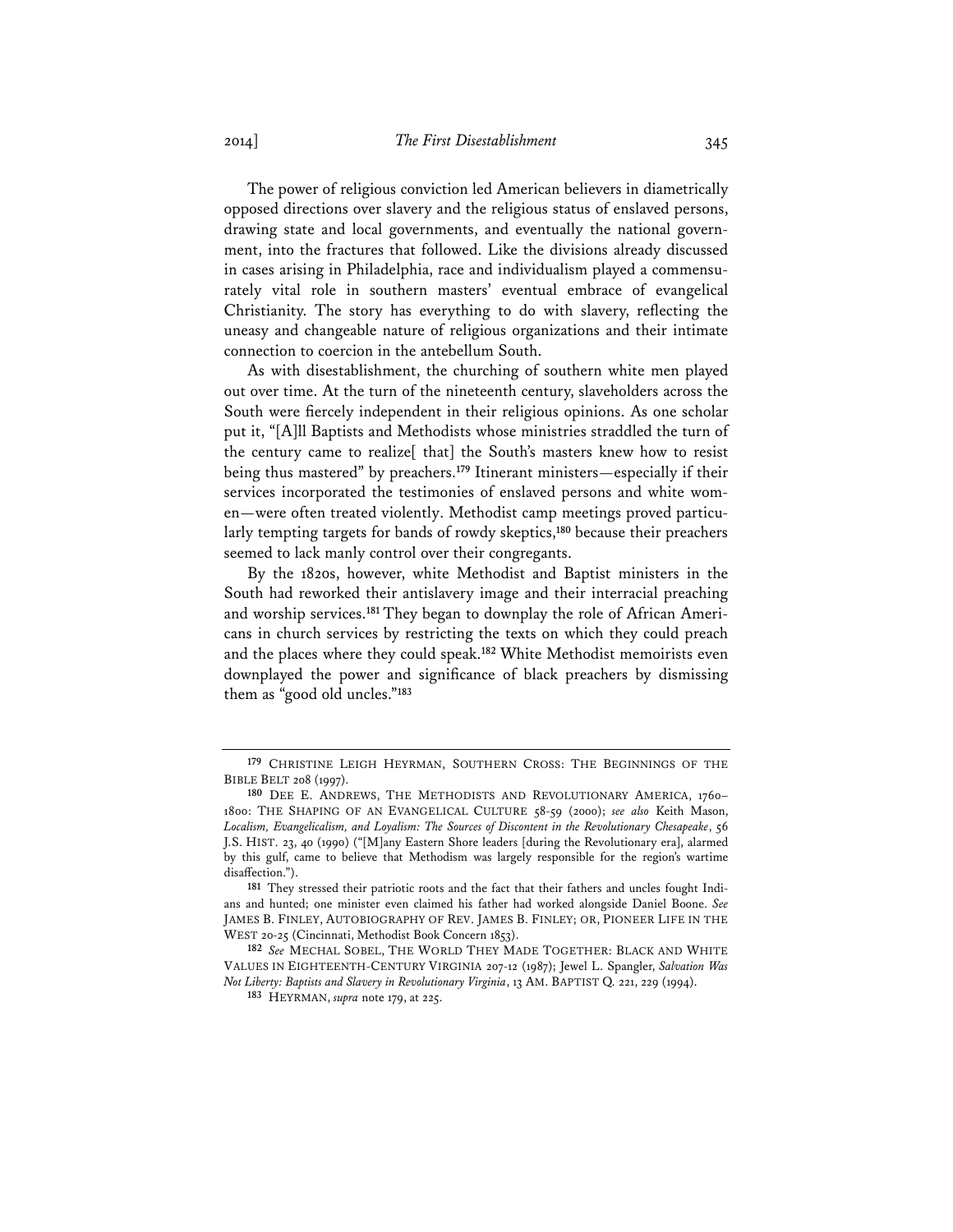Despite the efforts of white Southerners, however, the South saw a spectacular rise of black preachers and spiritual exhorters, especially among Baptists and Methodists. These new preachers reflected the promise of freedom of conscience. At the same time, they tested the commitment of popular denominations to a unified vision of human moral potential. In Charleston, South Carolina, for example, a separate African Church was created when white Methodists tried to abolish a blacks-only quarterly conference and announced a plan to construct a new building on the black Methodist graveyard.**<sup>184</sup>** Other African American Methodist and Baptist organizations emerged in Maryland, Virginia, Kentucky, Tennessee, and Georgia.**<sup>185</sup>** There were likely others whose legacy has not survived. The Charleston African Church was destroyed in 1822 when white residents discovered that its members included the antislavery rebel Denmark Vesey, a former slave who preached that the Bible said slavery was wrong, and many of his followers. **<sup>186</sup>** Thereafter, such religious independence was strictly prohibited (and punished).**<sup>187</sup>** In several jurisdictions, organized worship among slaves without white supervision was made illegal under state law. **<sup>188</sup>** Nevertheless, the spread of Christian exhortation among enslaved persons carried the same message of liberty of belief and moral capacity that so galvanized the revolution against religious authority among ordinary folk everywhere in antebellum America.

After the Vesey rebellion, religious services among white Southerners no longer challenged the racial code of slavery, and white ministers consistently catered to the world of masters. Preachers developed a theory of spiritual warfare that cast them as martial leaders, and white church members as "the army of Jesus."**<sup>189</sup>** Spiritual and military weapons thus blended together in preachers' appeals to white men. Later, young male congregants were

**<sup>184</sup>** ALBERT J. RABOTEAU, SLAVE RELIGION: THE "INVISIBLE INSTITUTION" IN THE ANTEBELLUM SOUTH 204-05 (1978). *See also generally* EGERTON, *supra* note 167, at 101-25.

**<sup>185</sup>** SYLVIA R. FREY & BETTY WOOD, COME SHOUTING TO ZION: AFRICAN AMERI-CAN PROTESTANTISM IN THE AMERICAN SOUTH AND BRITISH CARIBBEAN TO 1830, at 100-58 (1998). Georgia's First African Baptist Church, founded in Savannah in 1787, may have been the first independent black church. *See id. See also generally* Julia Floyd Smith, *Marching to Zion: The Religion of Black Baptists in Coastal Georgia Prior to 1865*, 6 GA. BAPTIST HIST. SOC'Y 47  $(1978)$ .

**<sup>186</sup>** RABOTEAU, *supra* note 184, at 163, 204-05.

**<sup>187</sup>** *See* EDWARD J. BLUM, W.E.B. DU BOIS: AMERICAN PROPHET 100-01 (2007) (drawing connections between religion and slave insurrections, including both Vesey's and Nat Turner's); *see also* RABOTEAU, *supra* note 184, at 205. *See generally* DU BOIS, *supra* note 18.

**<sup>188</sup>** MORRIS, *supra* note 94, at 346-47; RABOTEAU, *supra* note 184, at 146-47.

**<sup>189</sup>** HEYRMAN, *supra* note 179, at 234 (citation omitted); *see also* CHARLES D. MALLARY, MEMOIRS OF ELDER EDMUND BOTSFORD 103 (Charleston, W. Riley 1832) (referring to church members as "spiritual warriors").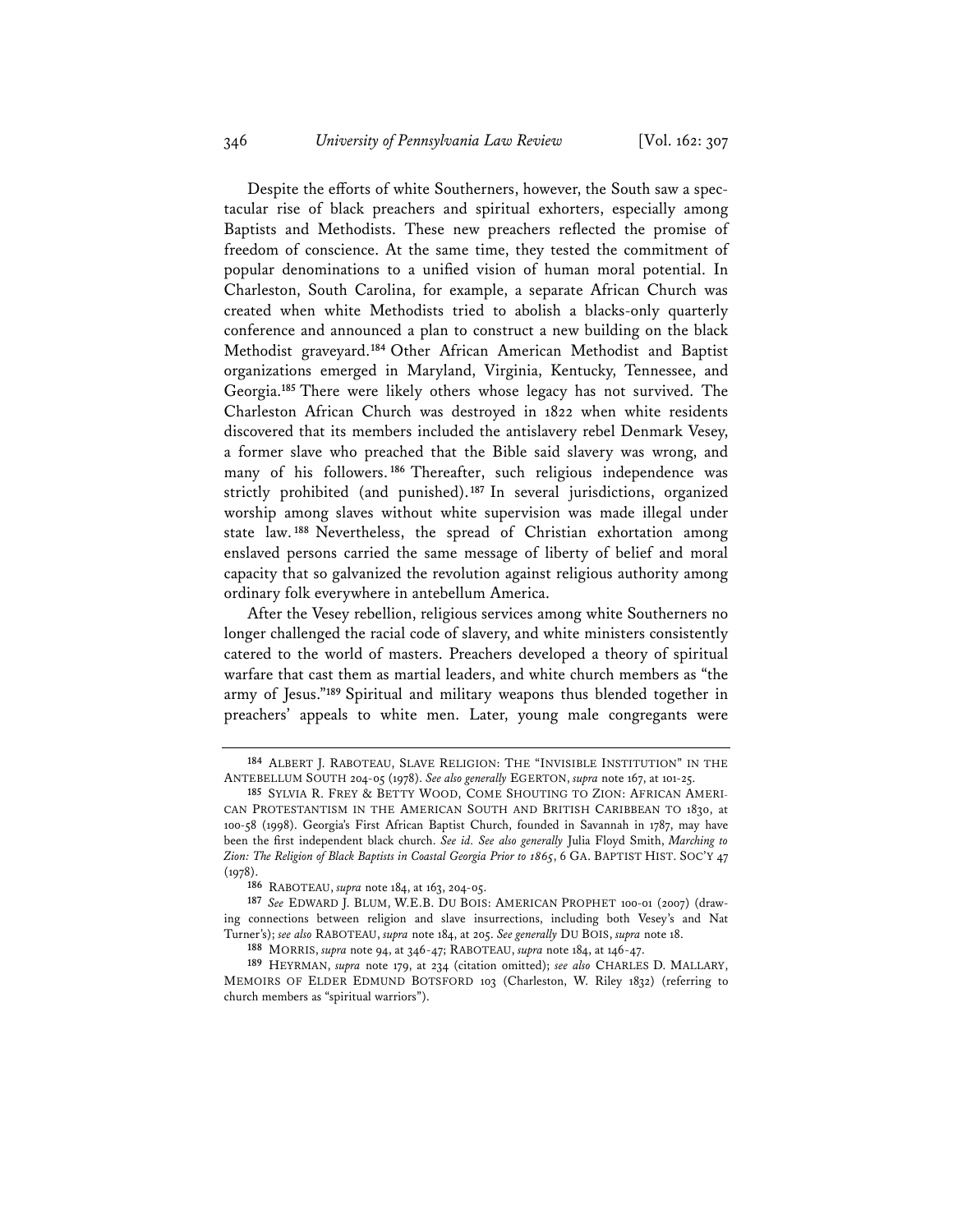enlisted to "guard" camp meetings, enforcing strict decorum. In this newly militarized religious culture, white men were told they had become warriors for Jesus, "yielding victories that equaled if not exceeded the triumphs of their fathers" on battlefields that featured sinners rather than the soldiers of the British king and his allies.**<sup>190</sup>**

Baptist and Methodist ministers thus adopted and adapted the culture of racial mastery that sustained slavery in the antebellum South. By embracing the sensibilities of masters, southern white evangelical preachers catered to the southern masters' individual authority and spiritual capacity. As in the North, religious authority shifted from the pulpit to the pew, but in the South the shift deferred to slaveholders—reinforcing rather than challenging their authority to coerce. The embrace of slavery brought many converts to white Protestant churches by 1830. The shift to lay empowerment in a slave culture laid the groundwork for later confrontations over the spiritual status of slavery by region. But in the meantime, confrontations over the powers of laypersons traveled far and wide.

#### III. THE CONTAGION OF LAY EMPOWERMENT

One might assume that the wrestling over local lay control was a Protestants-only tourney. Scholars sometimes refer to the "de facto" establishment of Protestantism after formal disestablishment.**<sup>191</sup>** Yet the system of disestablishment imposed by states affected all religious communities, often disrupting patterns of governance and expressions of faith. Such reconstruction of traditional patterns was often welcomed by congregants but resisted by clergy and religious hierarchies.

Catholics were a crucial part of this story, especially in the antebellum period. Their history also featured a revolt against authority, fought bitterly around the country. Thanks to the tools provided to them by state legislation, individual Catholics were armed with new means of conceiving their place in the faith. The attack on Catholic clerical authority thus came from within, buoyed by the contagion of lay empowerment that was so central to the first system of disestablishment. Prominent members of the Catholic laity, as well as a group of Americanized priests—even a bishop or two—and

**<sup>190</sup>** HEYRMAN, *supra* note 179, at 245.

**<sup>191</sup>** For recent examples, see STEVEN K. GREEN, THE SECOND DISESTABLISHMENT: CHURCH AND STATE IN NINETEENTH-CENTURY AMERICA (2010), and DAVID SEHAT, THE MYTH OF AMERICAN RELIGIOUS FREEDOM (2011).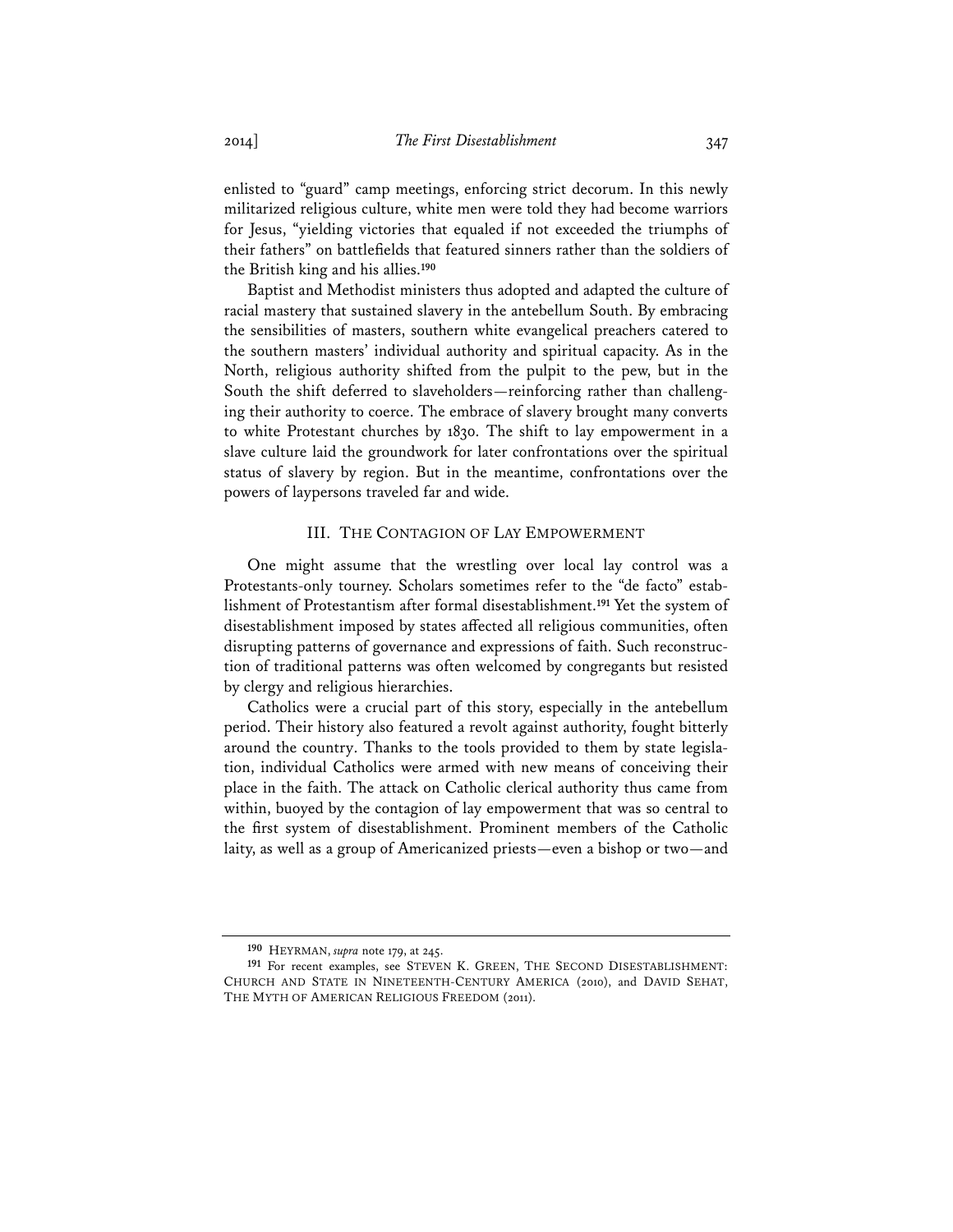their supporters among the Protestants all challenged the Catholic hierarchy, using the powers entrusted to lay trustees.**<sup>192</sup>**

Like Protestants of the same period, American Catholics built on traditions of lay control that originated even before disestablishment. The trustee system imposed by state incorporation statutes, also called "trusteeism" by its detractors (in particular, by more hierarchically minded Catholic bishops and the Vatican), was embraced especially by the French, Spanish, and German Catholics in America. Many of these immigrants recalled substantial localism in their churches in Europe or had ancestors who told them about the powers of local laities in their home countries.**<sup>193</sup>** In the United States, however, Catholic bishops set themselves against such inroads, asserting their episcopal authority with new vigor. The resulting controversies lasted from the turn of the nineteenth century through the 1850s and beyond. The conflict affected large portions of the laity, and dogged bishops who struggled to stem the tide of schism. The bitterness of these internal battles was expressed in newspaper and pamphlet wars, fisticuffs, riots, the burning of one bishop in effigy, and, frequently, in litigation.**<sup>194</sup>**

Backed by state laws, lay trustees asserted widespread control over Catholic congregational life and church property by the second decade of the nineteenth century. The contagion spread rapidly. As one shocked Catholic scholar wrote in the early twentieth century, lay trustees a century earlier had acquired "gradually the fatal tendency of regarding their priests as 'servants to perform religious services,'" and even "dismiss[ed] any priest who attacked the system [of lay control] and . . . select[ed] clergymen who were amenable to dictation from themselves."**<sup>195</sup>** Such attacks on episcopal power were not unique to Catholicism. Methodists underwent a reformation

**<sup>192</sup>** Archbishop Ambrose Maréchal of Baltimore and other French American Bishops, as well as Irish immigrant John England, Bishop of Charleston, all favored some form of democratic governance in the early nineteenth century. PATRICK W. CAREY, CATHOLICS IN AMERICA: A HISTORY 28 (2004); 1 PETER GUILDAY, THE LIFE AND TIMES OF JOHN ENGLAND, FIRST BISHOP OF CHARLESTON (1786–1842), at 362 (1927).

**<sup>193</sup>** PATRICK W. CAREY, PEOPLE, PRIESTS AND PRELATES: ECCLESIASTICAL DEMOC-RACY AND THE TENSIONS OF TRUSTEEISM 31-34 (1987).

**<sup>194</sup>** *See* Alfonso Comeau, *A Study of the Trustee Problem in the St. Louis Cathedral Church of New Orleans, Louisiana, 1842–1844*, 31 LA. HIST. Q. 897, 923-40 (1948) (detailing a series of articles on schism printed by the Catholic clergy in their periodical, *Le Propagateur Catholique*). *See generally* Peter Guilday, *Trusteeism*, *in* 18 U.S. CATHOLIC HIST. SOC'Y, HISTORICAL RECORDS AND STUDIES 7 (Thomas F. Meehan, Percy J. King & Henry Ridder eds., 1928).

**<sup>195</sup>** PETER GUILDAY, THE CATHOLIC CHURCH IN VIRGINIA (1815–1822), at 6-7 (1924); *see also id.* at 7 (noting the laymen sought to relieve "the clergy . . . of all the worries and anxieties attendant upon the temporal management of church affairs," which led them to exclude the clergy "from all control").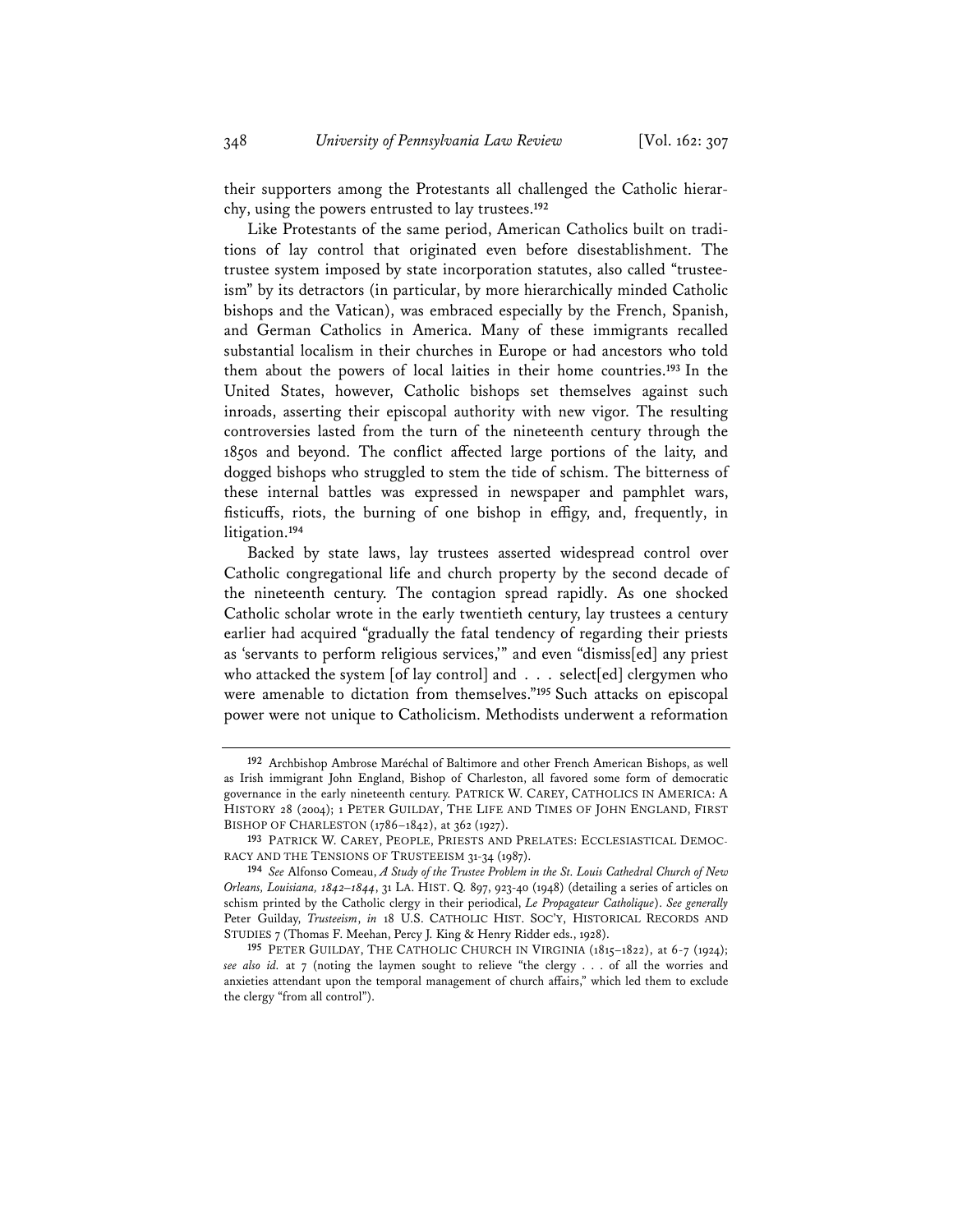in 1824, when laypersons sought equal access to central governing structures. The resulting schism moved the main church to explain that its bishops did not rule the church, but were benign and noninterfering "superintendents."**<sup>196</sup>** Among Episcopalians, the role of the bishop was explained as exactly like that of parish-level priests, only with the added power of ordination and representation of local interests in synods.**<sup>197</sup>**

While the Catholic Church was not the only denomination to experience rebellion from within the ranks, it felt the challenge most deeply. The assertion of American Catholic lay control in the early nineteenth century threatened ancient and powerful lines of religious authority in Rome that had barely noticed the American Revolution, but that nevertheless soon felt its effects.

# A. *Trusteeism*

The challenge to the hierarchy of the Catholic Church by its American laity extended from New York to New Orleans—a "dreary struggle," as one Catholic priest later lamented, which "showed the legal helplessness" of a bishop when confronted by a determined body of trustees backed by law.**<sup>198</sup>** In the hands of lay Catholics, "trusteeism" disturbed the rule of an increasingly embattled coterie of American bishops.**<sup>199</sup>**

Warring factions erupted into open conflict in New York City in 1817 when the trustees of St. Peter's and St. Patrick's, the two Catholic churches in the city at the time, divided over whether to fund the debt incurred in building St. Patrick's.**<sup>200</sup>** After Bishop John Connolly installed his supporter, the Dominican Father Charles Ffrench, as a priest at St. Peter's, his opponents campaigned openly to defy the bishop. They claimed Ffrench was guilty of "serious charges of unclerical conduct,"**<sup>201</sup>** including alleged carnal relations with a woman, licentiousness, and profligacy during an earlier assignment in Canada.**<sup>202</sup>** He had reportedly been suspended by his superiors

**<sup>196</sup>** ABEL STEVENS, SUPPLEMENTARY HISTORY OF AMERICAN METHODISM 148-49 (N.Y., Eaton & Mains 1899).

**<sup>197</sup>** WILLIAM WILSON MANROSS, THE EPISCOPAL CHURCH IN THE UNITED STATES, 1800–1840: A STUDY IN CHURCH LIFE 41 (1938) (quoting Episcopal Church founder William Smith).

**<sup>198</sup>** PATRICK J. DIGNAN, A HISTORY OF THE LEGAL INCORPORATION OF CATHOLIC CHURCH PROPERTY IN THE UNITED STATES (1784–1932), at 96 (1933).

**<sup>199</sup>** CAREY, *supra* note 193, at 107-08. *See generally* Guilday, *supra* note 194.

**<sup>200</sup>** DIGNAN, *supra* note 198, at 97-99.

**<sup>201</sup>** *Id.* at 99.

**<sup>202</sup>** CAREY, *supra* note 193, at 113-14.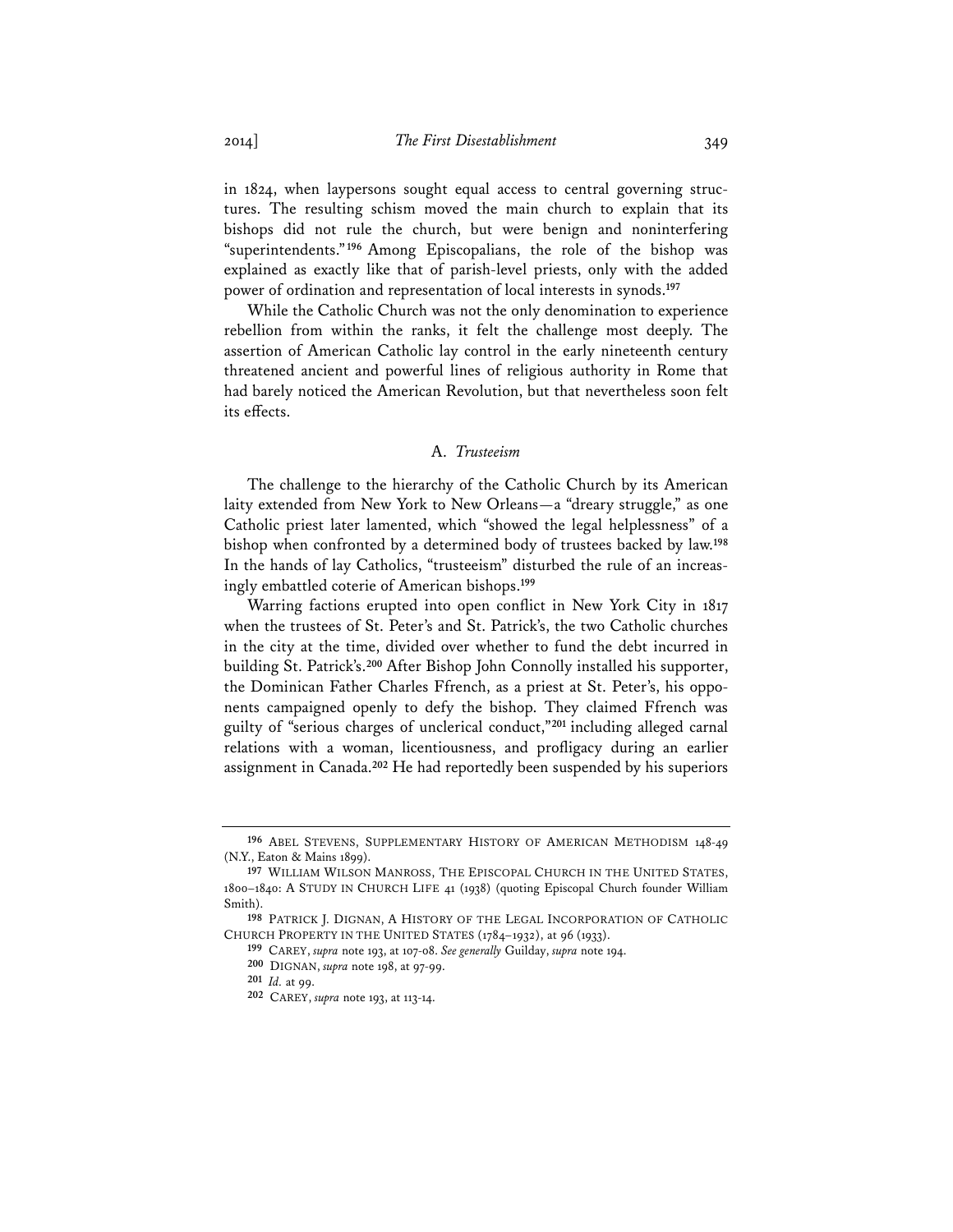for these very sins.**<sup>203</sup>** And in New York in 1819, said his detractors, Ffrench assembled a mob of fellow Irishmen and invaded the trustees' meeting, roughing up and forcibly ejecting the Spanish Consul, a leader of the trustees.**<sup>204</sup>** Ffrench sued one of the New York trustees for defamation. The trustee defended himself by airing in open court the scandal of Ffrench's Canadian escapades and his American thuggery, to the delight of the local press.**<sup>205</sup>** Ffrench's suit eventually was dismissed on the ground that the role of a church trustee included the responsibility to investigate the pastor's conduct and character.**<sup>206</sup>** The court thus upheld the right of trustees to pry into their priests' private lives and pasts. "[H]onest Catholics," reported one ally of the trustees, now "refuse[] to hear [Ffrench's] Mass and receive Sacraments from his ugly hands."**<sup>207</sup>**

In other cities, explosive conflicts between the princes of the church and elected trustees with republican ideas convinced Rome that matters in America had descended into unseemly "discord and dissensions."**<sup>208</sup>** A Papal Bull was issued in 1822 to quell the lay rebellion in America,**<sup>209</sup>** but it failed dismally—especially in Philadelphia. In that city, the trustees of the "miserably distracted"**<sup>210</sup>** St. Mary's Church on Fourth Street attempted to oust the bishop's man, one Father Cummiskey, and install the Reverend Willam Hogan in his stead.**211** In response, the bishop of Philadelphia excommunicated Hogan, a move that was upheld on appeal to Rome.**<sup>212</sup>**

The entire battle was brought to court, where secular judges were empowered under Pennsylvania law to decide vital questions of church polity.**<sup>213</sup>** Equally sensational, Hogan—and, by implication, Catholic clergy more generally—was accused of making sexual advances and then beating and stabbing a congregant when she was hired to help him with housework and

**<sup>203</sup>** *Id.* at 114.

**<sup>204</sup>** DIGNAN, *supra* note 198, at 99-100; Guilday, *supra* note 194, at 53-73.

**<sup>205</sup>** CAREY, *supra* note 193, at 114.

**<sup>206</sup>** *Id.*

**<sup>207</sup>** *Id.* at 114-15 (quoting William Taylor) (citation omitted).

**<sup>208</sup>** Letter from Pope Pius VII to Archbishop Maréchal (Aug. 24, 1822), *in* 25 RECORDS OF THE AMERICAN CATHOLIC HISTORICAL SOCIETY OF PHILADELPHIA 325, 325 (1914) [hereinafter Letter from Pope Pius VII]; *see also* Margaret Wilson Gillikin, *Competing Loyalties: Nationality, Church Governance, and the Development of an American Catholic Identity*, 11 EARLY AM. STUD. 146, 153 (2013).

**<sup>209</sup>** Letter from Pope Pius VII, *supra* note 208, at 325-30.

**<sup>210</sup>** *In re* St. Mary's Church, 7 Serg. & Rawle 517, 555 (Pa. 1822) (opinion of Duncan, J.).

**<sup>211</sup>** *See generally id.* at 517-66.

**<sup>212</sup>** *See* Form of Excommunication Against William Hogan, Read in St. Augustine's Church, Philadelphia—May 27, 1821, *reprinted in* FRANCIS E. TOURSCHER, THE HOGAN SCHISM AND TRUSTEE TROUBLES IN ST. MARY'S CHURCH, PHILADELPHIA, 1820–1829, at 204-06 (1930).

**<sup>213</sup>** *Id.*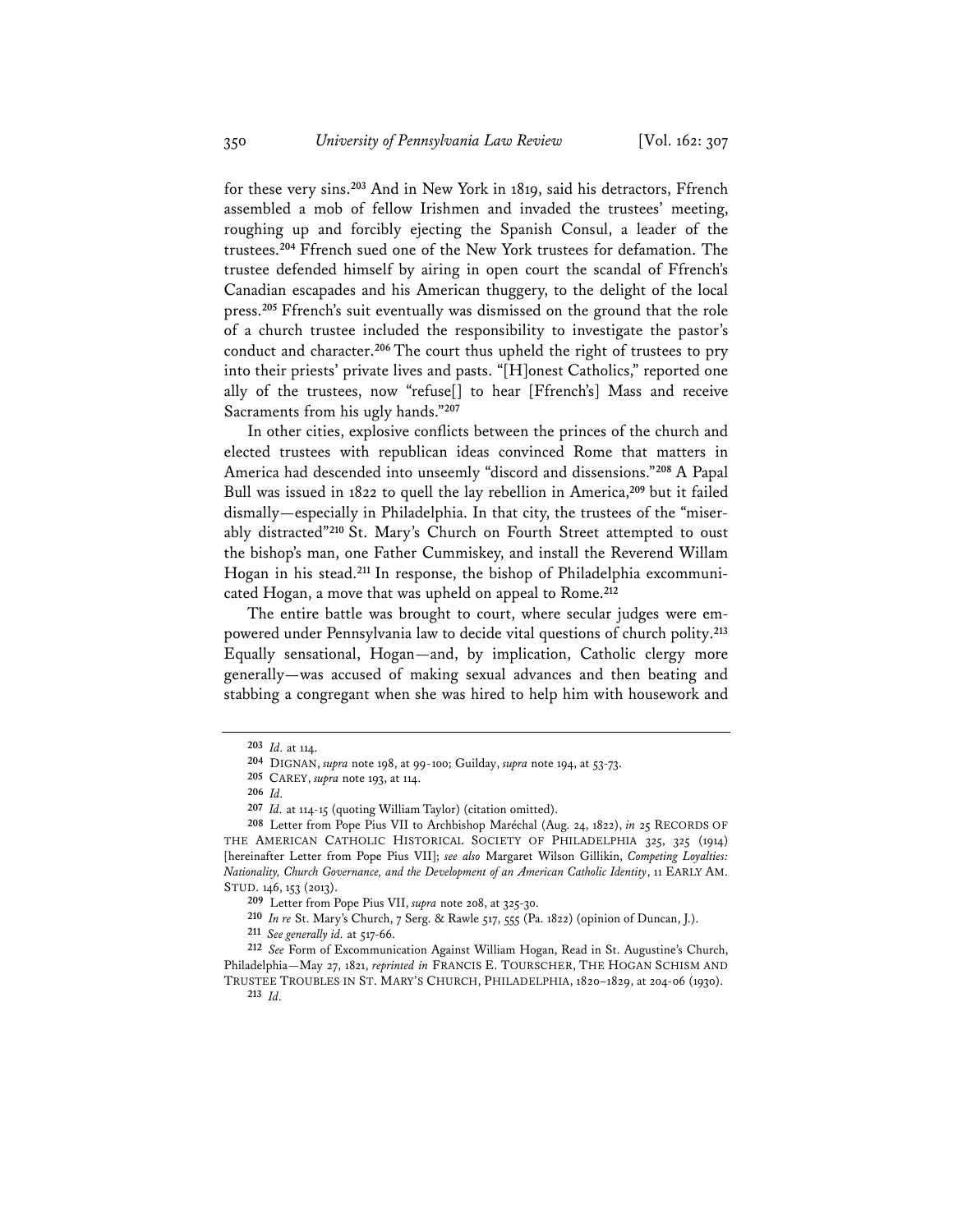errands. He was eventually acquitted of the charges, but not before a long trial and extensive (often contradictory) testimony revealed the fissure within the Catholic community.**<sup>214</sup>**

In these ways, trusteeism created a challenge to Rome that was distinctly American, but also fed into other early nineteenth-century conflicts that troubled the Vatican. The prospect of trustee control over American churches compelled Rome to label trusteeism a heresy, a category reserved for the most dangerous violations and a justification, for example, for the *Inquisitio Haereticae Pravitatis*—the Inquisition. Trusteeism remains the only heresy ever to emerge from the United States; the ripples of the controversy it caused within Catholicism are still felt by American Catholics today.**<sup>215</sup>**

In Pennsylvania, the Church won a Pyrrhic victory. Amendments to the St. Mary's articles of incorporation drafted by the trustees to cement their power over the church and its ministers were eventually rejected by the Pennsylvania Supreme Court.**<sup>216</sup>** The defeat was a close call. In the end, the court held that trustees held power over all temporal assets of local Catholic churches, but that appointment of priests by bishops was a signal feature of ecclesiastical structure.**<sup>217</sup>** The writ of disestablishment did not invade this final refuge of church polity.

The raw fact of the power of clerical appointment, the court stressed, was of necessity exercised in sharply reduced circumstances. Chief Justice William Tilghman noted that trustees in other denominations had attempted similar coups.**<sup>218</sup>** The Presbyterians in particular were mired in controversy over the right of lay vestries to dismiss controversial clerics.**<sup>219</sup>** As in those cases, the court held in the St. Mary's case that preexisting church governance stipulated that only bishops had the power to remove local priests.**<sup>220</sup>**

**217** *Id.* at 528-40 (opinion of Tilghman, C.J.), 553-66 (opinion of Duncan, J.).

**<sup>214</sup>** THE TRIAL OF THE REV. WILLIAM HOGAN, FOR AN ASSAULT AND BATTERY ON MARY CONNELL (Phila., R. Desilver 1822); Jennifer Schaaf, "With a Pure Intention of Pleasing and Honouring God": How the Philadelphia Laity Created American Catholicism, 1785–1850, at 118-35 (2013) (unpublished Ph.D. dissertation, University of Pennsylvania) (on file with author).

**<sup>215</sup>** For one recent controversy, see *supra* note 141.

**<sup>216</sup>** *In re St. Mary's Church*, 7 Serg. & Rawle at 566.

**<sup>218</sup>** *Id.* at 535 (opinion of Tilghman, C.J.) (citing cases involving "the rights of the Presbyterian clergy").

**<sup>219</sup>** *See, e.g.*, Riddle v. Stevens, 2 Serg. & Rawle 537, 543 (Pa. 1816) (opinion of Tilghman, C.J.) ("[I]t was not in the power of the [lay leaders] to remove the [pastor]. The Presbytery alone could do it, with a right of appeal, first to the Synod, and in the last resort to the General Assembly."); M'Millan v. Birch, 1 Binn. 178, 187-88 (Pa. 1806) (opinion of Tilghman, C.J.) (holding that internal church discipline proceedings between two Presbyterian clergymen would not give rise to a claim for slander in secular court because discipline of clerics within the denomination is essential to spiritual, not temporal, governance).

**<sup>220</sup>** *In re St. Mary's Church*, 7 Serg. & Rawle at 535-36 (opinion of Tilghman, C.J.).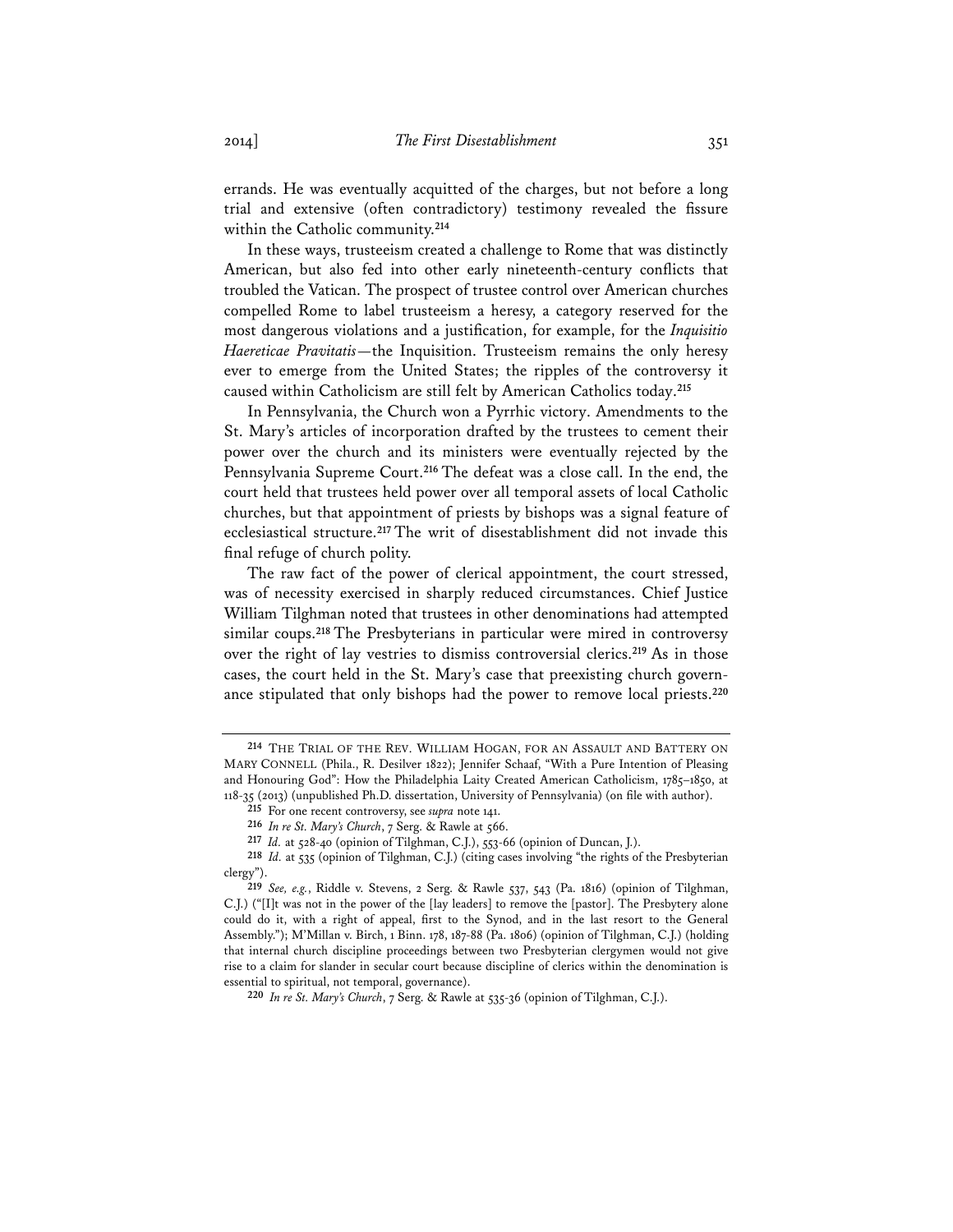But Tilghman's opinion also stressed that the church itself had no power beyond this. In light of the limits on internal control imposed by the state through the lay trustee system, Tilghman noted that the church's power to name a priest meant precious little without the power of the purse, which had been transferred to lay trustees. The bishop might have the power to appoint a priest, but he would not be paid without trustee approval, making the power of appointment more symbolic than actual. In light of this partial authority, the court advised the bishop to tread carefully:

It is scarcely possible that the Roman Catholics of the United States of America, should not imbibe some of that spirit of religious freedom which is diffused throughout the country. If those who govern that church . . . consult the reasonable desires of the laity both in the appointment, and the removal of pastors, they may long retain their dominion. . . . But if things are carried with a high hand . . . , it is easy to foresee how the matter will end. That church possesses neither property nor temporal power in this country. The laity have both.**<sup>221</sup>**

Indeed, the trouble with the laity in Philadelphia and elsewhere was too tempestuous and wide-ranging to resolve with a single line of court decisions or even a Papal Bull, however emphatic. The election of trustees held only months later sparked a riot in the St. Mary's churchyard, in which clubs, bricks, and even repurposed iron railings left hundreds wounded.**<sup>222</sup>** The Pennsylvania legislature responded to the state supreme court by passing a bill that would allow precisely the amendment maneuver that the court had struck down. The governor, acting on the advice of the attorney general, vetoed the bill, but even then the Reverend Hogan held forth at St. Mary's. The local bishop finally surrendered in 1826 and abandoned his attempt to oust Hogan, but the bishop's retreat was vetoed by Rome in 1827 and the standoff continued for the rest of the decade.**<sup>223</sup>** As one outraged traditionalist described Hogan and his trustees, "This may be *republicanism*, but it is not *catholicism*."**<sup>224</sup>**

Similar battles in Charleston, St. Louis, Cincinnati, Buffalo, Rochester, Detroit, Baltimore, and Norfolk, Virginia, illustrate how widespread the pattern was.**<sup>225</sup>** In New Orleans, the city was consumed by decades of

**<sup>221</sup>** *Id.* at 539-40.

**<sup>222</sup>** TOURSCHER, *supra* note 212, at 83-84; Schaaf, *supra* note 214, at ix-x.

**<sup>223</sup>** *See generally* TOURSCHER, *supra* note 212, at 162-70.

**<sup>224</sup>** DALE B. LIGHT, ROME AND THE NEW REPUBLIC: CONFLICT AND COMMUNITY IN PHILADELPHIA CATHOLICISM BETWEEN THE REVOLUTION AND THE CIVIL WAR 140 (1996) (citation omitted).

**<sup>225</sup>** CAREY, *supra* note 193, at 107-32.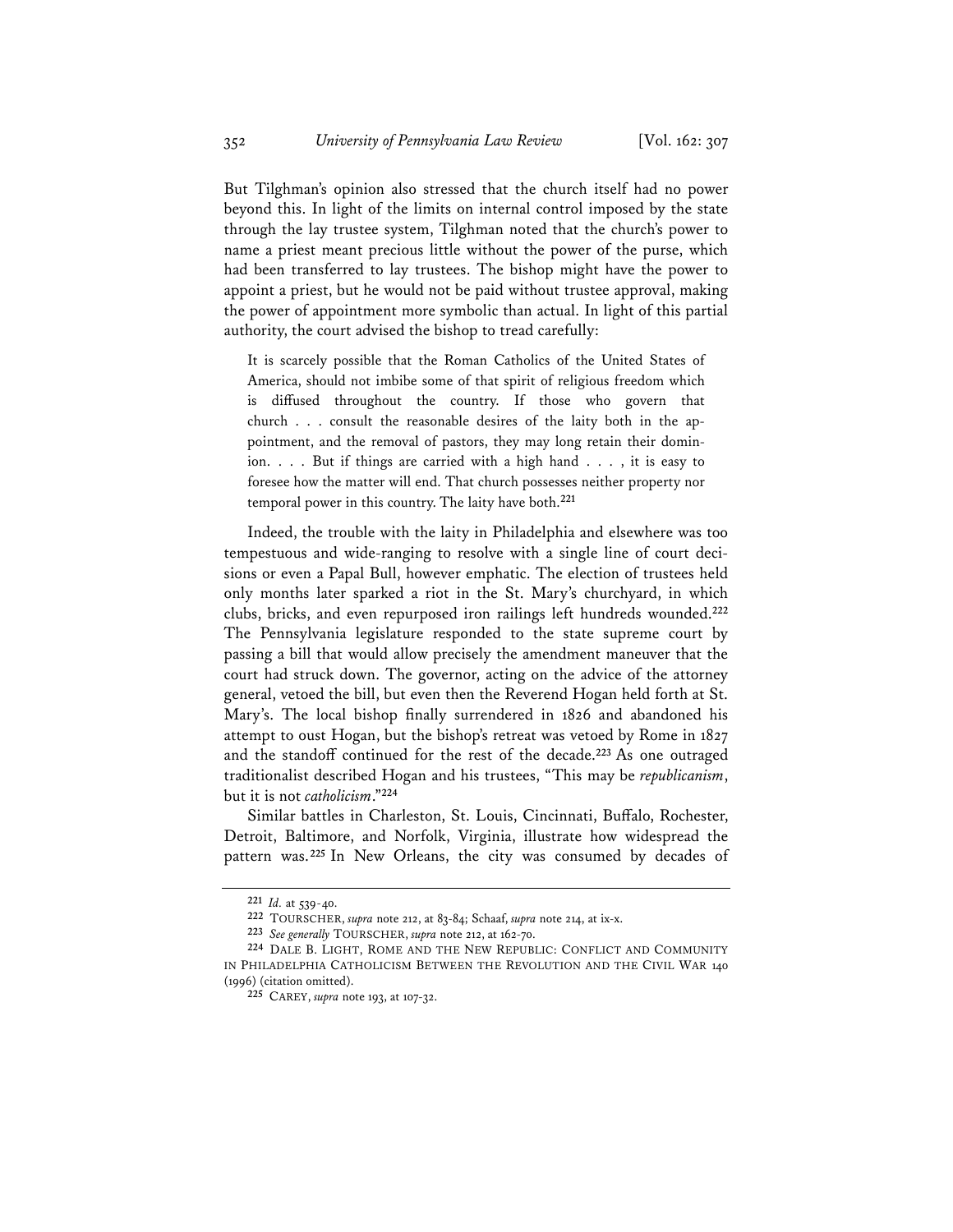raucous conflict that pitted Creole leaders and their allies against a harried and miserable French native, Bishop Blanc. The local laity were accustomed to substantial local control, especially under Spanish and then, briefly, French imperial governments. After Louisiana joined the United States in 1803, Catholics in New Orleans successfully defended their beloved pastor, Père Antoine, against the Church hierarchy, despite the fact that he lived openly with a mulatto concubine, criticized slavery, supported Freemasonry and the French Revolution, and publicly defied the Pope and episcopacy.**<sup>226</sup>**

In 1844, the decades-long conflict between Catholic prelates reached the Louisiana Supreme Court, which produced a result much like the Pennsylvania Supreme Court's twenty years earlier. The Louisiana court held that trustees retained the right to refuse to pay the salary of a priest appointed by the bishop, even if they did not have the power to choose their own priest over the bishop's objection.**<sup>227</sup>** A related attack on the power of the trustees under state law failed in the U.S. Supreme Court when the Justices unanimously held that state and local laws were not subject to review under the religion clauses of the U.S. Constitution.**<sup>228</sup>** Thus survived a New Orleans ordinance mandating that all Catholic funerals be held at a chapel controlled by the trustees—guaranteeing that the lucrative funeral trade would remain under lay control.**<sup>229</sup>**

For their part, Catholic bishops had attempted to reassert their power after the first American provincial council in 1829.**<sup>230</sup>** Meeting in Baltimore, exhausted and exasperated bishops legislated against lay organizations holding title to church property and reaffirmed their right to select and remove priests. They then lobbied state legislatures to allow bishops to hold

**228** Permoli v. Municipality No. 1 of New Orleans, 44 U.S. (3 How.) 589, 609 (1845).

**<sup>226</sup>** Michael W. McConnell, *Schism, Plague, and Last Rites in the French Quarter: The Strange Story Behind the Supreme Court's First Free Exercise Case*, *in* FIRST AMENDMENT STORIES 39, 48- 49 (Richard W. Garnett & Andrew Koppelman eds., 2012). For additional background, see ROGER BAUDIER, THE CATHOLIC CHURCH IN LOUISIANA 269 (reprint 1972) (1939), and Comeau, *supra* note 194, at 903-06.

**<sup>227</sup>** Wardens of the Church of St. Louis v. Blanc, 8 Rob. 51, 91 (La. 1844).

**<sup>229</sup>** McConnell, *supra* note 226, at 43-46, 57-59.

**<sup>230</sup>** The success of the bishops' strategy was partial at best, as the experience of St. Augustine, Florida, illustrates. In 1830, Catholic lay trustees refused to "receive" the priest sent by the Church's Administrator General of Florida. In response to a suit brought by the aggrieved priest, the federal court in Florida held that the "right of presentation vested in the congregation," and upheld the trustees. 3 JOHN GILMARY SHEA, HISTORY OF THE CATHOLIC CHURCH IN THE UNITED STATES 698 (N.Y., John G. Shea 1890). When the Bishop of the Vicariate Apostolic of Alabama and the Floridas traveled to St. Augustine to "heal the schism," the trustees refused his overtures. DIGNAN, *supra* note 198, at 157.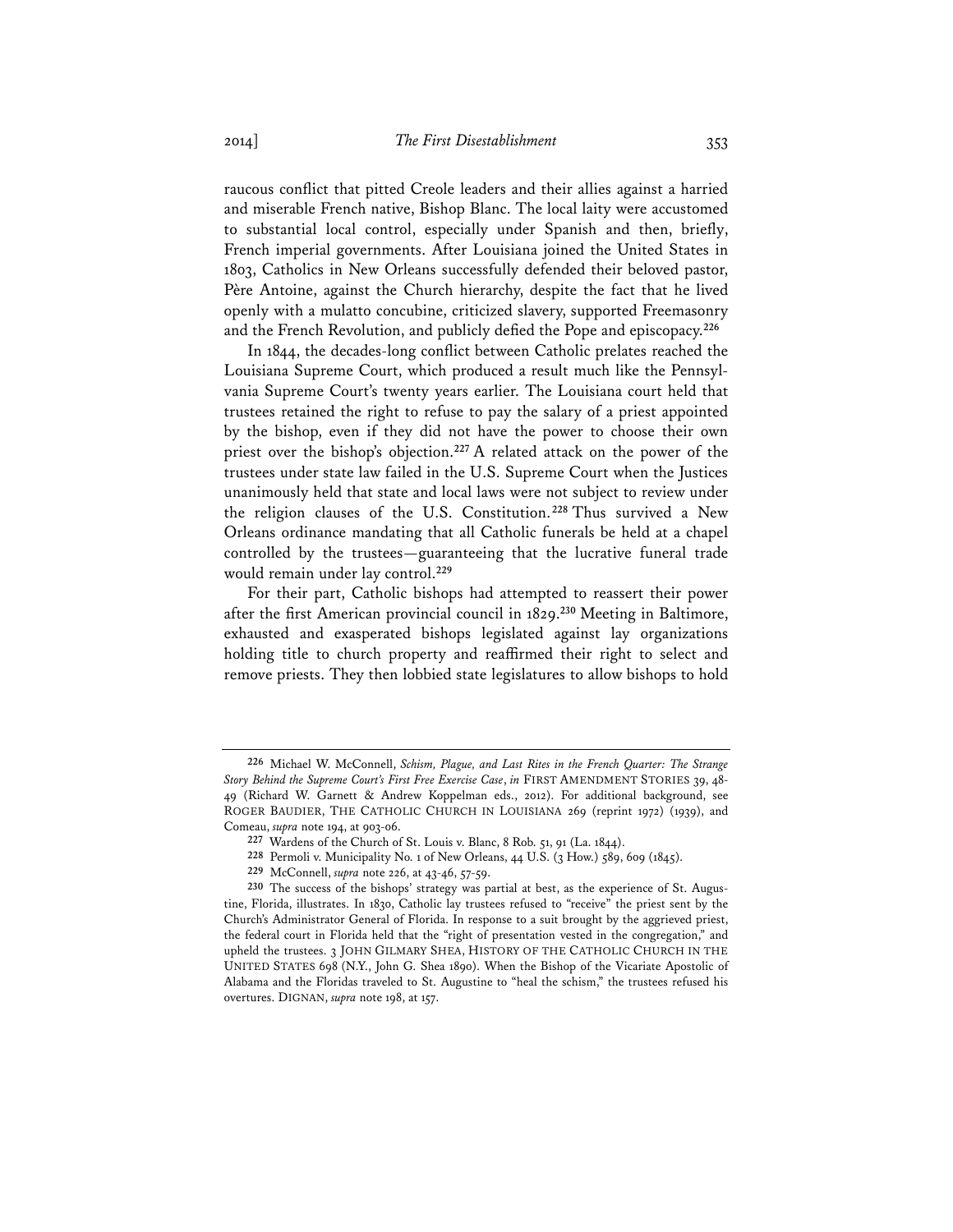title to property in their episcopal offices, as corporations sole, and were successful in a few states.**<sup>231</sup>**

In other jurisdictions, however, bishops were greeted with skepticism. Instead of accommodating Catholic canon law or similar authorities in Protestant denominations, these states increased lay control. In 1845, for example, a New York chancery court upheld the decision of a majority of trustees to abandon the Calvinist doctrines of the Reformed Dutch Church and instead become an independent congregation with more liberal "Arminian" leanings that empowered individuals to take control of their own salvation.**<sup>232</sup>**

Eventually, trustees achieved significant power to appoint or remove clergy, even in hierarchical denominations. In 1854, the New York Court of Appeals construed the state's corporation law to allow congregations to entirely and directly control church property. The court held that a Presbyterian minister could be retained by a congregation even after he had been excommunicated by the presbytery and synod, in the interests of "the entire separation of the functions of the ecclesiastical and temporal judicatories."**<sup>233</sup>** The next year, a new state statute prohibited conveyance of all real and personal property "for the benefit of any person and his successor or successors in any ecclesiastical office."**<sup>234</sup>** In other words, New York prohibited the corporation sole, a central feature of American Catholic bishops' attempt to reassert control. Michigan, Ohio, and Pennsylvania followed suit,**<sup>235</sup>** and other states debated similar legislation.**<sup>236</sup>**

The attempted recovery of episcopal authority, in other words, was met with a backlash of outsize proportions. One historian of Catholicism even blames the infamous anti-Catholic nativism of the 1840s and '50s on the new American "episcopalism." **<sup>237</sup>** The vigorous defense of Church authority gradually took root among postfamine Irish immigrants to America, however,

**<sup>231</sup>** Maryland, Illinois, and California each passed such legislation. Act of Apr. 22, 1850, CAL. DIGEST OF LAWS ch. 6, § 184, at 57 (Wood 1857); Act of Feb. 24, 1845, § 1, ILL. STAT. 983, 984 (Treat, Scates & Blackwell 1858); Act of Mar. 23, 1833, § 1, 1832–1833 MD. LAWS ch. 308.

**<sup>232</sup>** Gable v. Miller, 10 Paige Ch. 627, 645-49 (N.Y. Ch. 1844), *rev'd*, 2 Denio 492 (N.Y. 1845).

**<sup>233</sup>** Robertson v. Bullions, 11 N.Y. 243, 264-65 (1854) (opinion of Selden, J.); *see also, e.g.*, Petty v. Tooker, 21 N.Y. 267 (1860) (holding that a majority of trustees could call a meeting of the congregation, and that a majority of the congregation could then validly decide to affiliate with another denomination).

**<sup>234</sup>** Act of Apr. 9, 1855, § 1, 1855 N.Y. LAWS 338, 338.

**<sup>235</sup>** MICH. COMP. LAWS ch. 68, § 22 (1855); Act of Apr. 14, 1857, 1857 OHIO LAWS 110 (repealed 1858); Act of Apr. 26, 1855, PA. DIGEST OF LAWS 865 (Purdon & Brightly 1862).

**<sup>236</sup>** For example, Massachusetts and Missouri debated legislation prohibiting corporations sole. *See* DIGNAN, *supra* note 198, at 200-201.

**<sup>237</sup>** CAREY, *supra* note 192, at 29.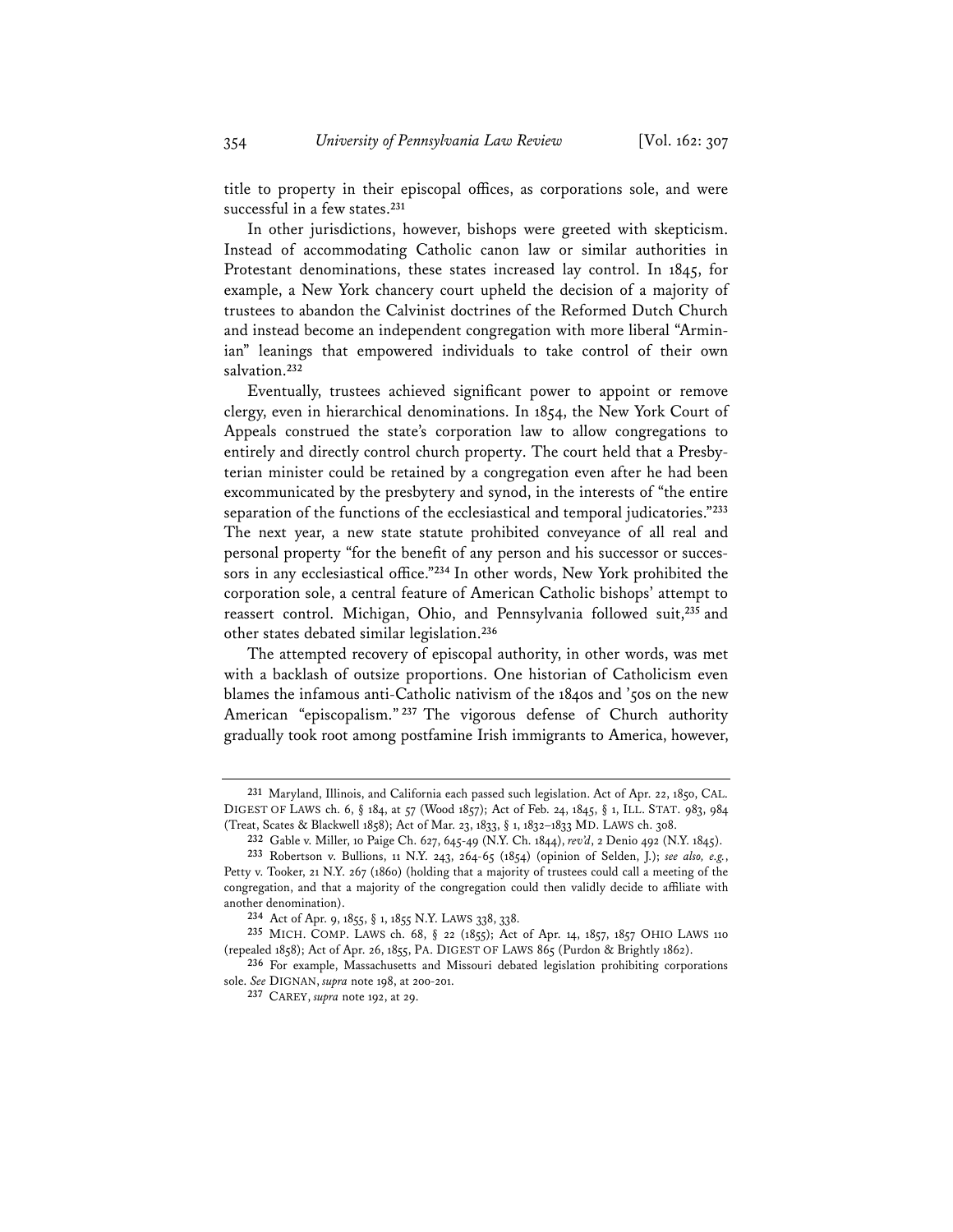as they connected their faith and national allegiance to resistance against British tyranny.**<sup>238</sup>** In this view, the blending of anti-Irish sentiment with more general anti-Catholicism has obscured the origins of nativism in support for democracy and lay control. The recovery of ecclesiastical power came at a steep price, if we credit the claim that anti-Catholic nativists were motivated to pillage and plunder in part by the bishops' suppression of democratically chosen trustees.**<sup>239</sup>**

The entrenched antiauthoritarianism of trusteeism and local control did not devolve into secularism, despite the dire predictions of orthodox clerics—and the hopes of late eighteenth-century rationalists.**<sup>240</sup>** Instead, anything that came between the people and their faith—including priests, presbyters, synods, dioceses, doctrines, and creeds—came under attack. In this way, clerical and denominational power drew down, often despite litigation to protect orthodoxy and traditional authority. The result had democratic features, to be sure. But taking law into account shows us something subtler and less governable. A given congregation might well make democratic decisions, but no dissenter was bound to respect them. The right of exit was always present, even if it might be expensive. The focus on individual freedom of conscience unleashed emotion, enthusiasm, creativity, legal conflict, and eventually legal power. The retreat of the old ways was accomplished with breathtaking speed over the course of just a generation or two.**<sup>241</sup>**

#### B*. Conscience over Clergy*

The commitment to protect individual conscience and to connect that protection to disestablishment traveled as far as the U.S. Supreme Court. In 1844, the Justices considered a case that originated in Philadelphia but implicated many of the questions of lay control and structural limits on religious authority that accompanied disestablishment in the states.**<sup>242</sup>** In

**<sup>238</sup>** *Id.* at 29-31, 49-50.

**<sup>239</sup>** *Id.* at 27-29.

**<sup>240</sup>** *See* GORDON S. WOOD, EMPIRE OF LIBERTY: A HISTORY OF THE EARLY REPUB-LIC, 1789–1815, at 589-91 (2009) (noting that many elite American thinkers at the time "privately scorned Christianity [but] accommodated their outward behavior to the religiosity of the general populace").

**<sup>241</sup>** *See, e.g.*, WALTERS, *supra* note 173, at 52 (evaluating 1830s-era antislavery as a means of revolt against clerical authority and sectarian narrowness).

**<sup>242</sup>** *See* Vidal v. Girard's Ex'rs, 43 U.S. (2 How.) 127, 197-201 (1844) (upholding Stephen Girard's bequest to Philadelphia to establish a college that excluded "all ecclesiastics, missionaries, and ministers of any sect" from any position—"or even [from] visiting" the college—as well as "all instruction in the Christian religion").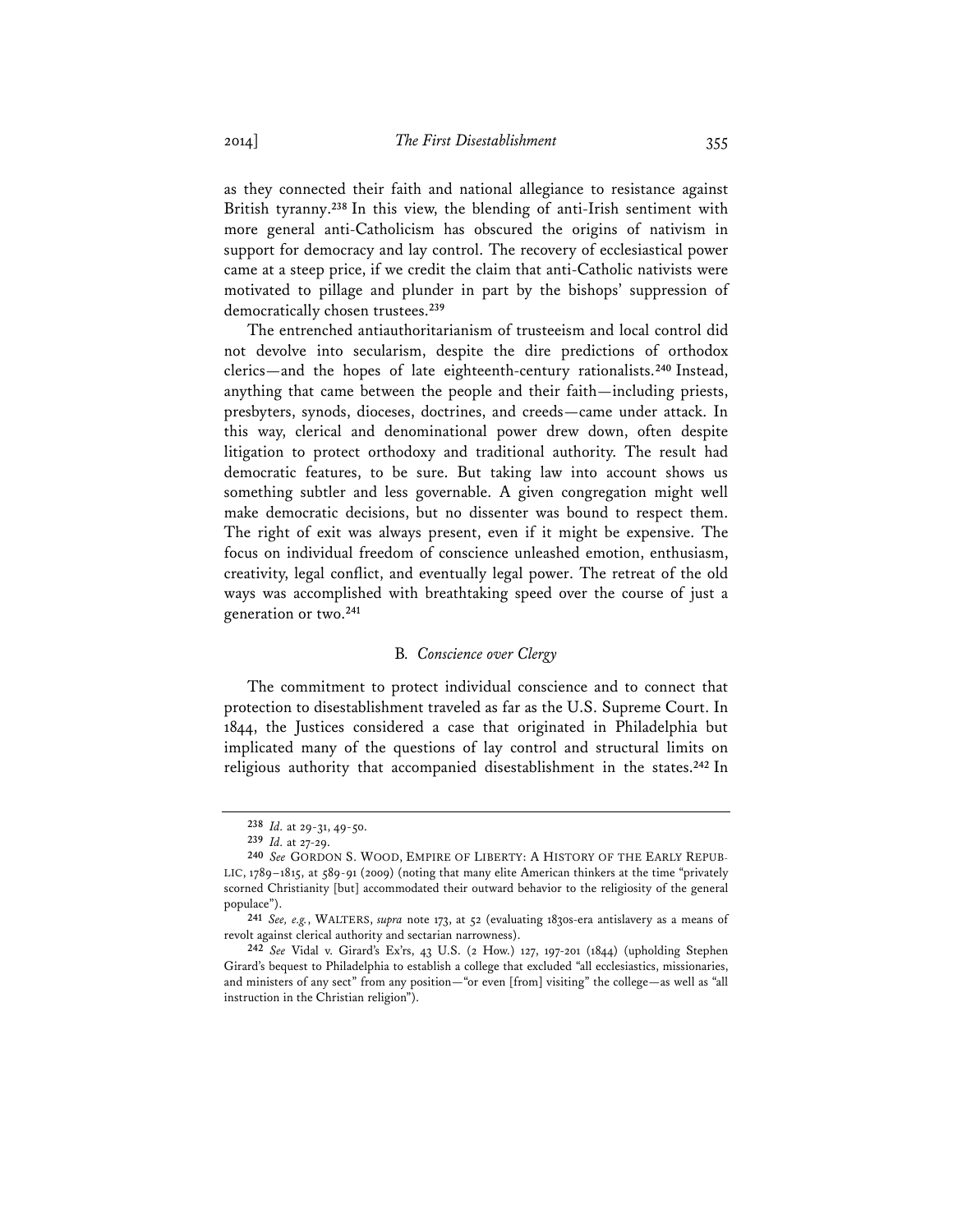this case, the relationship of disestablishment to secularism was the central question: Did a state without an official posture of deference to religious authority become an opponent of religion, or was it just disestablished?**<sup>243</sup>** Here again, the question was not separation. This time, the issue was outright opposition to religious authority, as it was in many contemporaneous trusteeism cases. Hostility to religion, a central fear of conservative clerics such as Lyman Beecher in 1818,**<sup>244</sup>** thus lurked in the interstices of debates over the wealth and management of religious corporations decades after formal disestablishment.

The estate of Philadelphian Stephen Girard, French-born financier of the War of 1812 and the richest American of his day (and one of the richest of any day, according to recent estimates)**245** raised just such thorny questions after he died in 1831. Girard's will left almost his entire estate to municipal and charitable institutions in Philadelphia and New Orleans.**<sup>246</sup>** Girard had directed that a substantial portion of his estate be dedicated to the education of poor, white, male orphans.**<sup>247</sup>** The future Girard College of Philadelphia was also subject to a restriction that reflected Girard's complex relationship with the Catholic Church of his youth: no minister was ever allowed to teach on the grounds of the school.**<sup>248</sup>**

Girard's will was challenged by his French relatives.**<sup>249</sup>** Given the sums at stake, the family retained the services of the noted orator Daniel Webster, whose core argument was based on the will's insult to religion.**<sup>250</sup>** Webster, who twenty-five years earlier had argued against religious authority over education in *Trustees of Dartmouth College v. Woodward*, **<sup>251</sup>** now sought refuge in piety. When the Girard lawsuit came to the U.S. Supreme Court in 1843, Webster proclaimed, "[T]here can be no charity where the authority of God is derided and his word rejected."**<sup>252</sup>** Webster's change in focus reflected his

**<sup>243</sup>** *See id.* at 198.

**<sup>244</sup>** *See* 1 BEECHER, *supra* note 146, at 252.

**<sup>245</sup>** MICHAEL KLEPPER & ROBERT GUNTHER, THE WEALTHY 100: FROM BENJAMIN FRANKLIN TO BILL GATES—A RANKING OF THE RICHEST AMERICANS, PAST AND PRESENT xi (1996) (ranking Stephen Girard as the fourth wealthiest American, relative to the U.S. Gross National Product at the time of his death).

**<sup>246</sup>** *See Vidal*, 43 U.S. (2 How.) at 183-86.

**<sup>247</sup>** *Id.* at 129.

**<sup>248</sup>** *Id.* at 133.

**<sup>249</sup>** *Id.* at 186.

**<sup>250</sup>** *See id.* at 175 ("The reasons which the testator gives [in support of the conditions on his bequest] are objectionable and derogatory to Christianity . . . .").

**<sup>251</sup>** 17 U.S. (4 Wheat.) 518 (1819). For Webster's role in the *Dartmouth College* case, see Gordon, *supra* note 14.

**<sup>252</sup>** *Vidal*, 43 U.S. (2 How.) at 174. Webster's argument is also discussed at length in 2 CHARLES WARREN, THE SUPREME COURT IN UNITED STATES HISTORY 398-407 (1922).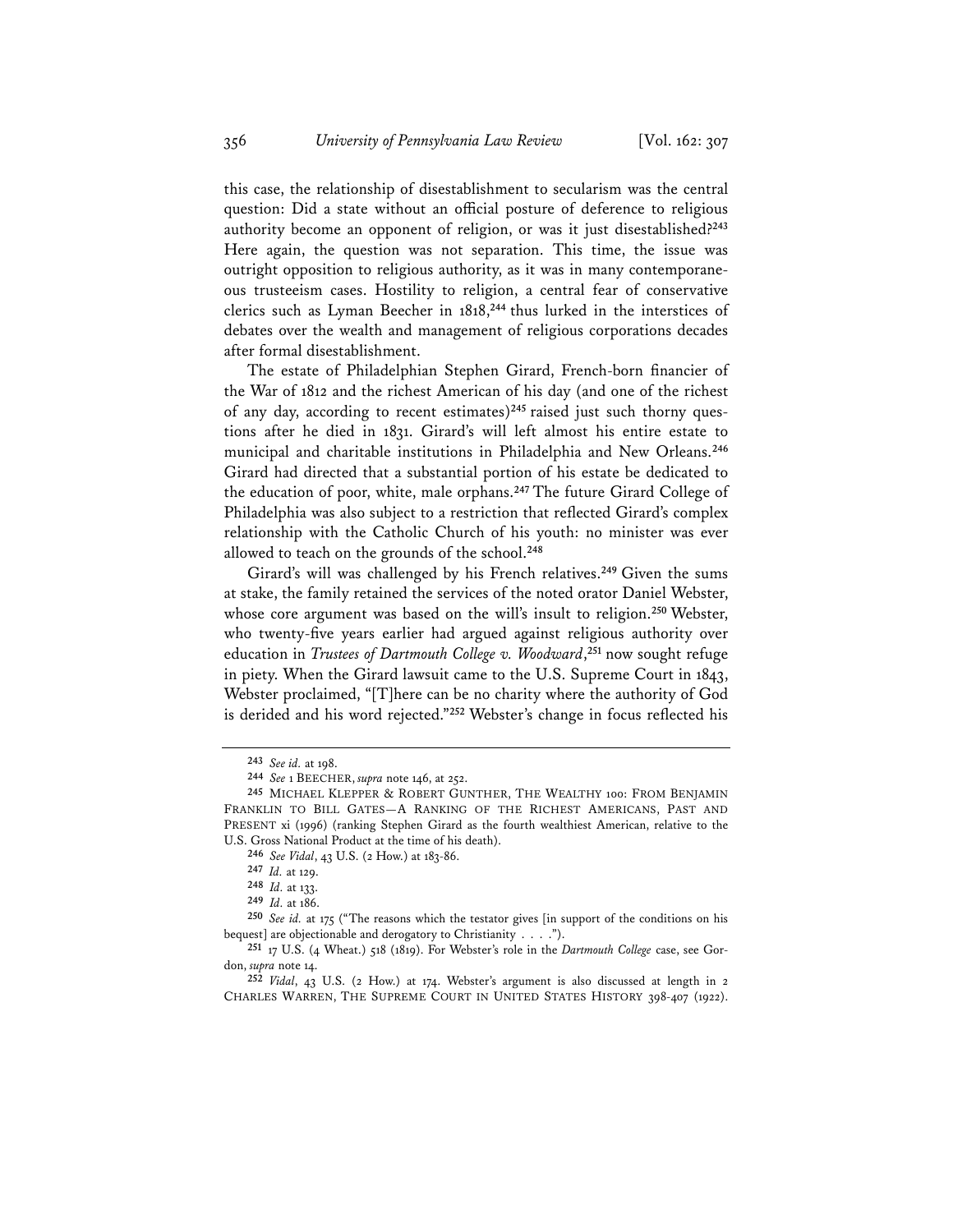sense of prevailing political forces as well as the interests of his clients. He was at that time a candidate for President, and his oral argument was attended by a large crowd.**<sup>253</sup>**

The Girard case, therefore, though orthogonal to the statutes imposing property restrictions and lay empowerment, raised the implied (and inevitable) question of hostility to religion in a disestablished polity. Justice Joseph Story decided against Girard's French relatives and Webster, but not because the law would tolerate anything that smacked of hostility to religion. Instead, Story was persuaded by the arguments of Horace Binney, who appeared for the City of Philadelphia. Binney maintained that orphans at Girard College should be trusted to follow their own consciences.**<sup>254</sup>** Story agreed; he held that there was nothing truly anti-Christian about the will's prohibition of ministers teaching at the school. The exclusion of clerics, Story reasoned, did not entail the exclusion of Christianity: "What is there to prevent a work, not sectarian, upon the general evidences of Christianity, from being read and taught in the college by lay-teachers?"**<sup>255</sup>** The will did require that students be instructed in morality.**<sup>256</sup>** As Story interpreted this instruction, all morality was grounded in the Bible, and because the authority of clerics was not necessary for a Christian to study the Bible and come to God, the will was not an anti-Christian document.**<sup>257</sup>** Leading legal minds of the day admired Story's analysis.**<sup>258</sup>** The French relatives lost the fortune and Girard College opened in 1848.**<sup>259</sup>**

After attending the argument, one congressman remarked, "There is no use for ministers now. Daniel Webster is down in the Supreme Court room eclipsing them all by a defence of the Christian religion. Hereafter we are to have the gospel according to Webster." ROBERT V. REMINI, DANIEL WEBSTER: THE MAN AND HIS TIME 589 (1997) (quoting Rep. John Wentworth of Illinois reporting the words of an unnamed congressman).

**<sup>253</sup>** Justice Joseph Story wrote to his wife on the sixth day of arguments in the case that "the Court-room was crowded, almost to suffocation, with ladies and gentlemen to hear [Webster]. Even the space behind the Judges, close home to their chairs, presented a dense mass of listeners." Letter from Joseph Story to Sarah Story (Feb. 7, 1844), *in* 2 LIFE AND LETTERS OF JOSEPH STORY 467, 468 (William W. Story ed., Bos., Charles C. Little & James Brown 1851).

**<sup>254</sup>** *Vidal*, 43 U.S. (2 How.) at 154.

**<sup>255</sup>** *Id.* at 200.

**<sup>256</sup>** *See id.* at 133 ("[A]ll the instructors and teachers in the college shall take pains to instil [sic] into the minds of the scholars the purest principles of morality . . . .").

**<sup>257</sup>** *Id.* at 199-200.

**<sup>258</sup>** James Kent, author of a leading legal treatise of the day, *Commentaries on American Law*, wrote to Story to praise the reasoning and result of the Girard will case. Gordon, *supra* note 12, at 704 & 717 n.45 (citing JAMES MCCLELLAN, JOSEPH STORY AND THE AMERICAN CONSTI-TUTION: A STUDY IN POLITICAL AND LEGAL THOUGHT 371 (1971)).

**<sup>259</sup>** *See generally* CHEESMAN ABIAH HERRICK, HISTORY OF GIRARD COLLEGE (1935); THOMAS U. WALTER, A DESCRIPTION OF THE GIRARD COLLEGE FOR ORPHANS (Phila., Girard Coll. 1848).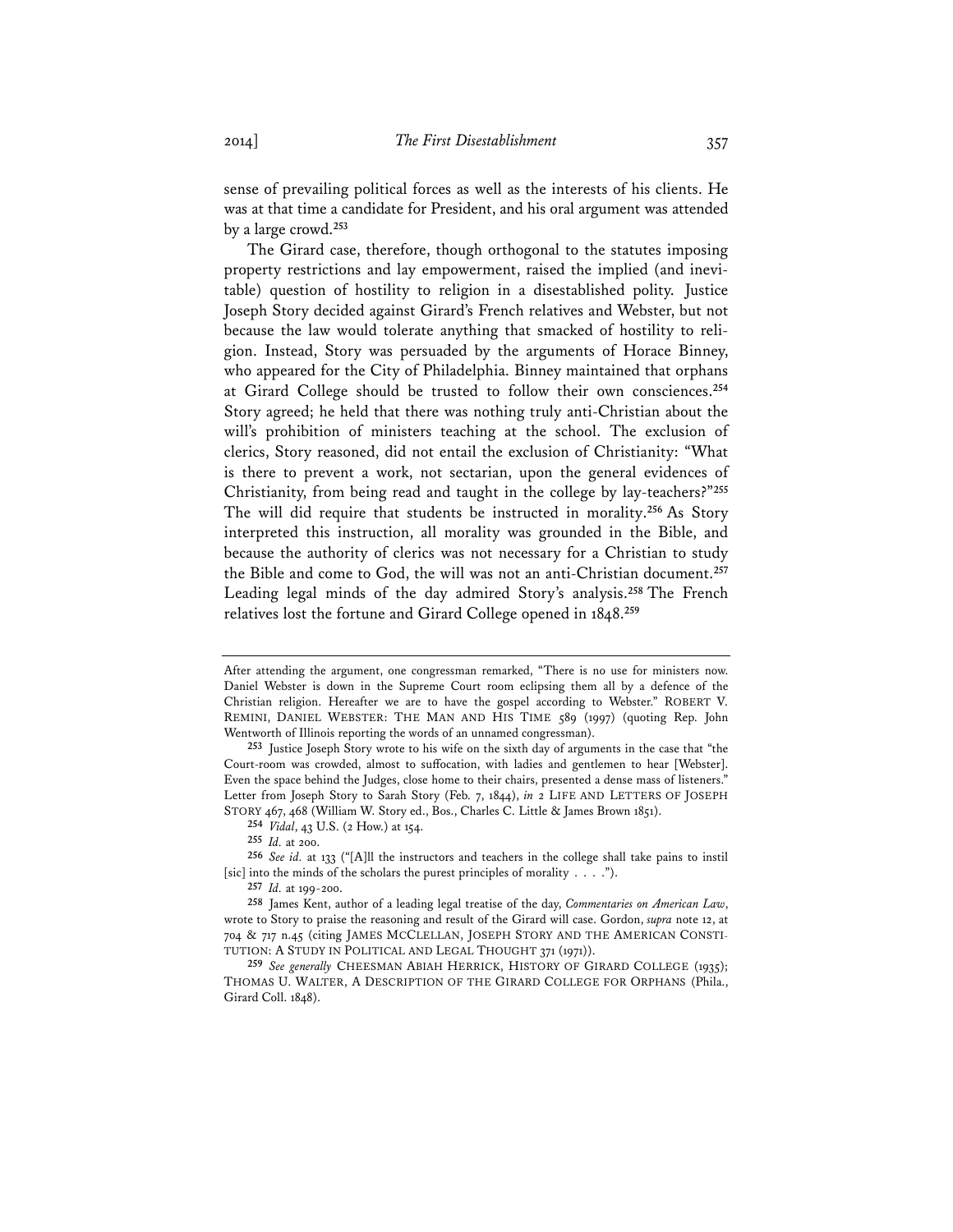Individual religious experience was thus protected in state statutes, as well as in their courts and in the U.S. Supreme Court. Religion, in this new legal landscape, was no longer dependent on clerical authority. Yet the system of disestablishment imposed by states in the early nineteenth century was dangerous to religious community, if not hostile to all religion. At that time and since, the fragility of religious organizations has been a remarkable, if little remarked upon, feature of American religious liberty.

# IV. THE GREAT DIVIDES

The integral relationship in America between disestablishment (the sundering of official ties to government) and schism (the sundering of ties between believers), rather than the imposition of secularism or hostility to religion, is the real story in American church and state before the Civil War. These battles were fought not just over how to define property in secular society, but also over how to conceive of religious property when believers divided. The focus on property was caused not only by limitations set by legislatures and then enforced in courts, but also by the fragmentation of religious organizations as they competed for members. Scholars of religion used to argue that the antebellum religious revivals created an "evangelical united front," which emphasized social control and respectability.**<sup>260</sup>** No longer. Legal disputes reveal constant warfare over limited resources, as well as cracks in even the most successful denominations—especially in disputes over individual liberty and equality. The greatest battles were those arising out of schisms: the fracturing of community.

Religious groups learned that the greatest danger often came from within the ranks. The communion of believers, protected by incorporation but also subject to lay control, was at once powerful and intensely vulnerable. In these battles, each side fought for the right to retain church property, and thus be considered the "true" society in both legal and religious terms. Congregationalists lost property to Unitarians, Methodists to the breakaway African Methodist Episcopal Church and then the Methodist Episcopal Church South, Baptists to the Southern Baptist Convention, and so on, down to micro-level fractures. State law reports are full of such disputes.**<sup>261</sup>**

**<sup>260</sup>** SYDNEY E. AHLSTROM, A RELIGIOUS HISTORY OF THE AMERICAN PEOPLE 657- 59 (1972). *See generally* CHARLES I. FOSTER, AN ERRAND OF MERCY: THE EVANGELICAL UNITED FRONT, 1790–1837 (1960).

**<sup>261</sup>** In Massachusetts alone, more than eighty cases featured Unitarian majorities against Trinitarian Congregationalist minorities. WILLIAM E. NELSON, AMERICANIZATION OF THE COMMON LAW: THE IMPACT OF LEGAL CHANGE ON MASSACHUSETTS SOCIETY, 1760– 1830, at 127-28 (1975); *The Exiled Churches of Massachusetts*, 5 CONGREGATIONAL Q. 216, 233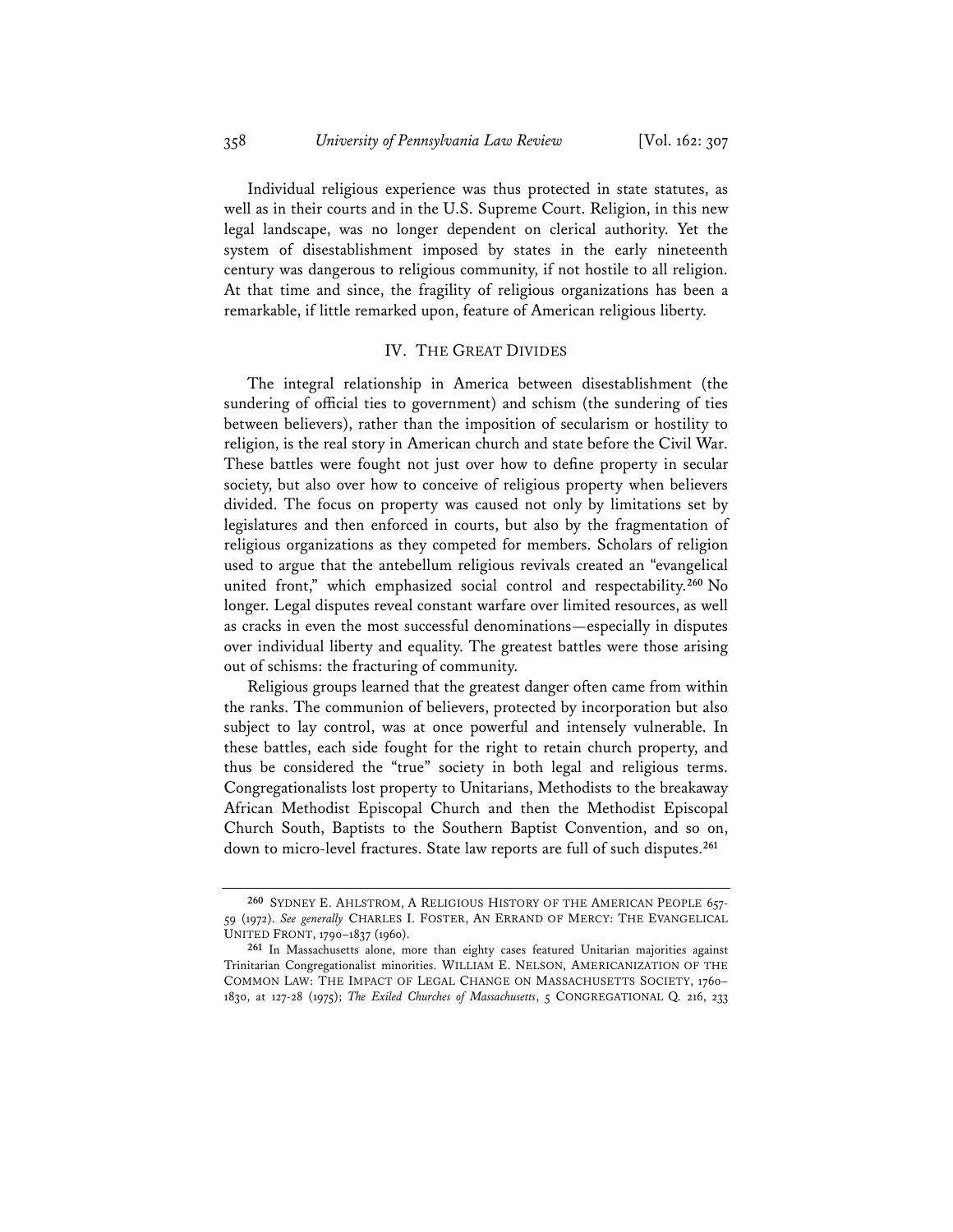Schism was everywhere. The Catholic hierarchy struggled to cement its authority among the laity by suppressing trusteeism; Protestants broke apart. The "moral ability" of the individual, which caused such excitement and innovation in religious life as well as frequent conflict between clergy and laity, finally became the mallet that fractured the leading Protestant denominations. Conflicts over slavery sundered these denominations a full twenty-five years before the nation followed suit. By the late 1830s, church life became increasingly polarized, as the sinfulness (or divine approbation) of slavery drew church members into debates over the Old Testament, the Ten Commandments, and political quietism, on the one hand, and the humanity of slaves and the perfectibility of American society, on the other.**<sup>262</sup>**

The Presbyterians came asunder first, with New School synods in New York and Ohio (read Finney) accused of enthusiasm, revivalism, and liberalism by their more orthodox Old School (read Calvinist) brethren.**<sup>263</sup>** Four liberal synods were excluded from the General Assembly in 1837 and refused readmission the following year.**<sup>264</sup>** Southern Presbyterians treated abolition as the redheaded stepchild of New School heresies.**<sup>265</sup>** Finney and his ilk focused on individual investment in salvation, praying salvation up, rather than focusing on helpless believers who depended on the grace of an inscrutable God. The implications for human freedom are obvious, even if the debate among Presbyterians in the late 1830s turned primarily on the theological, rather than the humanitarian, consequences of individualism.**<sup>266</sup>**

<sup>(1863).</sup> The "Unitarian Controversy" revealed how deeply democratic inclinations could contradict doctrinal orthodoxy, yet still be endorsed as consistent with establishment, thus undermining public support, even in the Bay State, for a divided religious polity. *See* LEONARD W. LEVY, THE LAW OF THE COMMONWEALTH AND CHIEF JUSTICE SHAW 29-42 (1957) (discussing the role of the courts in the controversies, and their support for the more liberal Unitarians).

**<sup>262</sup>** WALTERS, *supra* note 173, at 47-57; *see also* Loveland, *supra* note 166, at 183.

**<sup>263</sup>** Catherine Glennan Borchert, Exscinded!: The Schism of 1837 in the Presbyterian Church in the United States of America and the Role of Slavery 22 n.18 (May 2009) (unpublished Ph.D dissertation, Case Western Reserve University), *available at* http://rave.ohiolink.edu/etdc/view? acc\_num=case1236819487 (click "View" or "Download").

**<sup>264</sup>** *See generally id.* at 185-290 (providing a detailed account of the 1837 schism).

**<sup>265</sup>** CARWARDINE, *supra* note 153, at 158-59, 166-67; GEORGE M. MARSDEN, THE EVAN-GELICAL MIND AND THE NEW SCHOOL PRESBYTERIAN EXPERIENCE: A CASE STUDY OF THOUGHT AND THEOLOGY IN NINETEENTH-CENTURY AMERICA 97 (Wipf & Stock Publishers 2003) (1970); Borchert, *supra* note 263, at 321-24, 328-29, 339-43.

**<sup>266</sup>** *See* C. Bruce Staiger, *Abolitionism and the Presbyterian Schism of 1837–1838*, 36 MISS. VALLEY HIST. REV. 391, 393 (1949) ("[T]he essential difference between the two schools lay in their conceptions of man's nature. Was man by nature evil and 'born in sin,' or basically good and free of sin at birth? Was his will in bondage, and salvation a matter only for the elect, or did he possess a free will through which every man might win his own salvation?").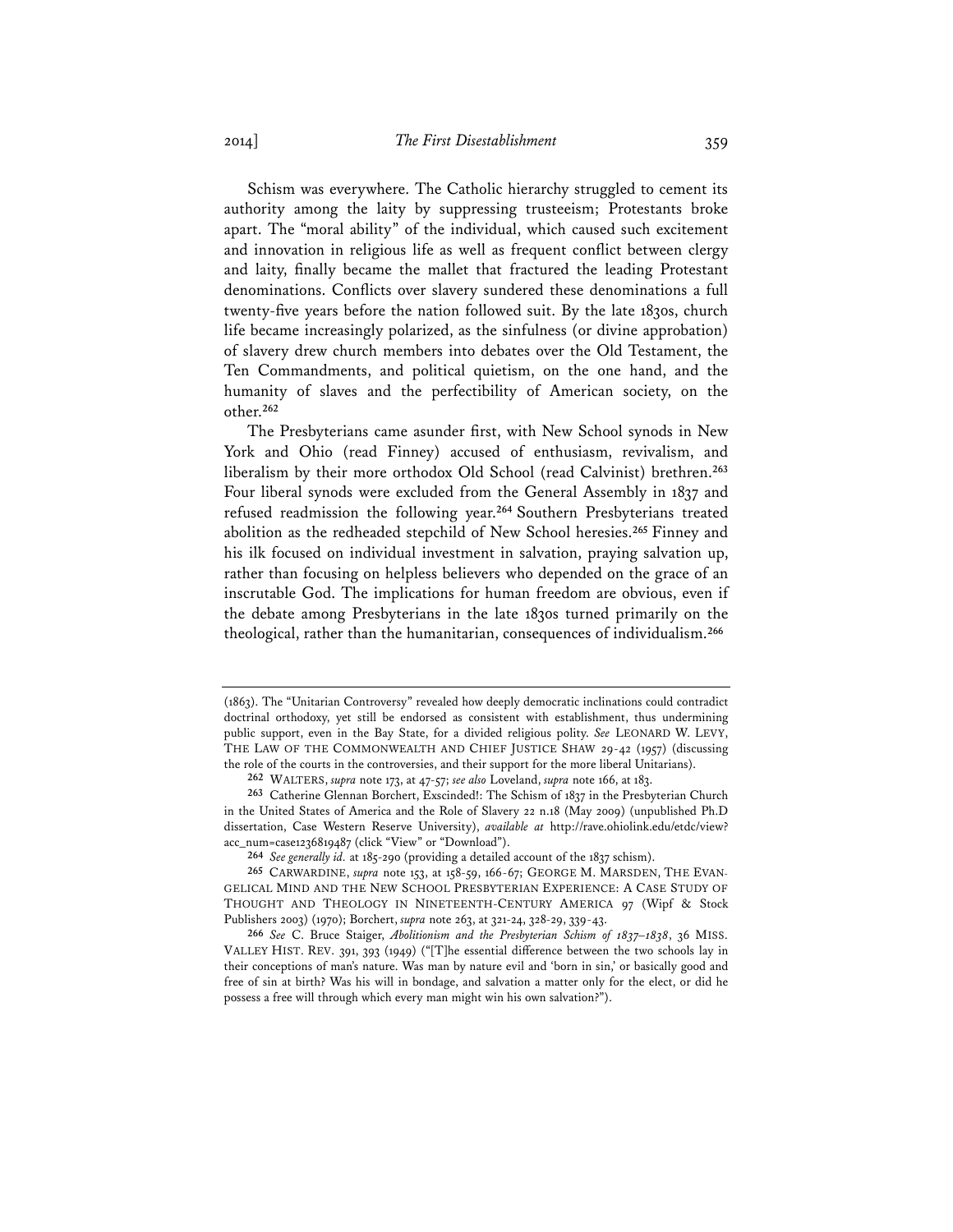In the resulting litigation over property between New and Old School Presbyterians, Pennsylvania Supreme Court Chief Justice John Gibson imposed a democratic solution to the conflict in 1841. He held that the most numerous group in the state would have the right to the property—"not because [the majority] was more Presbyterian than the [minority], but because it was stronger" in numbers and thus able to claim the property in a democratic polity. **<sup>267</sup>** In 1845, the conservative-dominated Old School confirmed the suspicions of New School adherents about the unacknowledged relationship between slavery and the schism. The conservatives now declared that slaveholding would not preclude any person from membership, and that the church did not opine on political debates (although it also conceded that there were "evils" connected with slavery).**<sup>268</sup>** Even with this concession to slaveholders, the Old School conservatives split again into southern and northern sections in 1861.

Baptists fractured, too, in the mid-1840s, with cries from Southerners charging that northern abolitionists undermined the faith when they refused to commission a slaveholding missionary in 1844. After the formation of the Southern Baptist Convention in 1845 (still the largest Baptist communion), conflict between northern and southern branches did not subside. But the story of the Methodists truly marked the nadir, in part because they had so far to fall.**<sup>269</sup>**

### A. *Troubled by Conscience*

The Methodist Episcopal Church had a stunning record in antebellum America. Its itinerant ministers ranged far and wide, evangelizing along the frontier and deep into rural backwaters. In camp meetings and love feasts, at firesides, and on street corners, the faith grew by leaps and bounds. By the 1840s, the departure of many free blacks to their own denominations allowed white Southerners to worship without the embarrassment of black virtuosity. Methodists remained so powerful among whites across the South that they could still justifiably claim to be a coherent body of the church,

**<sup>267</sup>** Presbyterian Congregation v. Johnston, 1 Watts & Serg. 9, 38-39 (Pa. 1841); *see also* A HISTORY OF THE DIVISION OF THE PRESBYTERIAN CHURCH IN THE UNITED STATES OF AMERICA BY A COMMITTEE OF THE SYNOD OF NEW YORK AND NEW JERSEY 202-04 (N.Y., M.W. Dodd 1852).

**<sup>268</sup>** CARWARDINE, *supra* note 153, at 167; MARSDEN, *supra* note 265, at 128-41. For Presbyterians the most painful split came with the war itself. *See* Watson v. Jones, 80 U.S. (13 Wall.) 679, 684-86 (1871); ROBERT ELLIS THOMPSON, A HISTORY OF THE PRESBYTERIAN CHURCHES IN THE UNITED STATES 160 (N.Y., The Christian Literature Co. 1895).

**<sup>269</sup>** WIGGER, *supra* note 178, at 3-7.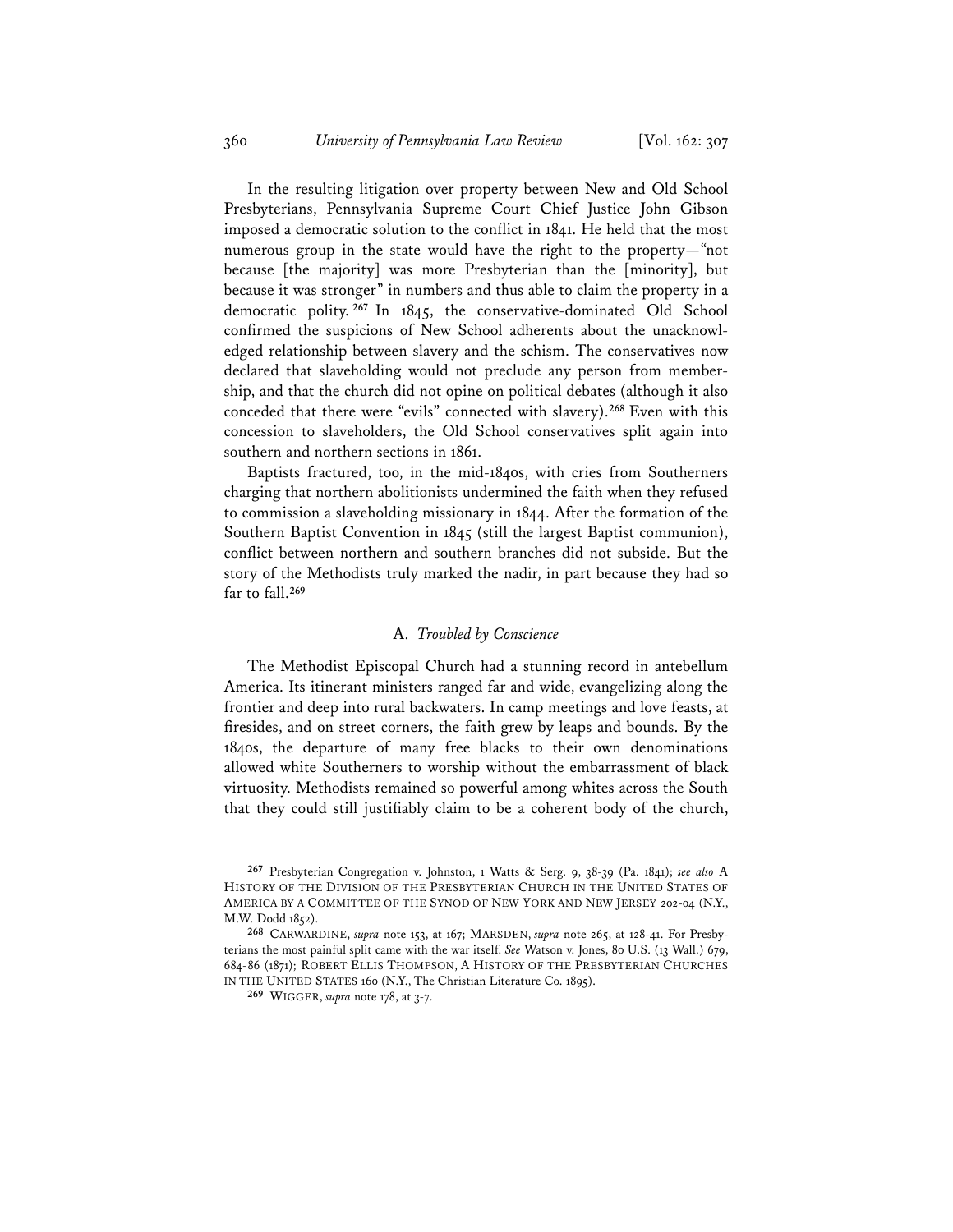representing almost forty percent of the entire national membership.**<sup>270</sup>** In the North, Methodists had grown even faster, but lost many members in the late 1830s to the "comeouter" antislavery movement. And from 1842 to 1843, a powerful new "abolitionized" schism drew 15,000 dedicated Methodists into a breakaway "Wesleyan Methodist Connection."**<sup>271</sup>**

In 1844, just as Methodists became the single largest American denomination—with well over a million members—long-simmering debates over the sinfulness of slavery rocked their General Conference in New York City.**<sup>272</sup>** Alarmed by the success of the comeouter movement, New England delegates had threatened for almost a decade to secede unless slavery was openly declared a sin. Even among less radical northern conferences, antislavery feeling mushroomed as opposition to the expansion of slavery erupted in the acrid debates over the annexation of Texas, as well as theological disputes over sin and salvation.**<sup>273</sup>** Northerners and Southerners each hardened their stances, reacting increasingly virulently against perceived attacks from the other side. Responding to Southerners' uncompromising rejection of any middle ground, moderates who had long criticized abolitionists as fanatics now found their own "abhorrence of slavery grow[ing] apace."**<sup>274</sup>**

Debate at the convention waxed heated and long, eventually attracting crowds of those curious to see a live debate over slavery, rather than just reading about such things in the papers.**<sup>275</sup>** The central question was whether Bishop James Andrew of Georgia should resign because of his recent marriage to a slaveholding widow.**<sup>276</sup>** Northerners argued that a slaveholding episcopacy would violate the governing antislavery doctrine of the church

**<sup>270</sup>** JOHN R. MCKIVIGAN, THE WAR AGAINST PROSLAVERY RELIGION: ABOLITIONISM AND THE NORTHERN CHURCHES, 1830–1865, at 92 (reprint 2009) (1984); *see also* DONALD G. MATHEWS, SLAVERY AND METHODISM: A CHAPTER IN AMERICAN MORALITY, 1780–1845, at 23-29 (1965); WIGGER, *supra* note 178, at 3-13.

**<sup>271</sup>** McKivigan, *supra* note 173, at 146-47; *see also* LUCIUS C. MATLACK, THE LIFE OF REV. ORANGE SCOTT 213 (N.Y., C. Prindle & L.C. Matlack 1847) (reprinting Scott's May 1843 speech defending secession at the General Convention in Utica, New York); Chris Padgett, *Hearing the Antislavery Rank-and-File: The Wesleyan Methodist Schism of 1843*, 12 J. EARLY REPUBLIC 63, 66 n.4 (1992) (estimating 20,000 Wesleyan Methodists by 1849).

**<sup>272</sup>** 3 MINUTES OF THE ANNUAL CONFERENCES OF THE METHODIST EPISCOPAL CHURCH, FOR THE YEARS 1839–1845, at 477 (N.Y., T. Mason & G. Lane n.d.) (noting that, as of 1844, Methodists included approximately 1 million "Whites," 145,000 "Coloured," and 4000 "Indians"); JOHN NELSON NORWOOD, THE SCHISM IN THE METHODIST EPISCOPAL CHURCH, 1844: A STUDY OF SLAVERY AND ECCLESIASTICAL POLITICS 177 (Porcupine Press 1976) (1923).

**<sup>273</sup>** *See* MATHEWS, *supra* note 270, at 246-48.

**<sup>274</sup>** CARWARDINE, *supra* note 153, at 142 (quoting John McClintock).

**<sup>275</sup>** MATHEWS, *supra* note 270, at 260-61.

**<sup>276</sup>** *Id.* at 256-64.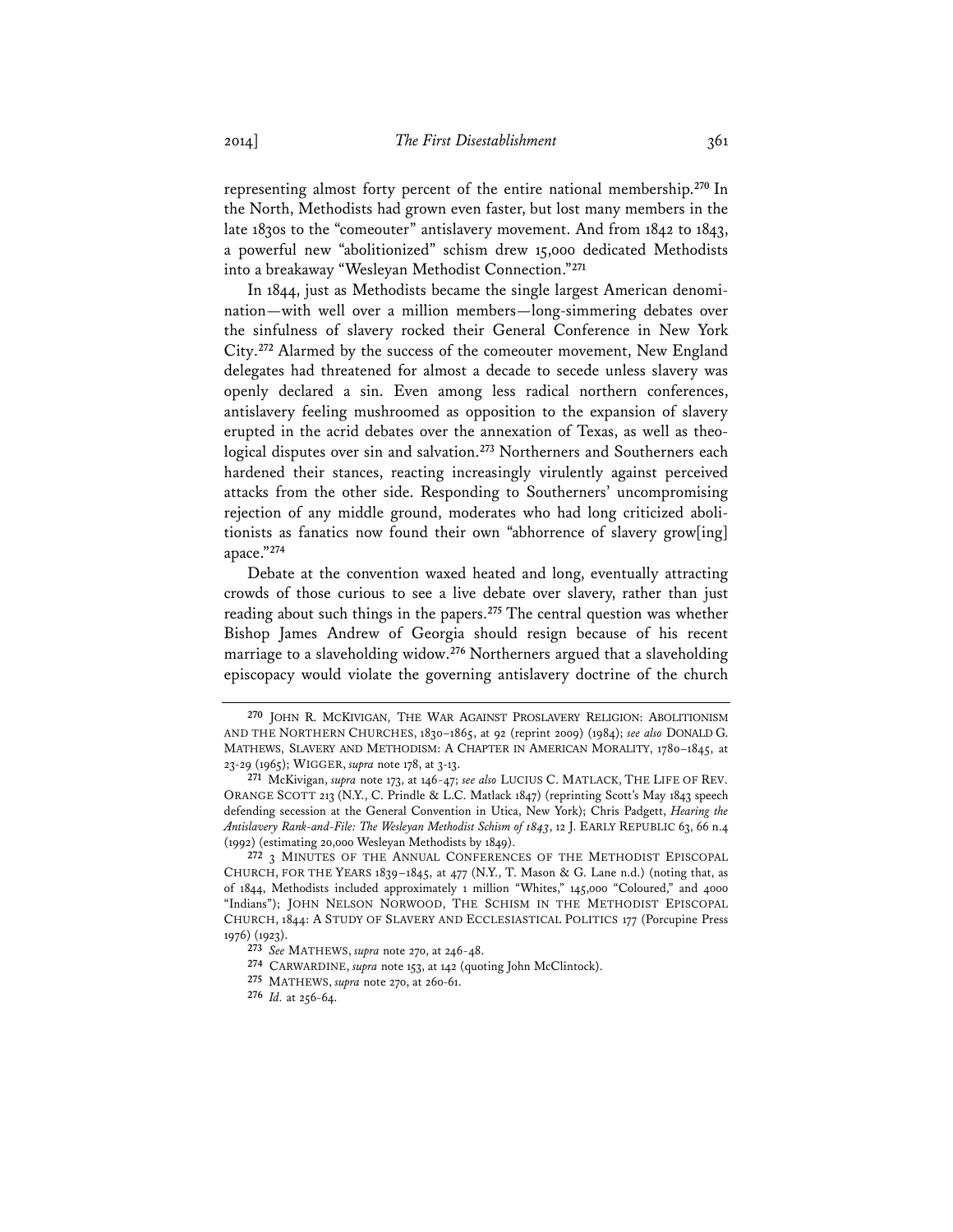Discipline, drafted decades earlier before the stunning growth of Methodism in the South, and certainly before Methodist exhorters had recrafted their approach to slavery or become rich enough to own slaves.**<sup>277</sup>** Finally, after two painful weeks of talk, a vote of 110 yeas to 69 nays signaled the "sense" of the conference that Bishop Andrew must "'desist from the exercise of his office' so long as he remained 'connected with slavery.'"**<sup>278</sup>** All but one of the affirmative votes came from nonslaveholding local jurisdictions, and seventy-five percent of the negative votes came from slaveholding counterparts.**<sup>279</sup>**

Immediately, Southerners began a campaign to separate from the main body of the church. In response, the General Conference delegated the question to a committee, which drafted a "Plan of Separation" (the "Plan") over three momentous days "to meet the emergency with christian kindness and the strictest equity."**<sup>280</sup>** The idea was to produce a mechanism for each side to withdraw gracefully from the now bitter and public fight.**281** Generous concessions of land and money, the delegates concluded, would ensure a peaceful future.**<sup>282</sup>** The Plan hewed a rough—and, it turned out, clumsy and controversial—path for conferences in the border states to determine their allegiances between the two Methodisms.**<sup>283</sup>** The Plan also proposed the formation of a committee, composed of three northern and three southern church leaders, charged with equitably dividing the income and property of the "Book Concerns" based in New York and Cincinnati, including existing copyrights.**<sup>284</sup>** This publishing house, the first American church publishing venture, had been founded in 1789 to print and promote Methodist sermons, tracts, and memoirs. The Book Concerns became the central feature in protracted litigation over the schism.

After the Plan was approved by the convention in June 1844, the "southern section" moved quickly to call regional conferences for Southerners to

**<sup>277</sup>** *Id.* at 263. The Discipline, however, required ministers to emancipate slaves "only when practicable and where liberated persons could 'enjoy their freedom.'" *Id.* at 252.

**<sup>278</sup>** *Id.* at 264.

**<sup>279</sup>** NORWOOD, *supra* note 272, at 80-81.

**<sup>280</sup>** Plan of Separation (June 8, 1844), *in* HENRY WALLER, FRANCIS T. HORD & RICH-ARD H. STANTON, THE METHODIST CHURCH CASE, AT MAYSVILLE KENTUCKY 13, 13 (Maysville, Eagle Office 1848).

**<sup>281</sup>** MATHEWS, *supra* note 270, at 268.

**<sup>282</sup>** *See* JOURNAL OF THE GENERAL CONFERENCE OF THE METHODIST EPISCOPAL CHURCH, HELD IN THE CITY OF NEW-YORK, 1844, at 85-88 (N.Y., Carlton & Phillips 1856) [hereinafter JOURNAL OF THE GENERAL CONFERENCE].

**<sup>283</sup>** *See, e.g.*, Gibson v. Armstrong, 46 Ky. (7 B. Mon.) 481 (1847) (awarding the entire property of a local Methodist church in Maysville to the southern branch, based on majority rule).

**<sup>284</sup>** JOURNAL OF THE GENERAL CONFERENCE, *supra* note 282, at 137.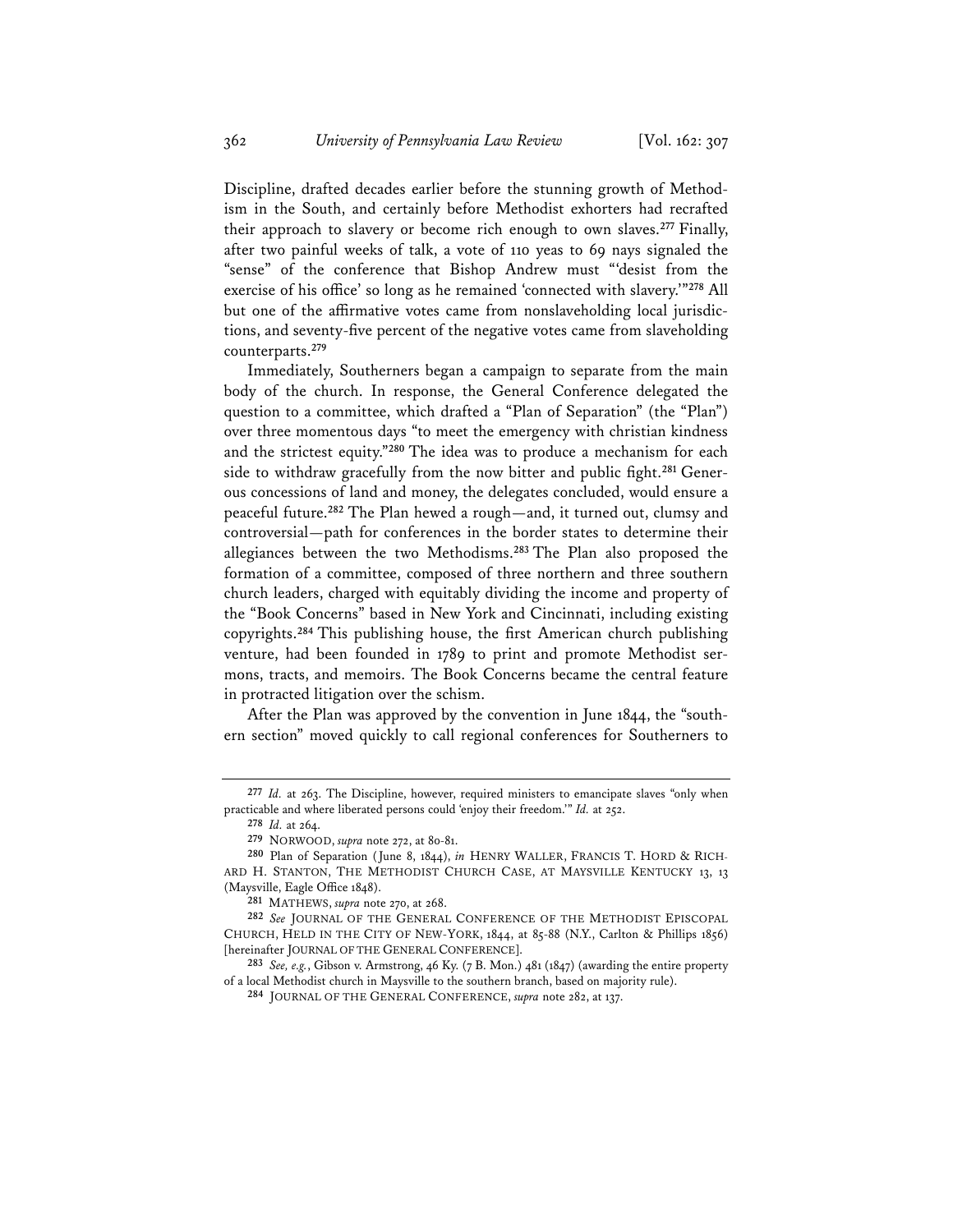consider their options locally, and then to send delegates to a convention in Louisville, Kentucky, to begin on May 1, 1845, exactly one year after the General Conference.**<sup>285</sup>** Initial support for separation in local conferences was particularly strong in low-lying areas where slavery was most profitable, but by the time of the 1845 Louisville convention, the vote of all southern conferences was ninety-five to two in favor of separation.**<sup>286</sup>** The Methodist Episcopal Church, South (MECS) was born. Southern reliance on the Plan as the charter for achieving such a division was unanimous. "The Methodist Episcopal Church," pronounced one scholar, "was no longer a national institution."**<sup>287</sup>** Many studies of the schism end here.**<sup>288</sup>**

## B. *The Question of Localism*

Or maybe not so fast. The Plan that had been crafted in 1844 was designed to calm the waters, but Southerners' adoption of the template occurred just as northern delegates learned that many of their constituents were outraged at the thought that the church could be split. Methodists married a centralized formal structure of governance with deep localism and local power: "[T]he bone and sinew of American Methodism was its local cast, its face-to-face exhortations, its communitarian quality," wrote one scholar of antebellum Methodism and its many divisions over slavery.**<sup>289</sup>**

The tension between the localized and centralized aspects of the denomination exploded into full view after 1844. Local Methodist groups in the North argued trenchantly that their own church constitution was one of limited powers and that the General Conference had no capacity to divide what had been created as an indivisible community of faith. To them, the process of salvation was conducted locally, one soul at a time, based on individual conscience and local communities of belief. Across the North, the argument that the General Conference had acted contrary to the denomination's founding constitution gained adherents in late 1844 and early 1845.**<sup>290</sup>** In Illinois and elsewhere, local conferences decided first that they had final authority and then voted to declare the Plan invalid.**291** Even former supporters began to waver, in light of the "bad temper and unchristian spirit of

**<sup>285</sup>** NORWOOD, *supra* note 272, at 96-97.

**<sup>286</sup>** *Id.* at 100. Some accounts of the dissolution of the South's connection with the North record the vote as ninety-four to three. *See, e.g.*, MATHEWS, *supra* note 270, at 279.

**<sup>287</sup>** MATHEWS, *supra* note 270, at 279.

**<sup>288</sup>** *See, e.g.*, *id.*

**<sup>289</sup>** Padgett, *supra* note 271, at 72.

**<sup>290</sup>** *See Resolutions of the Illinois Conference*, CHRISTIAN ADVOC. & J., Oct. 15, 1845, at 39 (resolving that the creation of the MECS was a "direct contravention of . . . the Discipline"). **291** *Id.*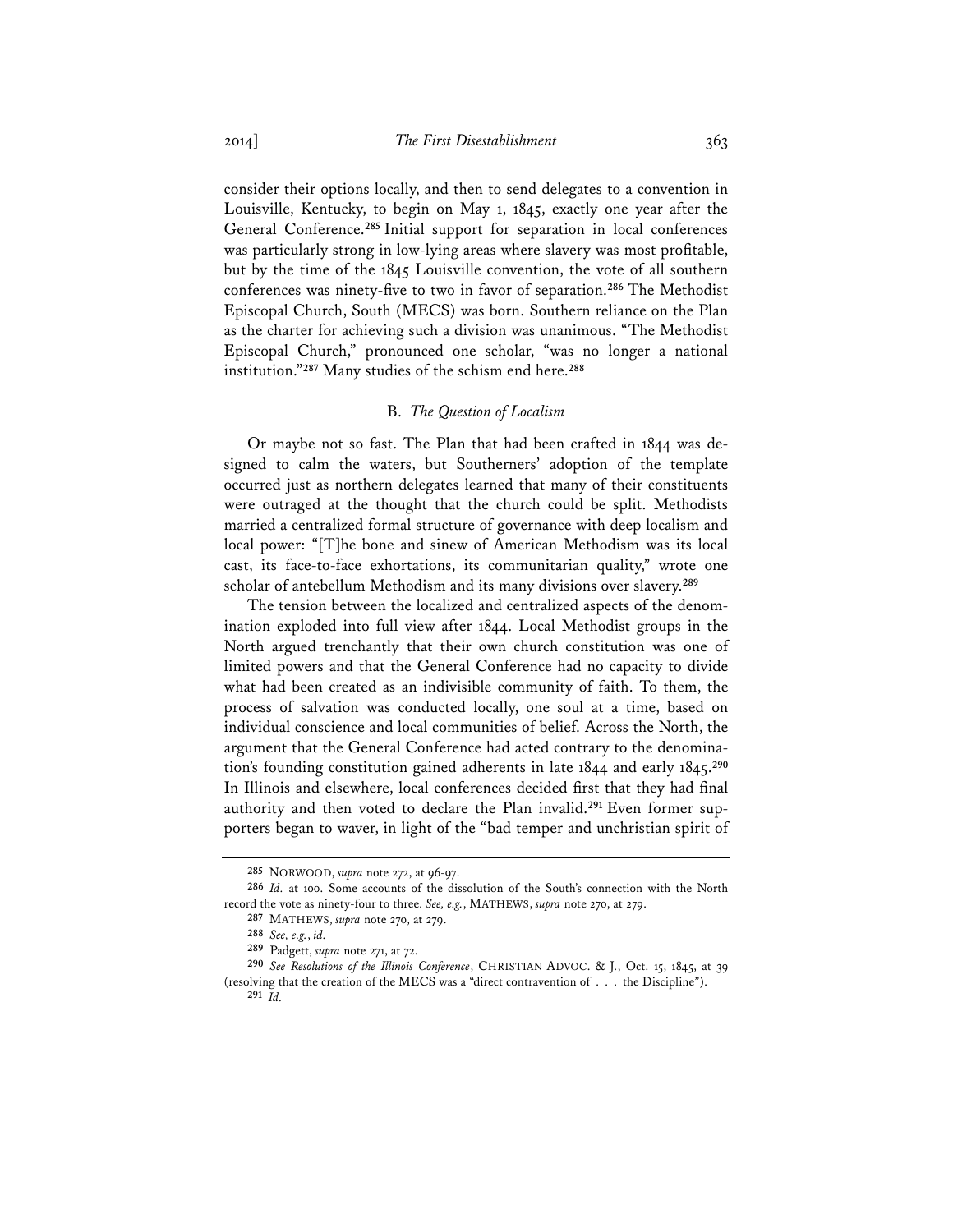the South" during and after the Louisville convention.**<sup>292</sup>** Momentum built in opposition to the Plan first in Ohio, then in Illinois, Baltimore, Philadelphia, and New Jersey, where delegates overwhelmingly voted no.**<sup>293</sup>**

Especially important, given the rapidity of the response in the South, the issue of property rights in the Book Concerns provided a crucial battleground for Northerners who sought to defend the purity of the church against southern aggression. By the late 1840s, the combined Methodist Book Concerns was the largest publishing organization in the world. The Plan had urged local northern conferences to amend the denominational constitution to allow division of the property. In the northern conferences, a bare majority had endorsed the Plan—mostly in votes taken before the months of debate that fleshed out constitutional objections. Adding in the overwhelming approval of southern conferences only raised the vote to twoto-one in favor. But the church constitution required a three-fourths majority for any constitutional change, so the proposed amendment technically had been defeated by mid-1845. In 1848, the next quadrennial General Conference—minus the "southern section," which by then considered itself a separate Methodism—repudiated the action of 1844 by a large majority and declared all separatist actions taken according to the Plan to be null and void.**<sup>294</sup>**

The notion that separation would reduce tension was utterly discredited by this controversy. Southerners called their northern brethren hypocrites and liars.**<sup>295</sup>** Most scholarship on the schism is of considerable vintage. As late as 1923, the most thorough study of the events of the late 1840s sympathized with the South: "[S]peaking in all charity, we cannot help feeling that it was a mistake to repudiate the Plan of Separation."**<sup>296</sup>** Revisiting the battles in the twenty-first century, it is clear that the relationship between slavery and salvation could not be resolved by a simple "plan." Equally important, the issue of local power and individual religious experience was wrapped up in these debates, making race a key component of politics as

**<sup>292</sup>** NORWOOD, *supra* note 272, at 109.

**<sup>293</sup>** *Id.* at 117 n.53 (providing the breakdown of votes for and against the Plan at conferences in Ohio, Illinois, Baltimore, Philadelphia, and New Jersey).

**<sup>294</sup>** *See generally* Richard J. Carwardine, *Methodists, Politics, and the Coming of the American Civil War*, *in* METHODISM AND THE SHAPING OF AMERICAN CULTURE 309, 331-34 (Nathan O. Hatch & John H. Wigger eds., 2001); Arthur E. Jones, Jr., *The Years of Disagreement, 1844*–*61*, *in* 2 THE HISTORY OF AMERICAN METHODISM, *supra* note 176, at 144, 168-76.

**<sup>295</sup>** *See* RAY HOLDER, WILLIAM WINANS: METHODIST LEADER IN ANTEBELLUM MISSISSIPPI 193 (1977) ("[Northerners had] shown an utter contempt for public opinion, which must and will take account of this reckless disregard of consistency, solemn engagements and common justice." (quoting William Winans)).

**<sup>296</sup>** NORWOOD, *supra* note 272, at 125.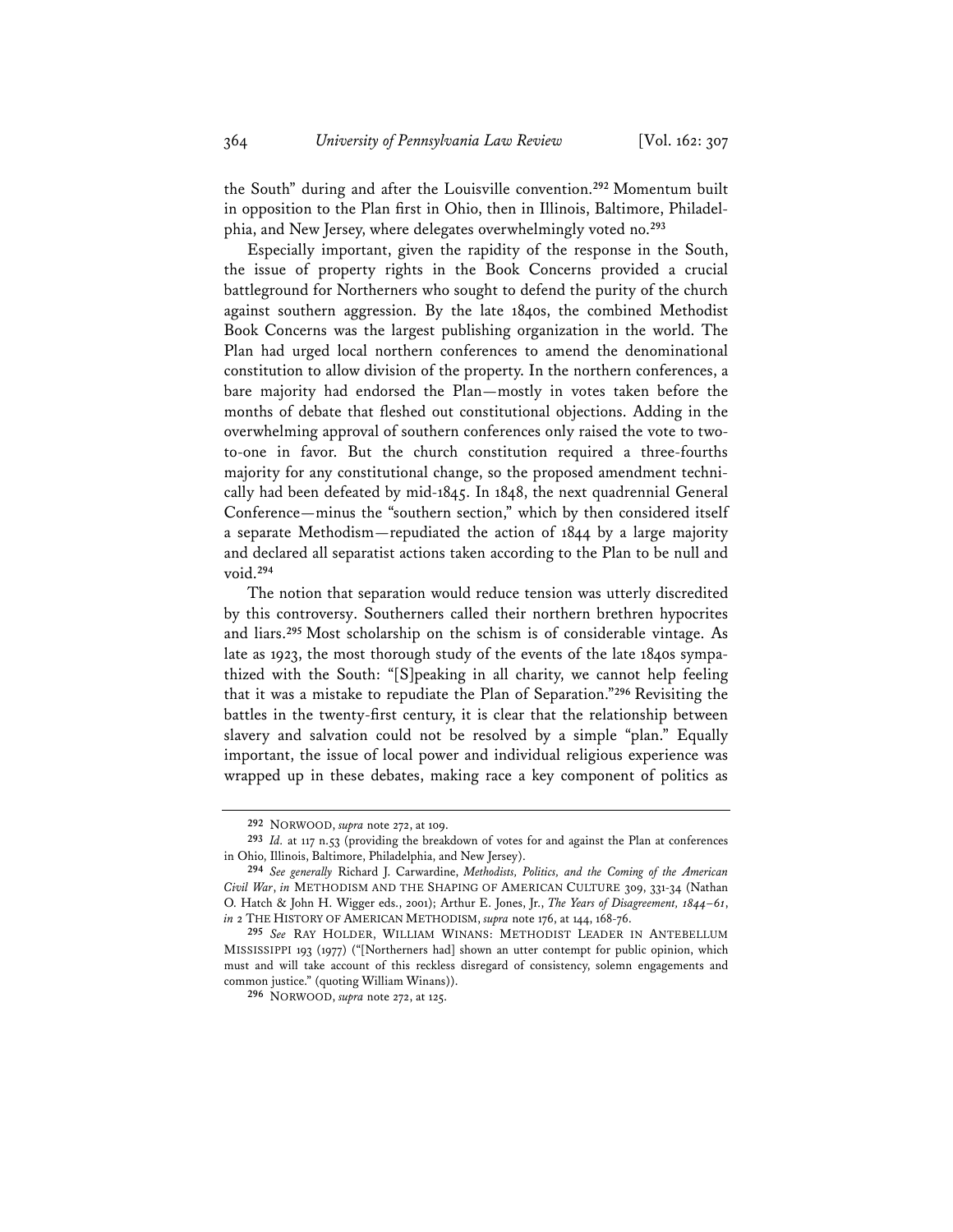well as faith. Northern Methodists were convinced that concession on such matters was fundamentally contrary to Methodism itself.

Although some desultory correspondence occurred between the North and South after the 1848 General Conference, it produced nothing to appease the South: in June 1849, the MECS commissioners filed suits in federal courts in Cincinnati and New York.**<sup>297</sup>** Suddenly but predictably, arguments over the schism were channeled into the courts. Given the Pennsylvania Supreme Court's 1841 decision in *Presbyterian Congregation v. Johnston* that the majority rules,**<sup>298</sup>** Northerners might well have hoped that their greater numbers would be a bulwark against MECS's claims to the Book Concerns. The litigation pitted the largest denomination in the country against its dissenting former members—a painful and public airing of the long-simmering conflict over the relationship between local control and human rights, on the one hand, and the untouchable issue of slavery, on the other.

The New York case, where the most money was at stake, featured a lineup of leading members of the New York and Boston bars and was tried before U.S. Supreme Court Justice Samuel Nelson, riding circuit, and District Court Judge Samuel Betts.**<sup>299</sup>** Representing MECS, Daniel Lord (founder of the law firm Lord, Day & Lord) argued that anything not explicitly forbidden by the church constitution should be left to the discretion of the General Conference.**<sup>300</sup>** In other words, the South argued for a presumption of power in the central government of the church and that local jurisdictions should be powerless to override this government, including even the decision whether to separate or not—a striking departure from traditional associations with southern localism.**<sup>301</sup>** Learned counsel for the opposition, the well-known litigator Rufus Choate of Boston, argued that even if the Conference had the power to enact the Plan of Separation, it was now void because the stipulated conditions had not been met. **<sup>302</sup>** The implication was that the MECS had lost all rights to the Book Concern property by severing itself from the only valid American Methodist church.

**<sup>297</sup>** Smith v. Swormstedt, 22 F. Cas. 663 (C.C.D. Ohio 1852) (No. 13,112), *rev'd*, 57 U.S. (16 How.) 288 (1854); Bascom v. Lane, 2 F. Cas. 994 (C.C.D.N.Y. 1851) (No. 1089).

**<sup>298</sup>** 1 Watts & Serg. 9, 38-39 (Pa. 1841).

**<sup>299</sup>** *Bascom*, 2 F. Cas. 994. For a full transcript of all nine days of trial, including the lawyers' arguments, see ROBERT SUTTON, THE METHODIST CHURCH PROPERTY CASE (Richmond & Louisville, John Early 1851).

**<sup>300</sup>** Lord's arguments are reprinted in SUTTON, *supra* note 299, at 149-209.

**<sup>301</sup>** *Id.*

**<sup>302</sup>** Choate's arguments are reprinted in *id.* at 231-91.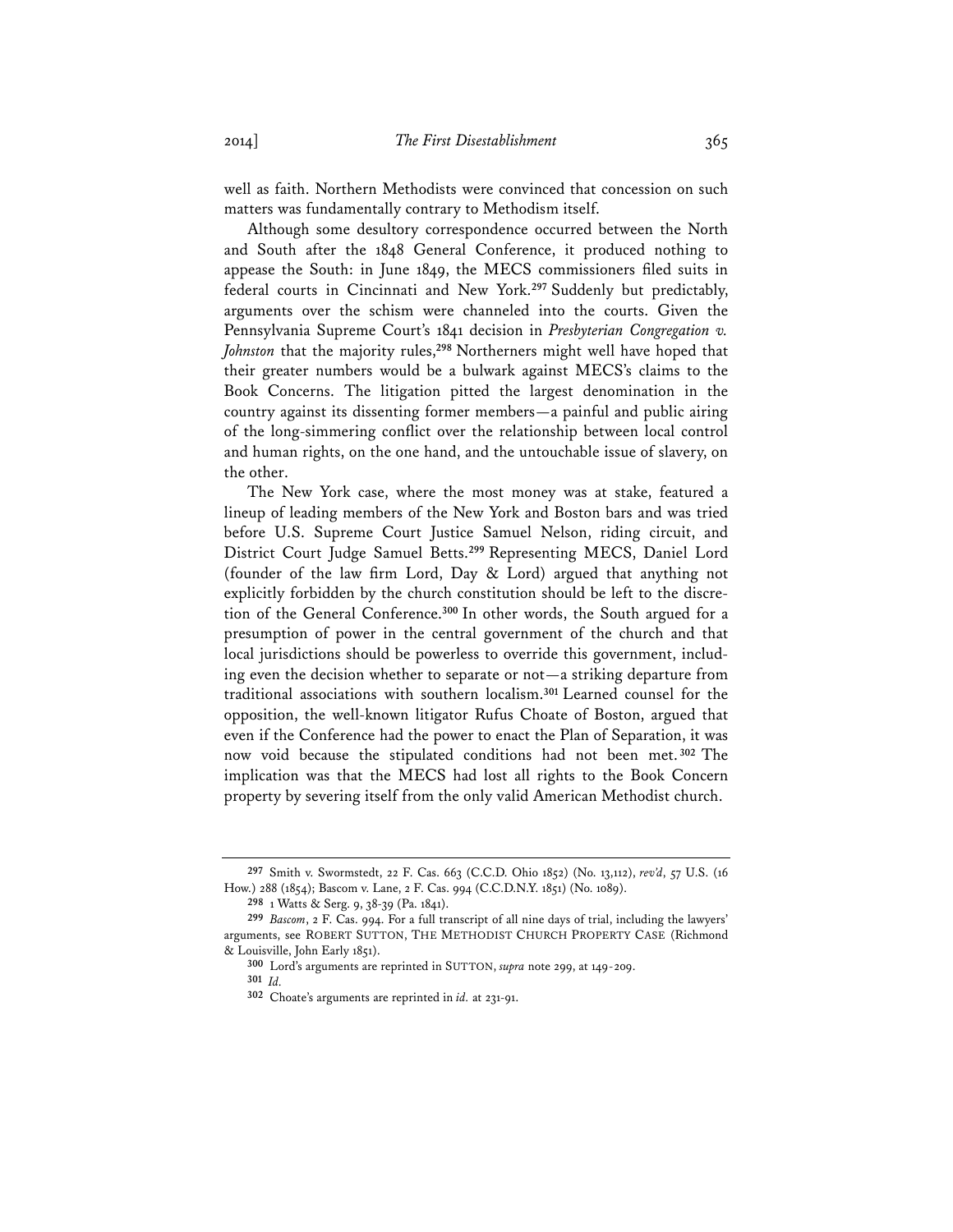## C. *Mere Money*

The New York case excited widespread press attention and oft-repeated "regrets" that men of God should be battling so vigorously over funds (a central feature, of course, of the many cases that featured battles over worldly goods). And apparently there were substantial sums at stake. Although no formal valuation appears in the record, the capital of Book Concern in New York was placed at "nearly a million of dollars" by Justice Nelson, writing for the Court in the *Swormstedt* appeal.**<sup>303</sup>** The MECS newspaper, *Christian Advocate and Journal*, squirmed at the publicity: "The idea of a litigation between two religious bodies, in relation to money, has a rather bad appearance, and always gives occasion for scandal."**<sup>304</sup>** Even the judges and lawyers advised the litigants to settle the case rather than expose themselves further. As Justice Nelson put it at the close of the trial but before issuing his opinion, "[T]he good feeling and Christian fellowship of the different sections of the Church will be much better [served] by an amicable and friendly adjustment of this controversy than by any legal disposition of it by the Court."**<sup>305</sup>** But when they met to discuss the case, the two sides were so far apart that negotiations proved fruitless.**<sup>306</sup>**

Justice Nelson's opinion was a resounding victory for the South. He had long been known as a supporter of the South and slavery, and his opinion confirmed this predisposition.**307** The "action of the several annual conferences in the slave-holding states," Nelson held, was the only requirement under the Plan of Separation to establish "an absolute division of the church organization" into "two separate bodies."**<sup>308</sup>** The General Conference, in this view, was the plenary authority. The annual, local meetings were essentially dependent upon the general convention, which "from time to time" conferred authority and power on the local bodies, such as the power conferred on the southern section to determine whether division was required because of the "deep and irreconcilable" opinions of the two sections regarding the ownership of slaves by the ministry.**<sup>309</sup>** The moment the decision to separate was taken at Louisville, Nelson held, division of the property became operative: "[T]he division of the property was but a consequence of separa-

**<sup>303</sup>** Smith v. Swormstedt, 57 U.S. (16 How.) 288, 304 (1854), *rev'g* 22 F. Cas. 663 (C.C.D. Ohio 1852) (No. 13,112).

**<sup>304</sup>** *Upshot of the Arbitration Measure*, CHRISTIAN ADVOC. & J., July 17, 1851, at 26.

**<sup>305</sup>** SUTTON, *supra* note 299, at 368.

**<sup>306</sup>** Jones, *supra* note 294, at 178.

**<sup>307</sup>** On attacks from northern abolitionists directed against Nelson and other proslavery Justices in the early 1850s, see 2 WARREN, *supra* note 252, at 503, 543, 547.

**<sup>308</sup>** Bascom v. Lane, 2 F. Cas. 994, 999 (C.C.D.N.Y. 1851) (No. 1089).

**<sup>309</sup>** *Id.* at 1000-01.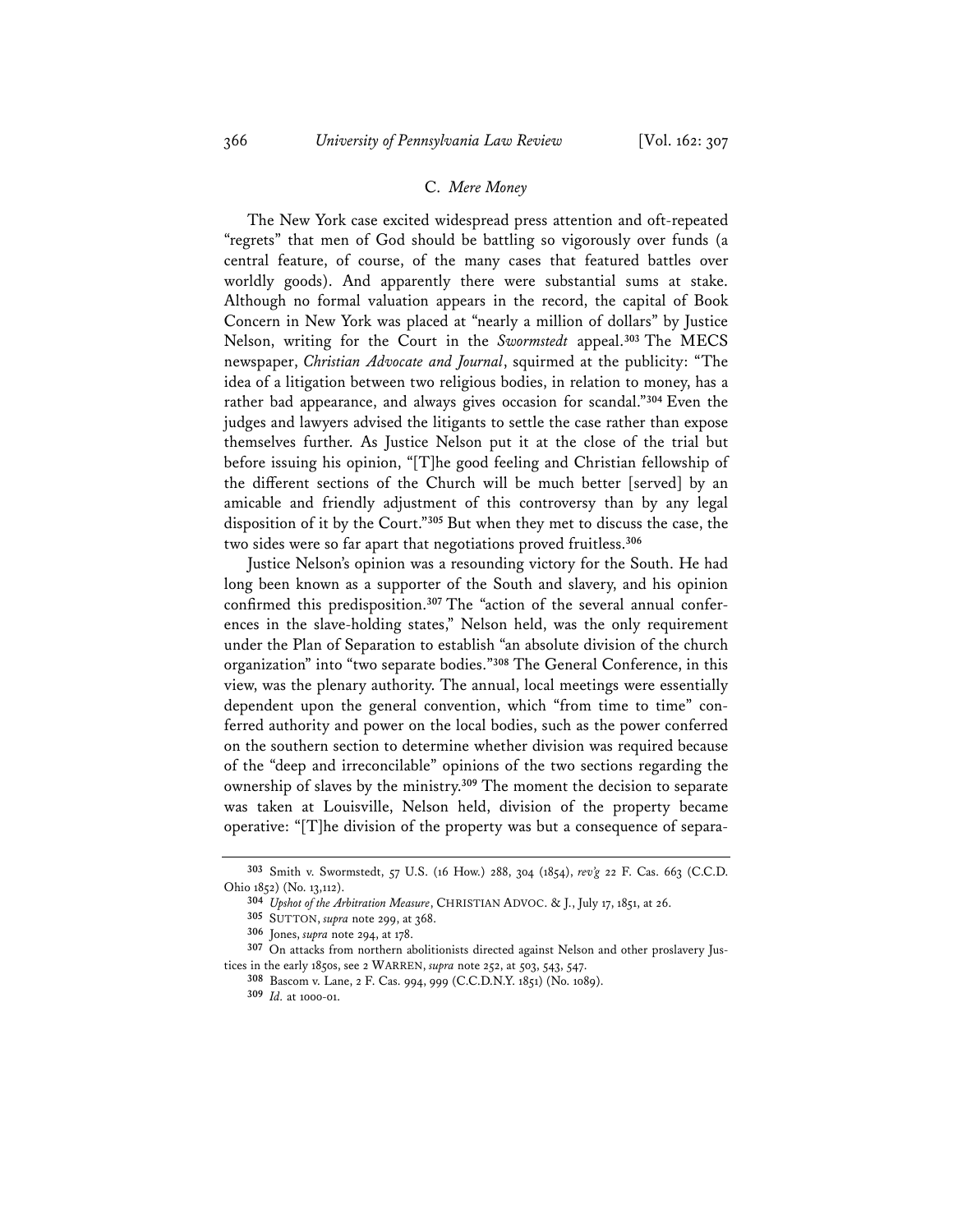tion, subordinate, and of comparative insignificance. Instead of the division of the church depending upon the division of the common property, the very reverse is the result of the true construction of the plan of separation."**<sup>310</sup>** And then, because the northern church could not apportion the property without amending the church constitution, "[t]he law steps in and enforces the right."**<sup>311</sup>**

In this way, the court forcibly amended the constitution of the Methodist Church, an extraordinary step, even for antebellum judges. Justice Nelson was firm in his assertion that principles of law and equity required judicial interference to ensure that the fund was properly divided. The issue was far from over, however. Nelson's opinion was attacked in the northern press, in part on the ground that his reasoning and language so closely mirrored Lord's pro-southern argument.**<sup>312</sup>**

The following year in Cincinnati, Circuit Judge Humphrey Leavitt reached the opposite conclusion in a long and painstaking opinion, evidently written despite some trepidation that he was flouting the opinion of a sitting U.S. Supreme Court Justice.**<sup>313</sup>** The Cincinnati branch of the Book Concern was founded in 1820 and incorporated by an act of the Ohio legislature in 1839 expressly to "conduct the business of the Concern in conformity with the rules and regulations of the said general conference."**<sup>314</sup>** Like the New York Concern, it had grown in value, and its profits were dedicated entirely to the relief of traveling preachers who were "superannuated, and the widows and orphans of those who were deceased."**<sup>315</sup>** The "unfortunate controversy" between the two Methodisms in this case was identical to the New York battle.**<sup>316</sup>**

Judge Leavitt's interpretation of the powers delegated to the General Conference in the church constitution directly contradicted Nelson's: Leavitt stressed that the Conference's authority was enumerated rather than plenary. He held, "The power of change—of destruction itself—doubtless exists somewhere; but, if it has not been expressly delegated, it remains with those who are the original depositaries of all power"—that is, with the membership.**<sup>317</sup>** Such a construction, Leavitt maintained, was mandated by

**<sup>310</sup>** *Id.* at 1000.

**<sup>311</sup>** *Id.* at 1003.

**<sup>312</sup>** Jones, *supra* note 294, at 179.

**<sup>313</sup>** Smith v. Swormstedt, 22 F. Cas. 663 (C.C.D. Ohio 1852) (No. 13,112), *rev'd*, 57 U.S. (16

How.) 288 (1854).

**<sup>314</sup>** *Id.* at 664 (quoting the act of incorporation).

**<sup>315</sup>** *Id.* at 665.

**<sup>316</sup>** *Id.* at 664-65.

**<sup>317</sup>** *Id.* at 667.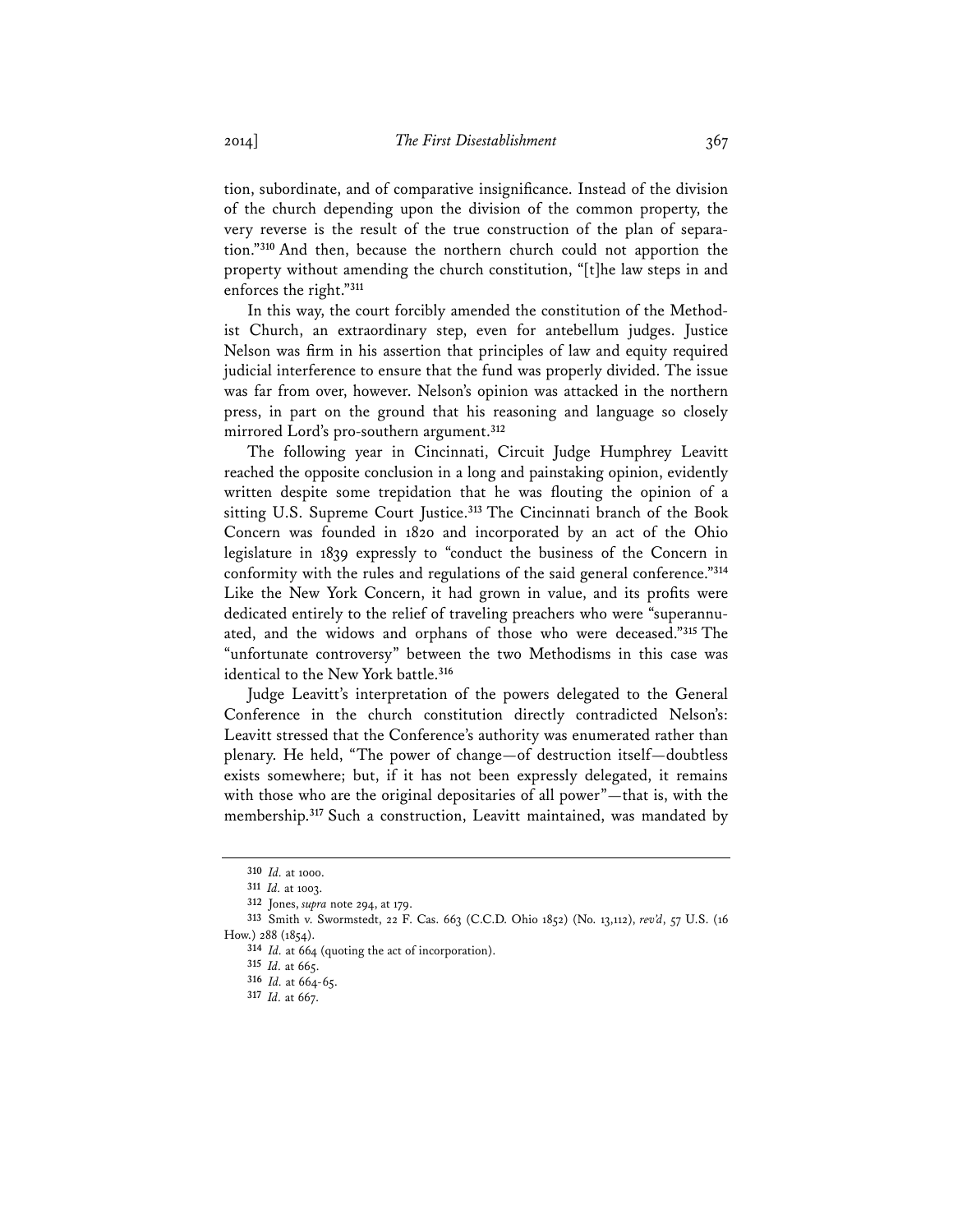the restrictions on the General Conference (such as the requirement that any alteration of the beneficiaries of the Book Concern must be approved by a two-thirds vote of a General Conference and then a three-fourths vote of the local annual conferences). This conclusion was also supported by democratic principles and "our republican institutions," which Leavitt found to be consistent with a local form of governance rather than a centralized, plenary authority.**<sup>318</sup>**

Even southern partisans had conceded this point in their objections to the treatment of Bishop Andrew in 1844 at the General Conference, Leavitt pointed out. At that time, outraged Southerners argued that the General Conference had no power to "represent" the church as a whole, because it only had "limited powers to do its business in the discharge of a delegated trust."**319** And while the southern section certainly had the power to "withdraw" from the church, it could not negotiate terms for division, which the General Conference had no power to promise on its own, and which the annual conferences had repudiated. **<sup>320</sup>** Instead, what happened at the General Conference reflected only the "collisions of a warm discussion of [slavery] in the conference, [which threw off] some sparks of unholy fire,"**<sup>321</sup>** not a legally cognizable contract to divide the property.

The federal courts, then, disagreed over the question, just as the nation had done. Southerners argued for strong centralized church governance and were sustained by a New York judge who was a northern man with southern principles. In Ohio, Judge Leavitt, a Whig (who was no radical—he later refused to join the Republican Party)**<sup>322</sup>** decided in favor of individualism and localism. The New York case was never appealed, in part because negotiations between the parties were revived after the decision was handed down. But the Ohio case went up to the U.S. Supreme Court, where none other than Justice Nelson reversed the decision below.**<sup>323</sup>** Given that he wrote the opinion below in the companion case, his participation in the appeal would today be considered an obvious violation of judicial ethics. Writing such an opinion would have been untoward even in the midnineteenth century, when sitting senators routinely argued Supreme Court cases and trial judges commonly sat on appeals in their own or companion cases in territorial supreme courts.

**<sup>318</sup>** *Id.* at 670.

**<sup>319</sup>** *Id.* at 671 (quoting trial document).

**<sup>320</sup>** *Id.* at 672-74.

**<sup>321</sup>** *Id.* at 673.

**<sup>322</sup>** Richard L. Aynes, *Humphrey Howe Leavitt*, AM. NAT'L BIOGRAPHY ONLINE, http://www.anb.org/articles/11/11-00512.html (last visited Nov. 26, 2013).

**<sup>323</sup>** Smith v. Swormstedt, 57 U.S. (16 How.) 288 (1854).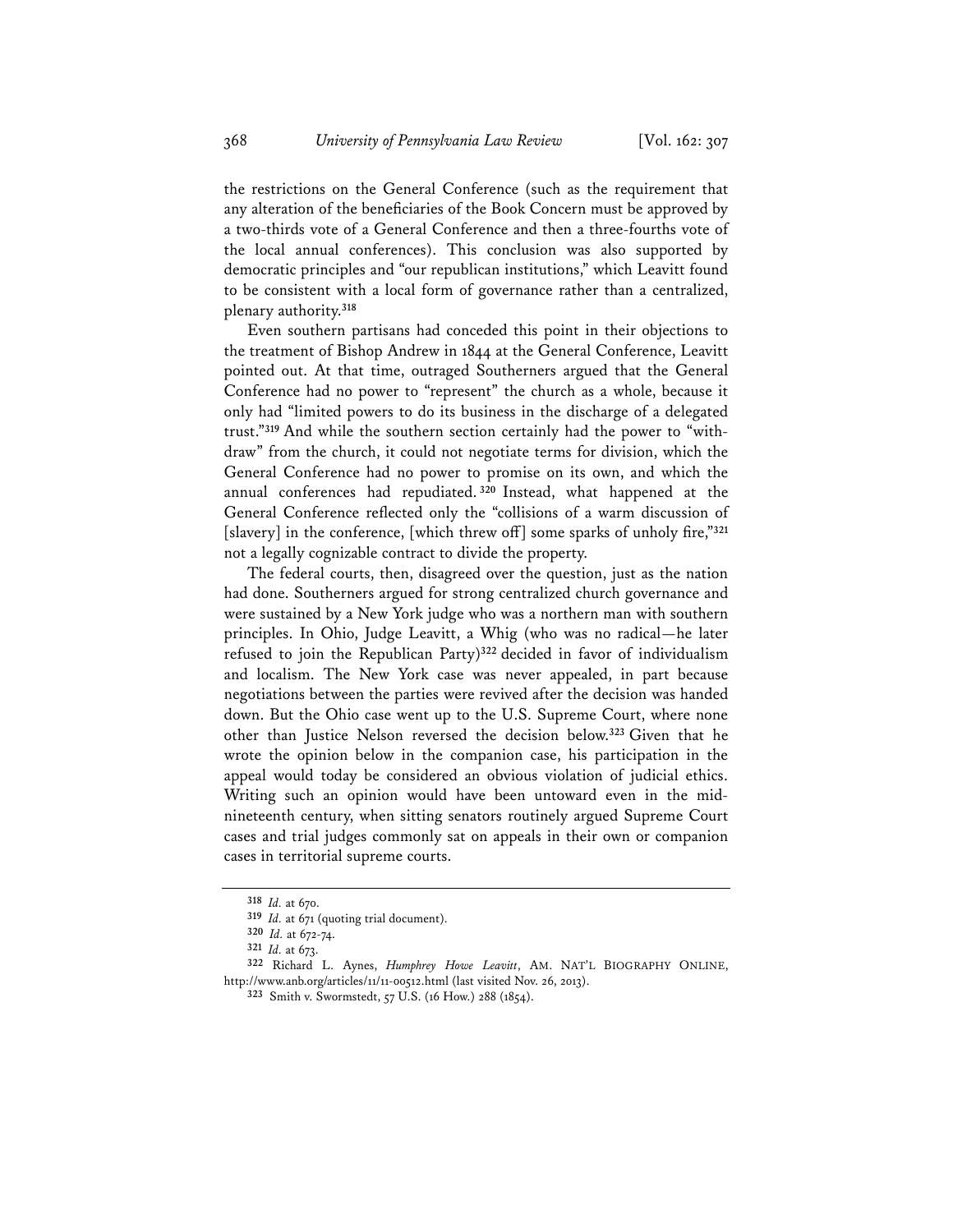Perhaps because of such lapses in judgment, Samuel Nelson never became a revered jurisprude.**<sup>324</sup>** He is obscure today, known primarily as the author of the original majority opinion in the Dred Scott case. Nelson's draft became a separate concurrence after Chief Justice Taney decided that he would write a far more broad-ranging and powerfully worded opinion, which catered to southern sentiment.**<sup>325</sup>**

In *Smith v. Swormstedt*, **<sup>326</sup>** Nelson copied whole sections of his opinion from the earlier New York circuit court opinion.**<sup>327</sup>** He also avoided the substance of the dispute at the 1844 General Conference that triggered the Plan of Separation and all subsequent litigation, concluding implausibly that the "causes" of the schism were "not important particularly to refer to."**<sup>328</sup>** The opinion did not mention slavery or slaveholding by members of the Methodist clergy.**<sup>329</sup>** Instead, Nelson focused on the powers of the General Conference, which he held to be the "highest authority" in Methodism, and which had divided itself voluntarily into two new and distinct bodies, neither of which was the same as the national church before 1844.**<sup>330</sup>** The pro rata division of the property followed "as a matter of law," Nelson intoned once again, despite the objection that the church constitution explicitly required local conferences to approve changes in distribution.**<sup>331</sup>** After this crushing defeat at the hands of Justice Nelson, delegates from the southern and northern Methodisms finally agreed on the payment of \$251,000 from North to South.**<sup>332</sup>**

Scholars have long argued that the schisms in the churches foreshadowed the political schism that rent the country after 1860. Some have even implied that the secessions of southern churches were critical to the erosion

**<sup>324</sup>** He was nominated to the U.S. Supreme Court in the closing days of the Tyler administration, in February 1845; several prior nominees had been rejected by the Senate. Nelson's confirmation was a surprise to Court watchers: though regarded as uncontroversial and careful, he was still a Democrat. *Samuel Nelson*, 13 DICTIONARY OF AMERICAN BIOGRAPHY 422-23 (Dumas Malone ed., 1934).

**<sup>325</sup>** Scott v. Sandford, 60 U.S. (19 How.) 393, 457-69 (1857) (Nelson, J., concurring), *superseded by* U.S. CONST. amend. XIV; DON E. FEHRENBACHER, THE DRED SCOTT CASE: ITS SIG-NIFICANCE IN AMERICAN LAW AND POLITICS 391 (1978); 3 WARREN, *supra* note 252, at 15-16.

**<sup>326</sup>** 57 U.S. (16 How.) 288.

**<sup>327</sup>** *Compare* Bascom v. Lane, 2 F. Cas. 994, 994 (C.C.D.N.Y. 1851) (No. 1089), *with Swormstedt*, 57 U.S. (16 How.) at 299-300.

**<sup>328</sup>** *Swormstedt*, 57 U.S. (16 How.) at 304.

**<sup>329</sup>** Nelson did concede that separate "ecclesiastical organizations" were created by the "slaveholding States," *id.* at 304-05, but the entire argument of the northern church is omitted. *Id.* at 298-309.

**<sup>330</sup>** *Id.* at 304-05.

**<sup>331</sup>** *Id.* at 308-09.

**<sup>332</sup>** *The Methodist Church Property*, N.Y. TIMES, Dec. 3, 1853, at 4; *see also The Methodist Book Concern*, N.Y. TIMES, May 8, 1854, at 4 (discussing the background of the dispute).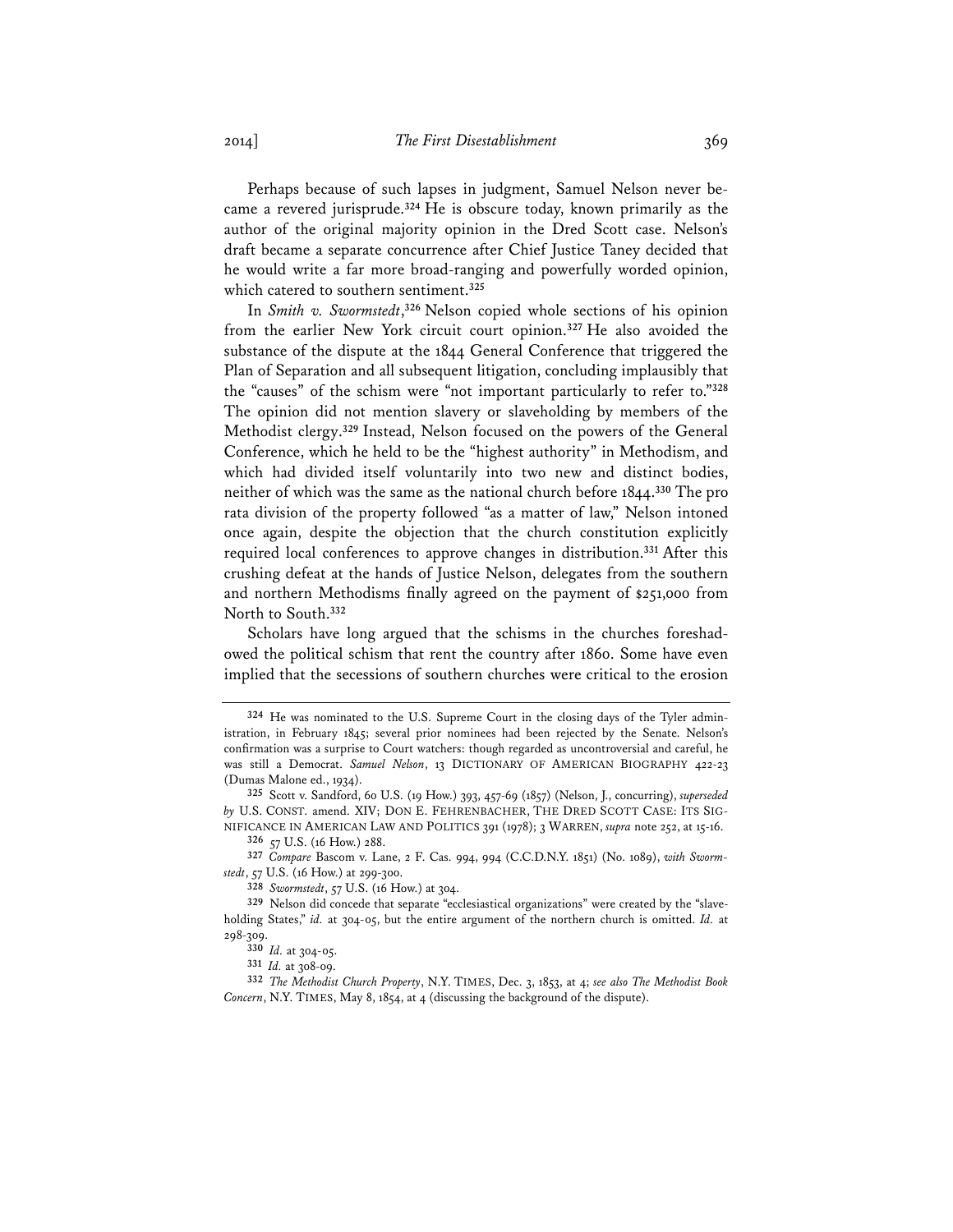of national loyalty that led to the political secessions of 1861 and the onset of civil war.**<sup>333</sup>** Certainly President Lincoln viewed the northern Methodists' support as vital to the war effort. In 1864, he wrote to thank that church in particular, for it sent "more soldiers to the field, more nurses to the hospitals, and more prayers to Heaven than any."**<sup>334</sup>**

Yet all overlooked the relationship between disestablishment, legal restrictions on religious organizations, and schism in pre–Civil War America. Justice Joseph Story wrote in the 1830s that disestablishment had the goal of eliminating "all rivalry among Christian sects."**<sup>335</sup>** In reality, the discipline imposed on churches after disestablishment undergirded the development of a fiercely competitive religious culture based on the commitment to uncoerced liberty of belief. The protection of individual conscience, however, did not end conflict and division over religious questions. Despite the claims of Americans that they had "solved" the great problem of church and state,**<sup>336</sup>** the truth on the ground was far less rosy.

Disestablishment raised the issue of the moral ability of all individuals, enslaved or free, but the same focus on individual conscience made religious organizations more vulnerable to fracture. Paradoxically, this weakness was integrally related to the strength and vibrancy of religious life in antebellum America. It also coexisted with significant state oversight of religious organizations and limitations on their power to hold and control wealth. Viewed from up close, the first system of disestablishment was turbulent, messy, and often intrusive.

#### **CONCLUSION**

The most poignant lesson of this story is that individual empowerment in religious life was a key component of disestablishment—an essential complement to the limits on wealth and power imposed on religious

**<sup>333</sup>** *See* GOEN, *supra* note 174, 65-107; MATHEWS, *supra* note 270, at 290 ("In the dissolution of a national identity within the churches, the moral disjunction of the United States was institutionalized.").

**<sup>334</sup>** Letter from Abraham Lincoln to the Methodist Episcopal Church (May 18, 1864), *in* 2 STOKES, *supra* note 177, at illus. following p. 410.

**<sup>335</sup>** 3 JOSEPH STORY, COMMENTARIES ON THE CONSTITUTION OF THE UNITED STATES 728 (Boston, Hilliard, Gray & Co. 1833). On Story's concept of the proper relationship between Christianity and the U.S. governments (state and federal), see MCCLELLAN, *supra* note 258, at 118-59.

**<sup>336</sup>** *See, e.g.*, PHILIP SCHAFF, CHURCH AND STATE IN THE UNITED STATES 23 (N.Y., G.P. Putnam's Sons 1888).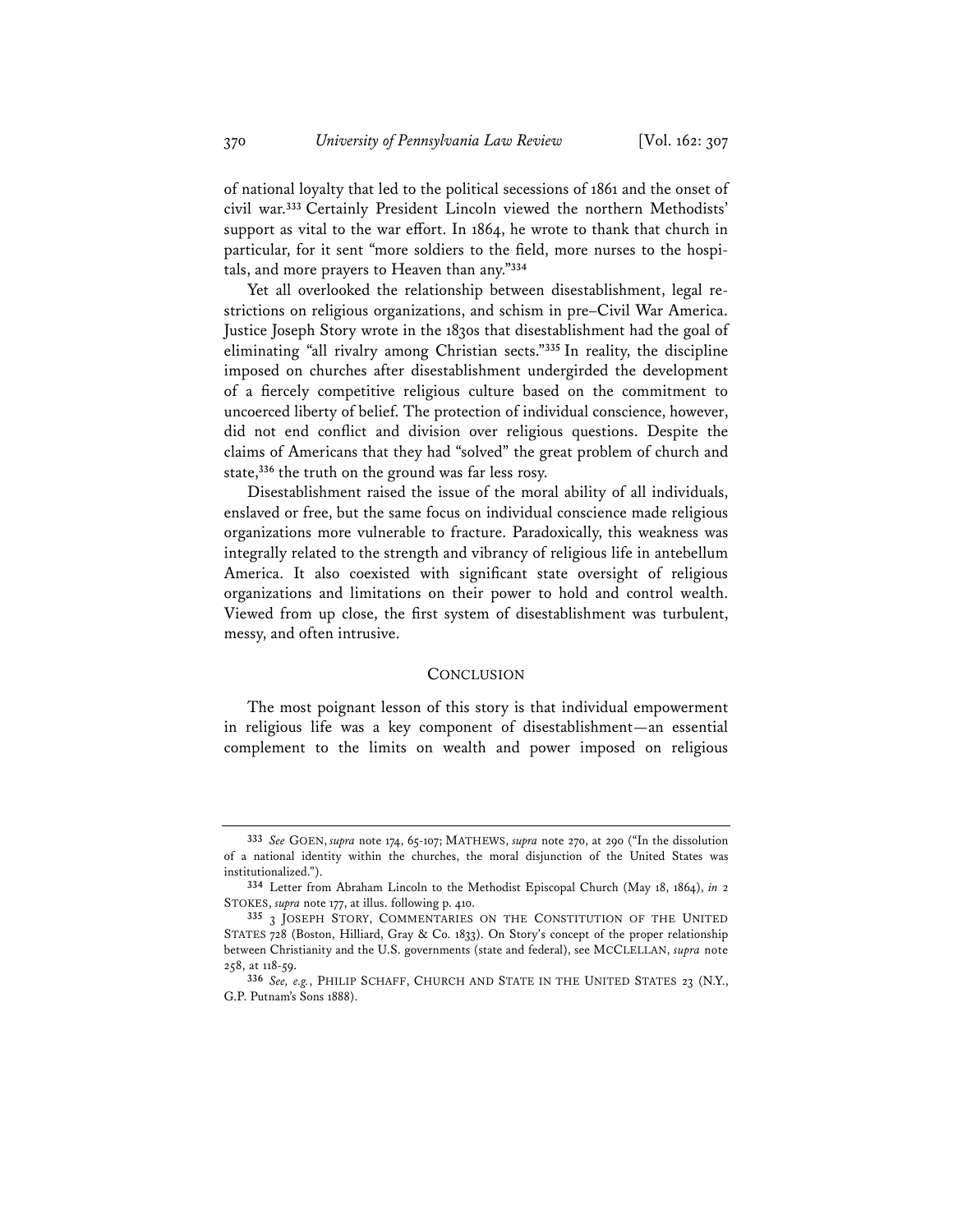institutions.**<sup>337</sup>** This new American landscape consisted primarily of three components: government protection through the corporate form, limitations on wealth, and imposition of lay control.

Many Americans, especially those of the Tea Party persuasion, venerate "Christian" liberty (together with small government) as a central pillar of an inspired national Constitution. **<sup>338</sup>** In this story, they overlook the key features of legislation and the judicial management of disestablishment. In reality, this world was built just as much from political, legal, and religious furnishings of state legislation in the early nineteenth century as from the convictions of individual believers. Regulation, in the form of property limitations and lay control, both imposed by states, was widely understood as the surest means of protecting individual liberty to believe.

 To the extent that history should govern our understanding of contemporary debates, this Article establishes that protection of the individual against the power of religious organizations was the central preoccupation of those charged with implementing the new law of religious liberty. Refusal to provide birth control to employees, campaigns against marriage equality, protection of religious organizations whose officials have sexually abused vulnerable parishioners, and even tax exemptions for religious property (not to mention tax-exempt bond funding) all look different when viewed through this lens. Seeing like a state in the first era of disestablishment means attending to the sovereign people, allowing them to choose, and allowing them to change their minds. This regime was a difficult one with respect to the stability of religious organizations, but a productive one nonetheless.

Equally important, church property cases are widespread again in a new age of schism. A growing number of states have embraced the Supreme Court's most recent case on the question, *Jones v. Wolf*. **<sup>339</sup>** In that case which arose when conservatives sought to leave a Presbyterian church in Georgia after the national denomination approved the ordination of women the Court held that states may validly use "neutral principles of law" to

**<sup>337</sup>** Supreme Court Justice Clarence Thomas has argued that "the Establishment Clause is best understood as a federalism provision—it protects state establishments from federal interference but does not protect any individual right." Elk Grove Unified Sch. Dist. v. Newdow, 542 U.S. 1, 50 (2004) (Thomas, J., concurring); *see also* Cutter v. Wilkinson, 544 U.S. 709, 726 (2005) (Thomas, J., concurring) (same). To the extent that state experience is relevant, however, disestablishment was a vitally important protection of individual rights in early America.

**<sup>338</sup>** *See generally* JILL LEPORE, THE WHITES OF THEIR EYES: THE TEA PARTY'S REV-OLUTION AND THE BATTLE OVER AMERICAN HISTORY 98-125 (2010).

**<sup>339</sup>** 443 U.S. 595 (1979).